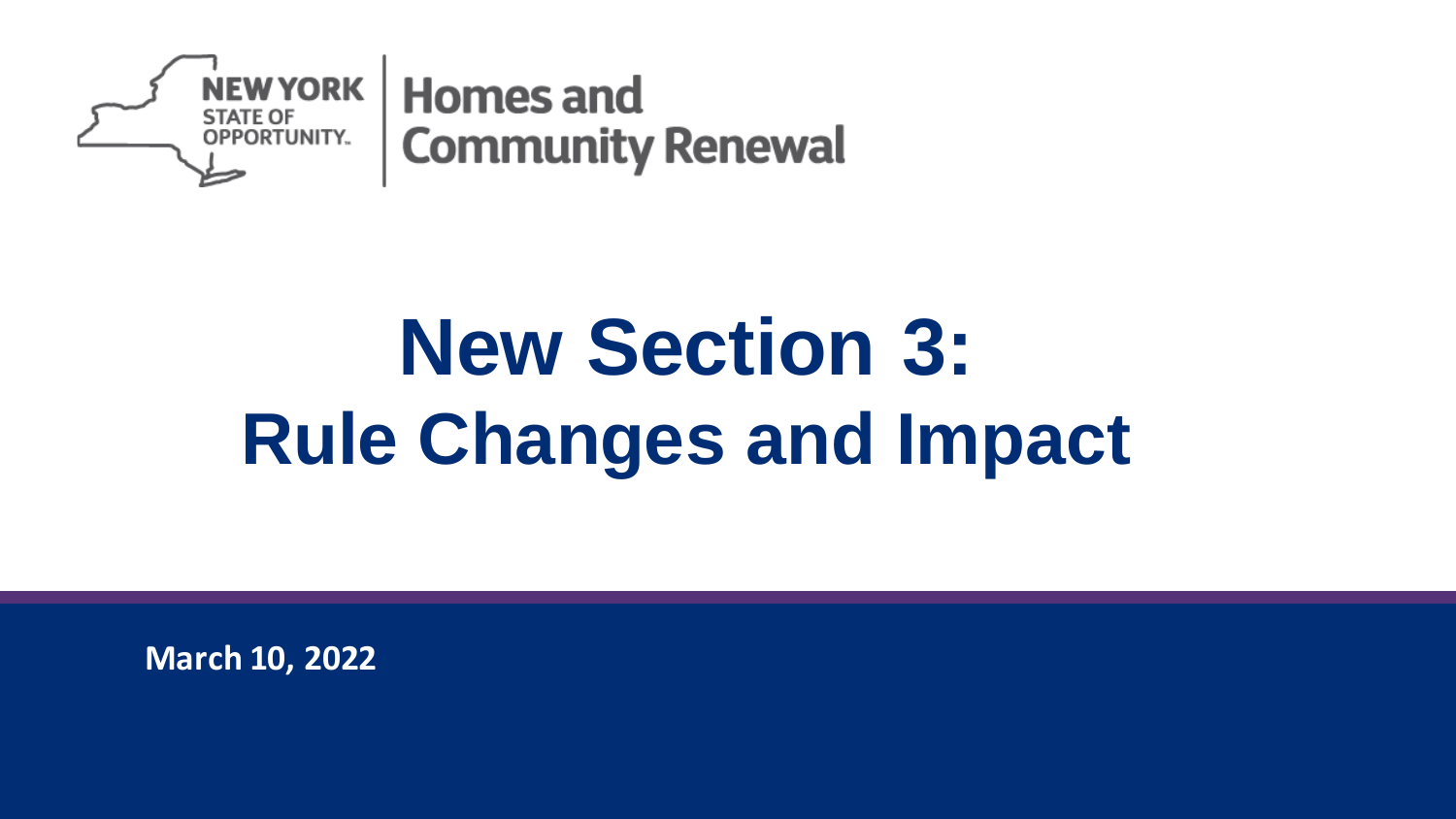### **Ground Rules & Helpful Information**

- Please mute
- Add questions to Chat or unmute yourself at the end
- Session is being recorded
- Slideshow deck will be emailed to participants & on our site
- Website resources:<https://hcr.ny.gov/section-3-compliance>
	- Compliance manual
	- **Training Decks**
	- Up-to-date forms and guidance on how to use them
	- **TIP:** Check back often to make sure you are using the most up-to-date forms**Homes and**

**Community Renewal**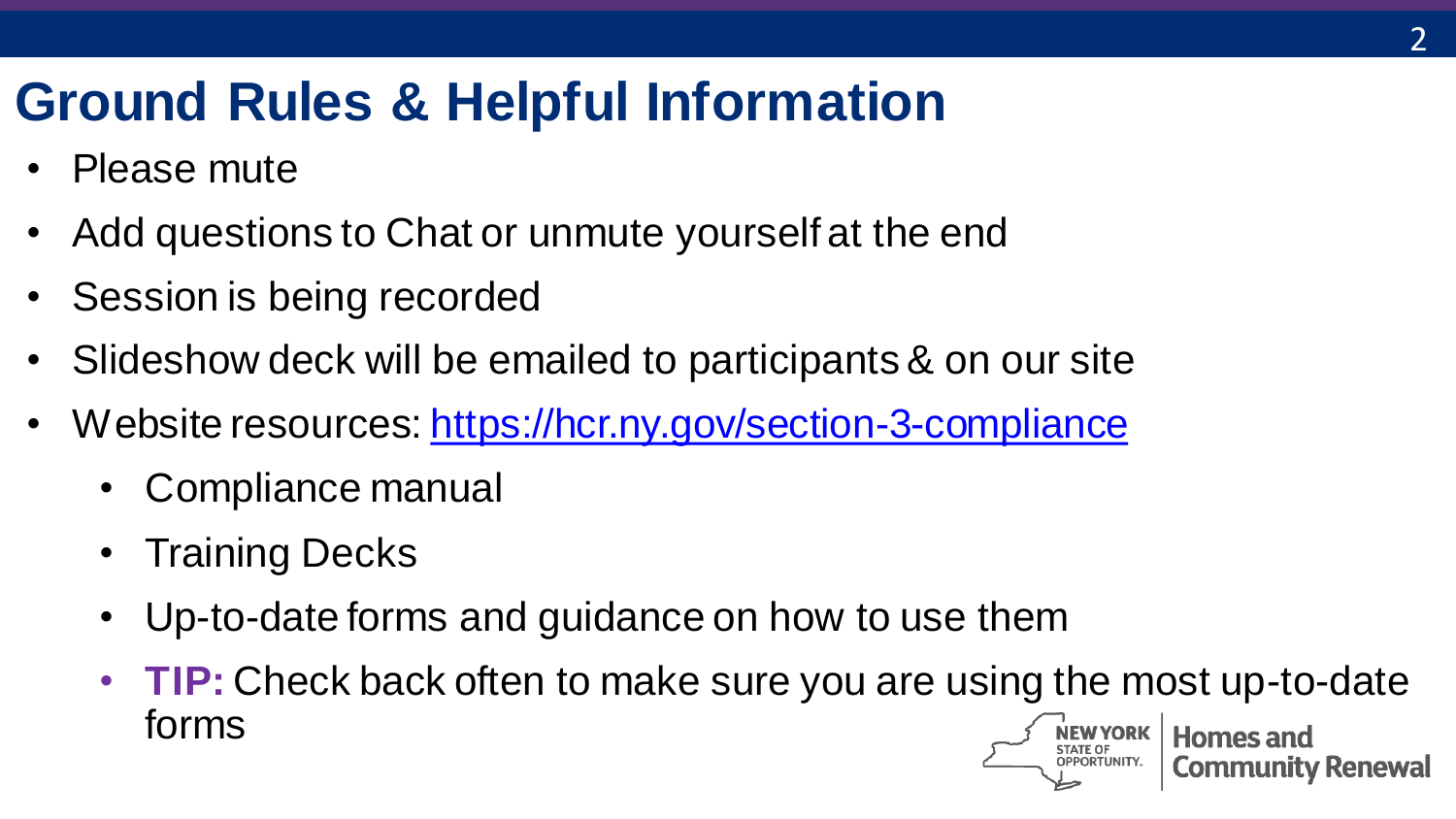| <b>This HCR Guidance Applies to:</b>                                                                                         | <b>Does NOT Apply to:</b>                                                                                                       |
|------------------------------------------------------------------------------------------------------------------------------|---------------------------------------------------------------------------------------------------------------------------------|
| NYS HCR-Funded projects, e.g.,<br>$\sqrt{ }$                                                                                 | Funding that is not administered by NYS<br>X<br><b>HCR</b><br>Examples: Local municipality CDBG,<br>$\circ$<br>OTDA funds, etc. |
| NYS Office of Community Renewal<br>$\checkmark$<br>HOME & CDBG-funded projects<br>$\bullet$                                  | X Public housing assistance funds (e.g.,<br><b>Syracuse Housing Authority)</b>                                                  |
| NY Housing Finance Agency<br>$\checkmark$<br>Federal HTF-funded projects<br>$\bullet$<br>HOME-funded projects<br>$\bullet$   |                                                                                                                                 |
| NY Housing Trust Fund Corp.<br>$\checkmark$<br>Federal HTF-funded projects<br>$\bullet$<br>HOME-funded projects<br>$\bullet$ | <b>Community Renewal</b>                                                                                                        |

3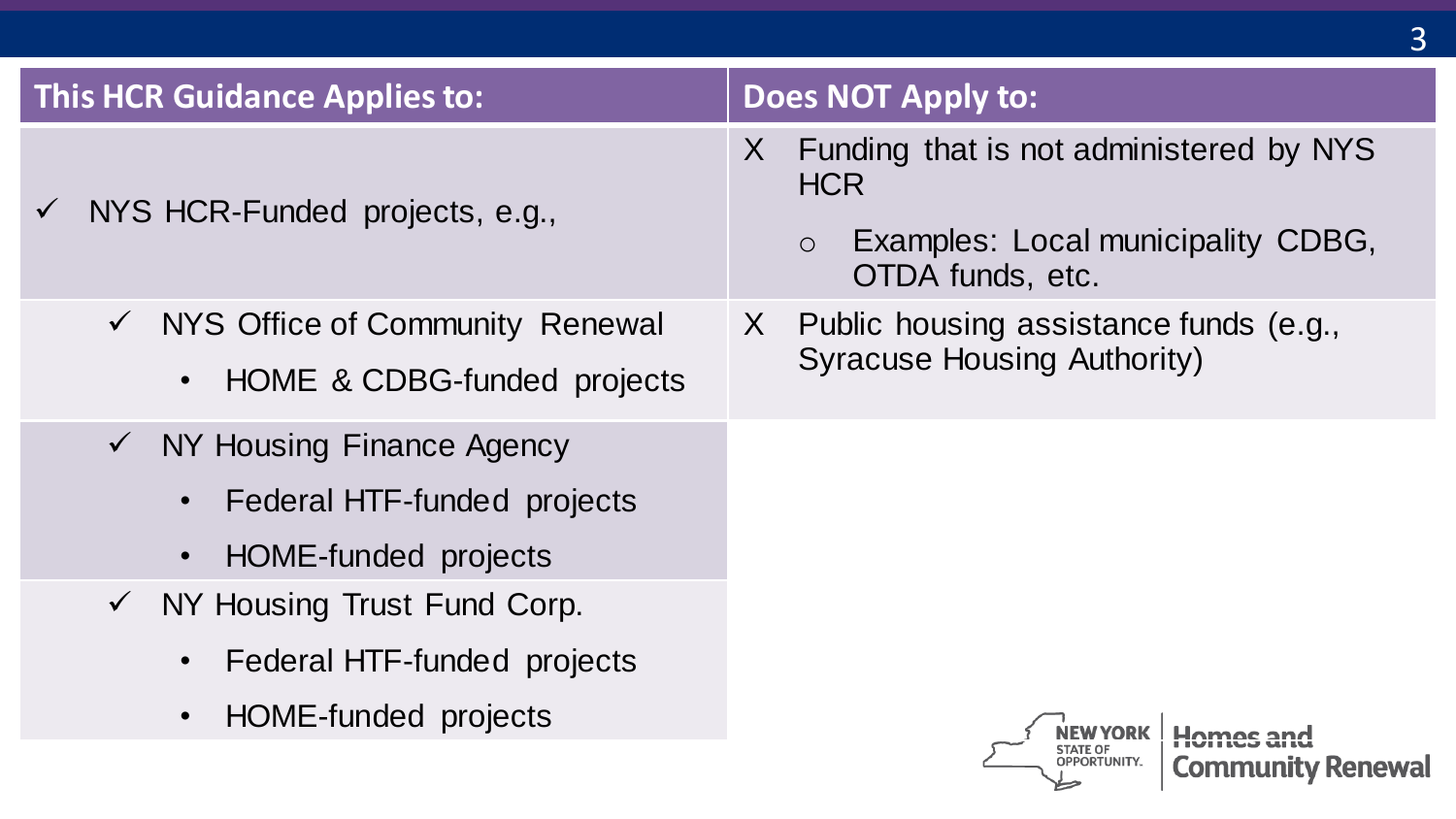# **Background and** Updates

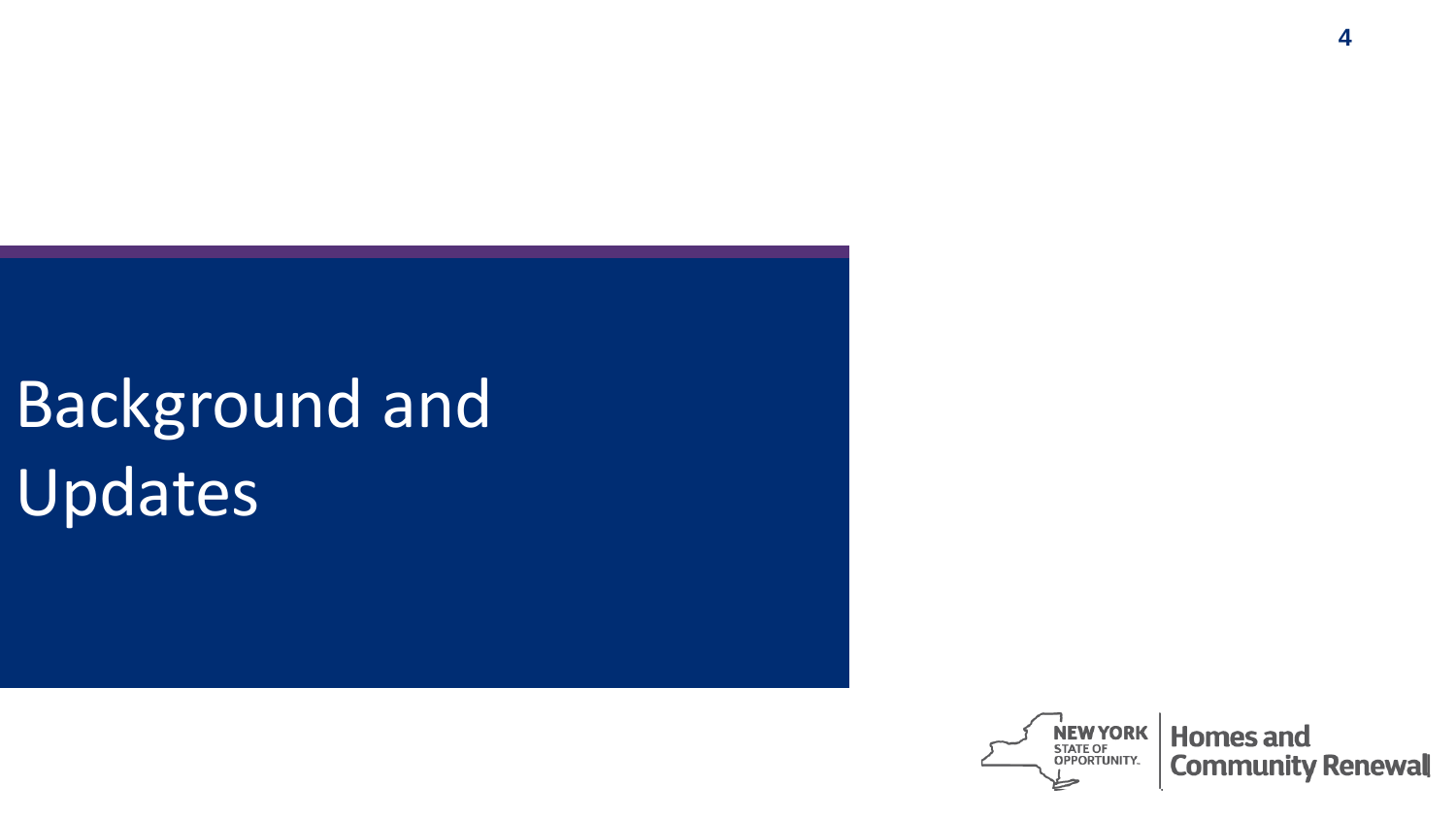### **Section 3 Background**

- Governed by U.S. Department of Housing and Urban Development
- Statute: HUD Act of 1968, found at 12 U.S.C. 1701u
- Regulations are found at 24 CFR, Part 75
- Applies to HUD Housing & Community Development Programs and Public Housing Financial Assistance
- **NOTE**: This training only applies to the Housing & Community Development Program funding that NYS HCR administers (CDBG, HOME & Federal HTF)
	- Different parts of the regulation apply to Public Housing Financial **Assistance**

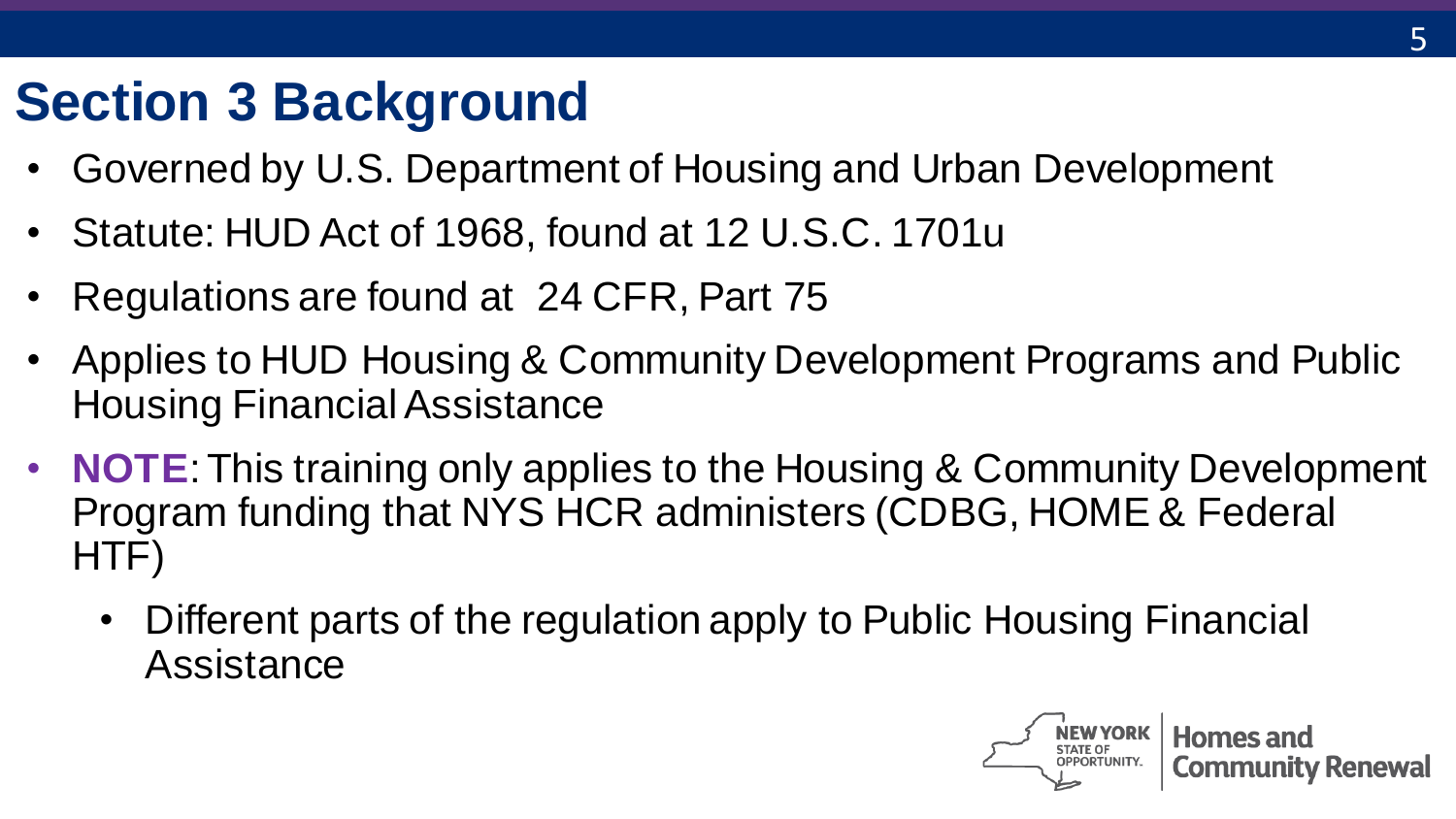### **Section 3 Policy**

**Race and Gender Neutral**

**"It is the policy of the Congress and the purpose of this section to ensure that the employment and other economic opportunities generated by Federal financial assistance for housing and community development programs shall, to the greatest extent feasible, be directed toward low- and very low-income persons, particularly those who are recipients of government assistance for housing."**

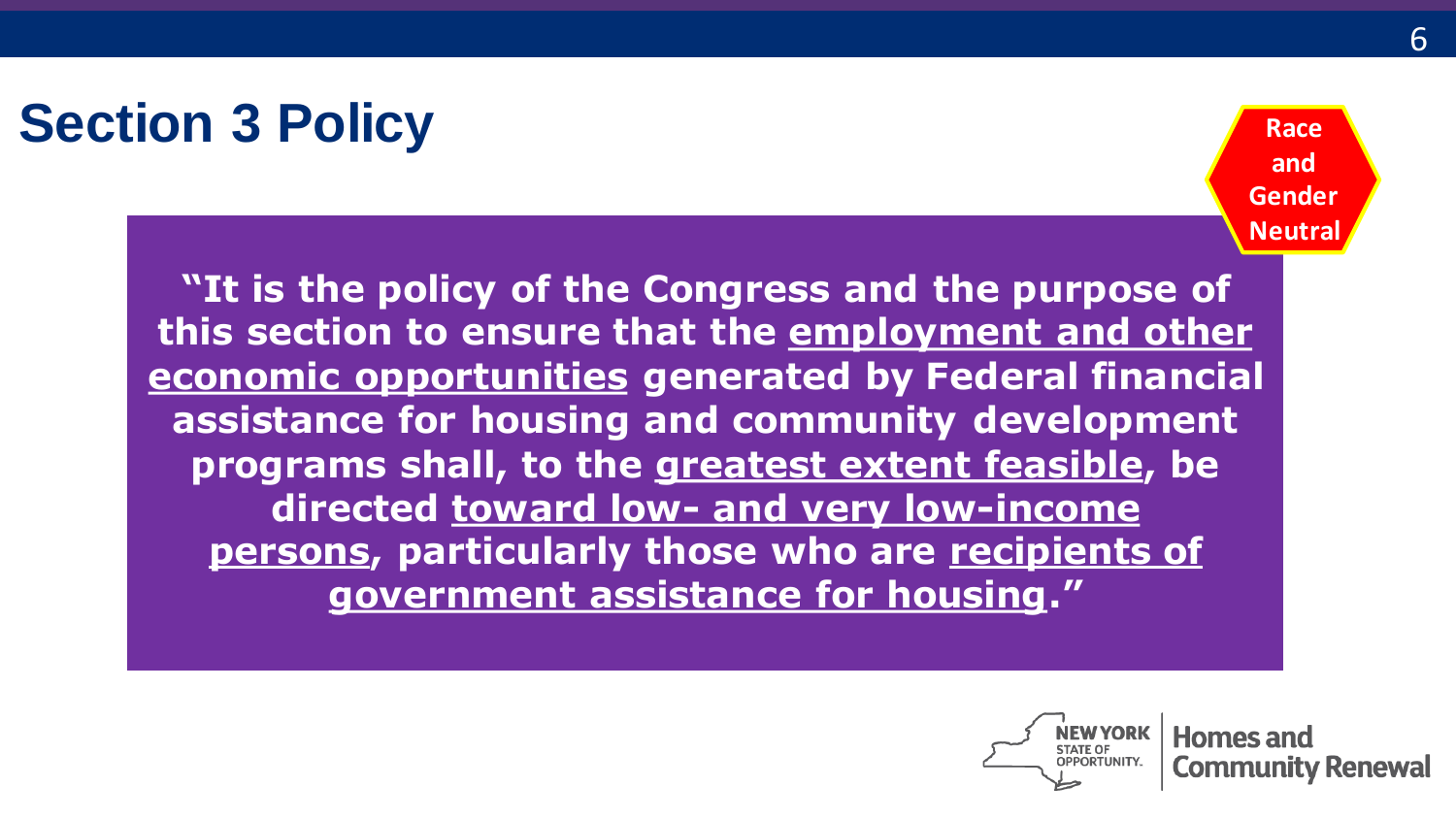### **Hiring and Contracting Prioritization Certification**

*To the greatest extent feasible*→

#### **Hiring & Training**

- 1<sup>st</sup> Priority: Section 3 Workers residing within the service area or neighborhood of the project, and
- 2<sup>nd</sup> Priority: Participants in YouthBuild programs.

#### **Contracting**

- 1<sup>st</sup> Priority: Section 3 Businesses that provide economic opportunities to Section 3 workers residing within the service area or the neighborhood of the project, and
- 2<sup>nd</sup> Priority: YouthBuild programs.

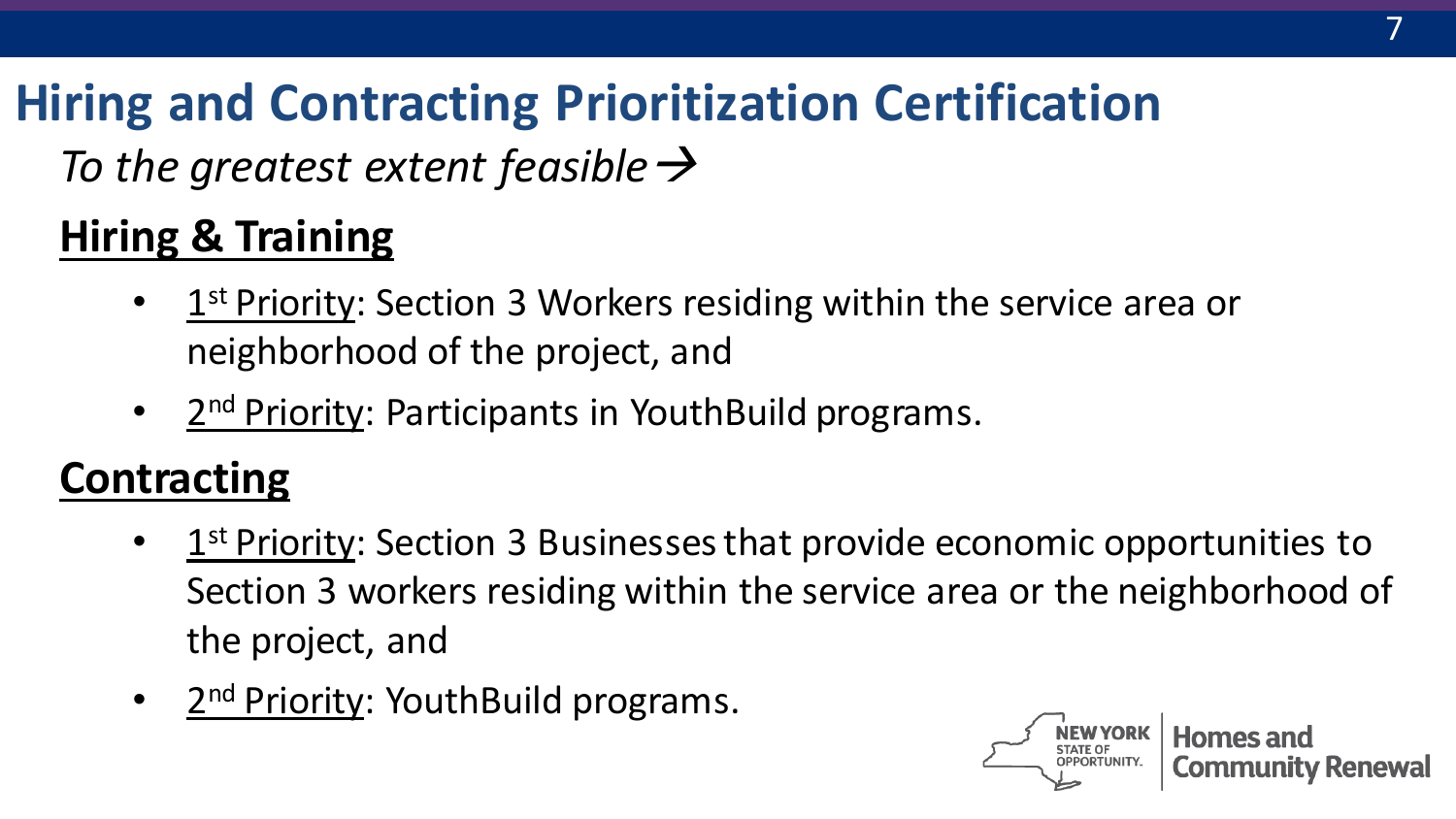#### **New Rule: Key Dates**

- **9/29/2020: 24 CFR Part 75 Published in Federal Register**
- **11/30/2020: Effective date of new Section 3 Rule**
	- Projects funded before this date follow the OLD RULE
- **11/30/2020 – 7/1/2021: Transition Period**
	- NEW RULE applies to projects funded in this time period
	- Lightened reporting requirements
- **7/1/2021: Full NEW RULE Applicability**
	- New Rule reporting required.

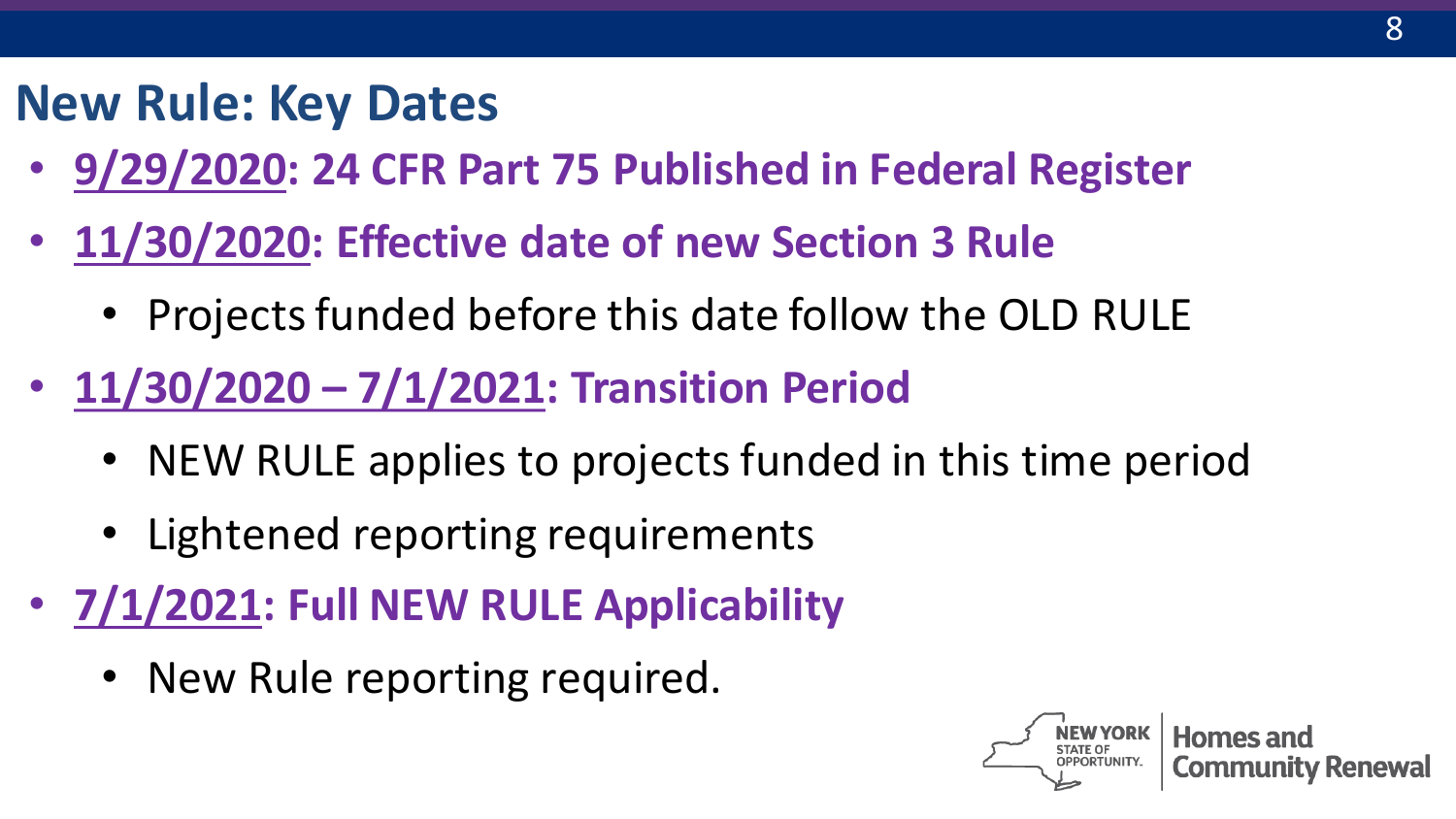### **"Legacy Contracts"** → **Old Section 3 Rule**

- Contracts for projects with funding commitments before 11/30/20 must follow the old Section 3 Rule
- Compliance Manual available here: [https://hcr.ny.gov/section-3-compliance#legacy](https://hcr.ny.gov/section-3-compliance)contracts--pre-11-30-20-

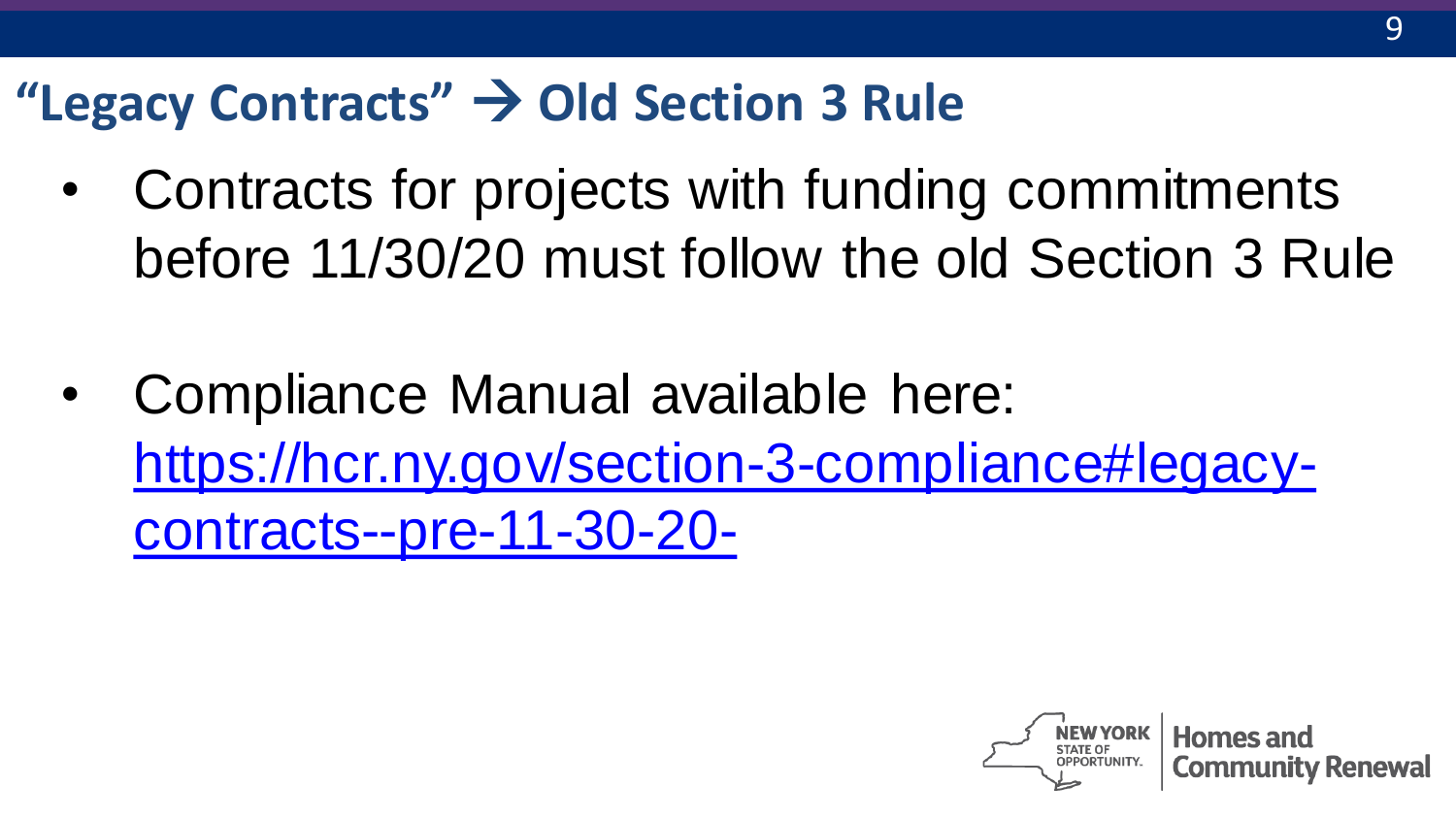### New Rule Basics

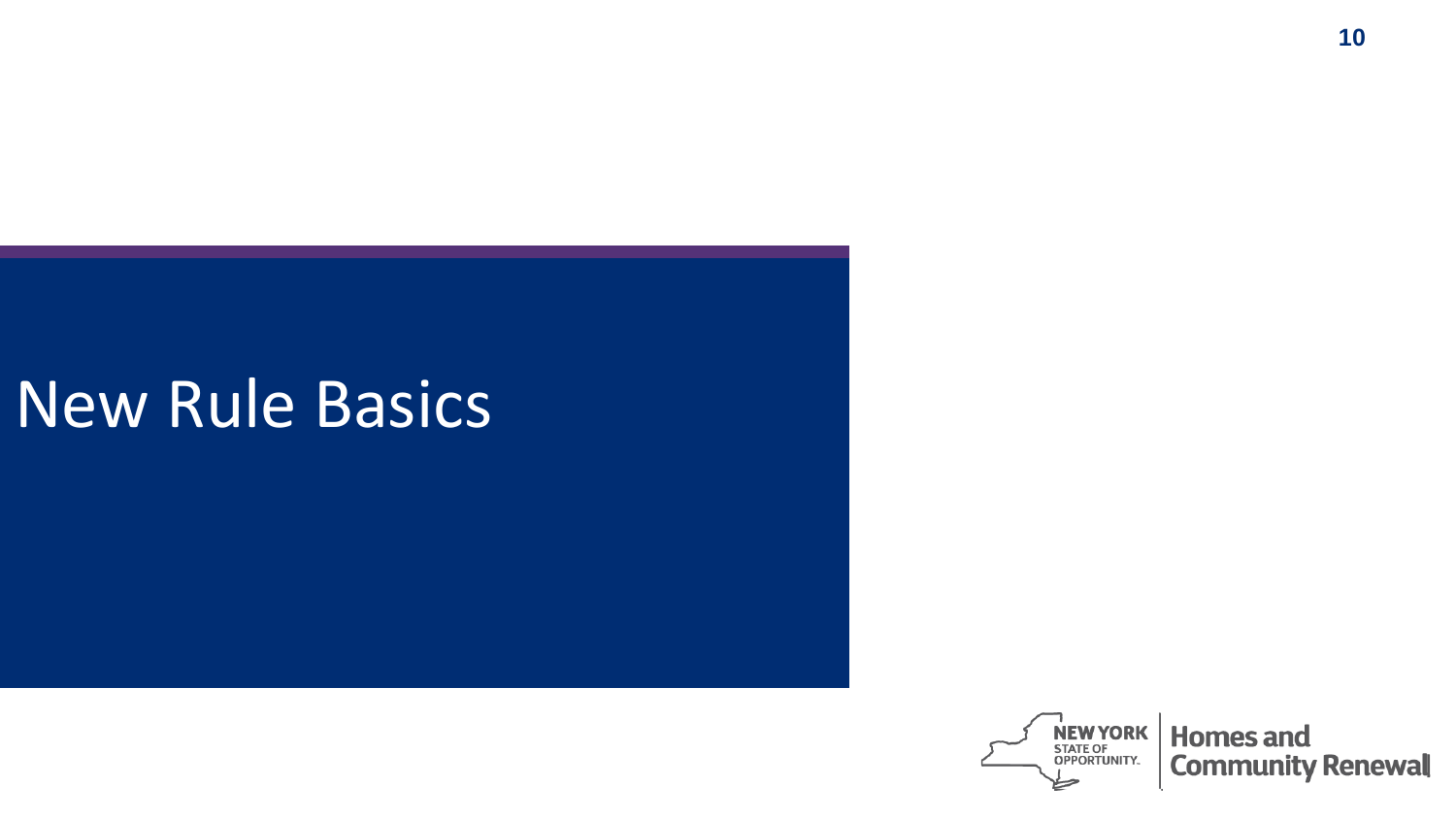#### **New Rule: Key Changes**

| <b>OLD RULE</b>                                                                                                | <b>NEW RULE</b>                                                                                             |
|----------------------------------------------------------------------------------------------------------------|-------------------------------------------------------------------------------------------------------------|
| New hires<br>Ex: 30% of New Hires=S3 Residents, 10% of<br>$\bullet$<br>construction contracts to S3 Businesses | Labor hours<br>Ex: 25% of labor hours = S3 Workers (no<br>contracting benchmarks)                           |
| Contractor trigger amounts<br>Ex: Contracts over \$100K $\rightarrow$ S3                                       | No contractor trigger amounts<br>All contractors must report (except professional<br>$\bullet$<br>services) |
| Recipient-based trigger thresholds<br>Ex: Recipient received \$200K+ $\rightarrow$ S3<br>$\bullet$             | Project-based trigger thresholds<br>Project received \$200K+ $\rightarrow$ S3                               |
| 1 definition of S3 Resident                                                                                    | "Section 3 Worker" & "Targeted S3 Worker"                                                                   |
| Grid-based reporting form                                                                                      | Online link for reporting form & other form<br>updates                                                      |
| <b>Greatest Extent Feasible Efforts</b>                                                                        | <b>Greatest Extent Feasible Efforts</b>                                                                     |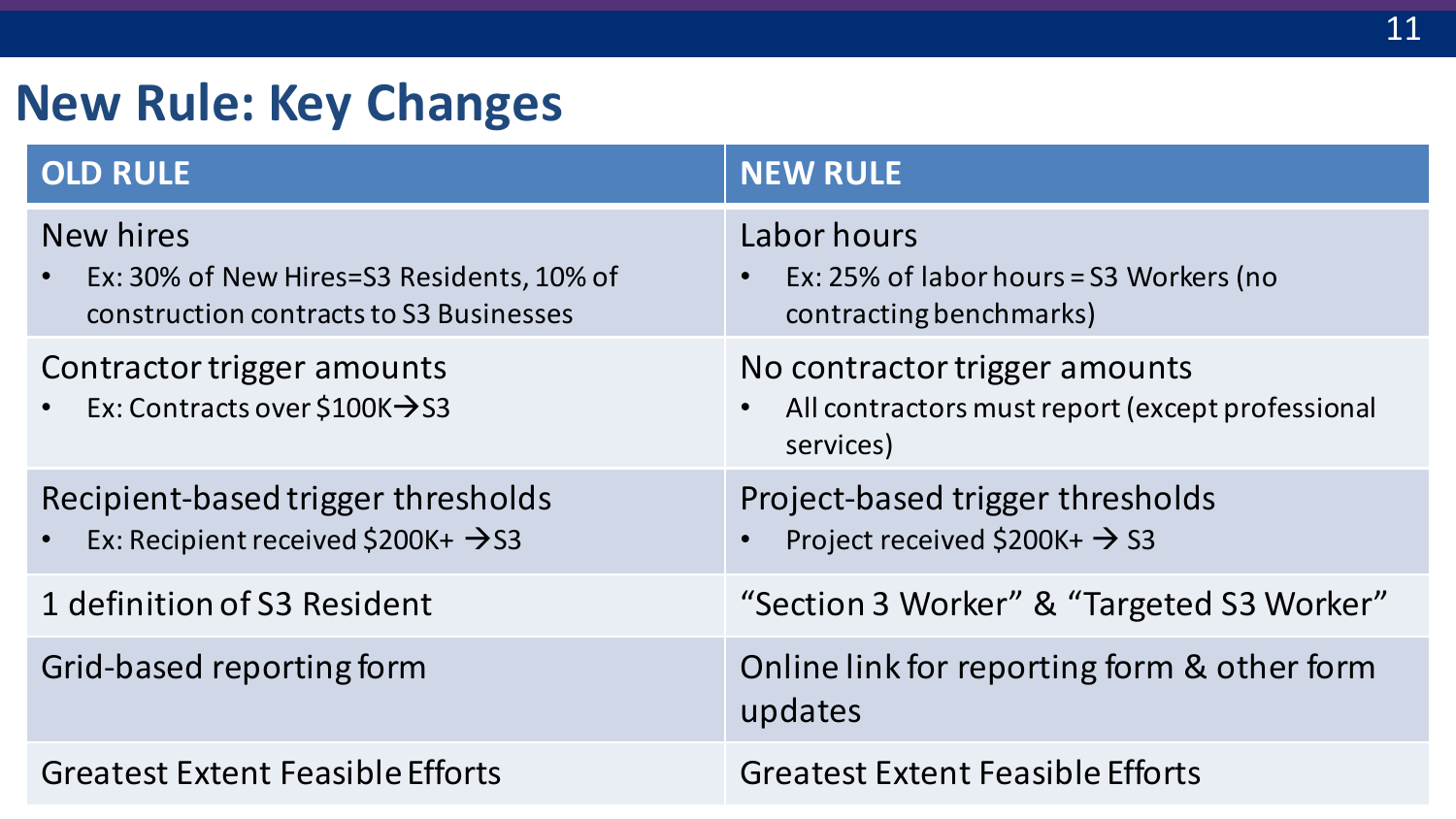#### **Applicability Thresholds**

### **Key Points:**

- ✓Housing construction & rehabilitation, public works
- ✓Greater than \$200,000 of total HUD Housing & Community Development assistance (e.g. HOME, CDBG, Federal HTF, etc.)
- ✓Any amount of Federal Public Housing Assistance
- ✓Determined at project level

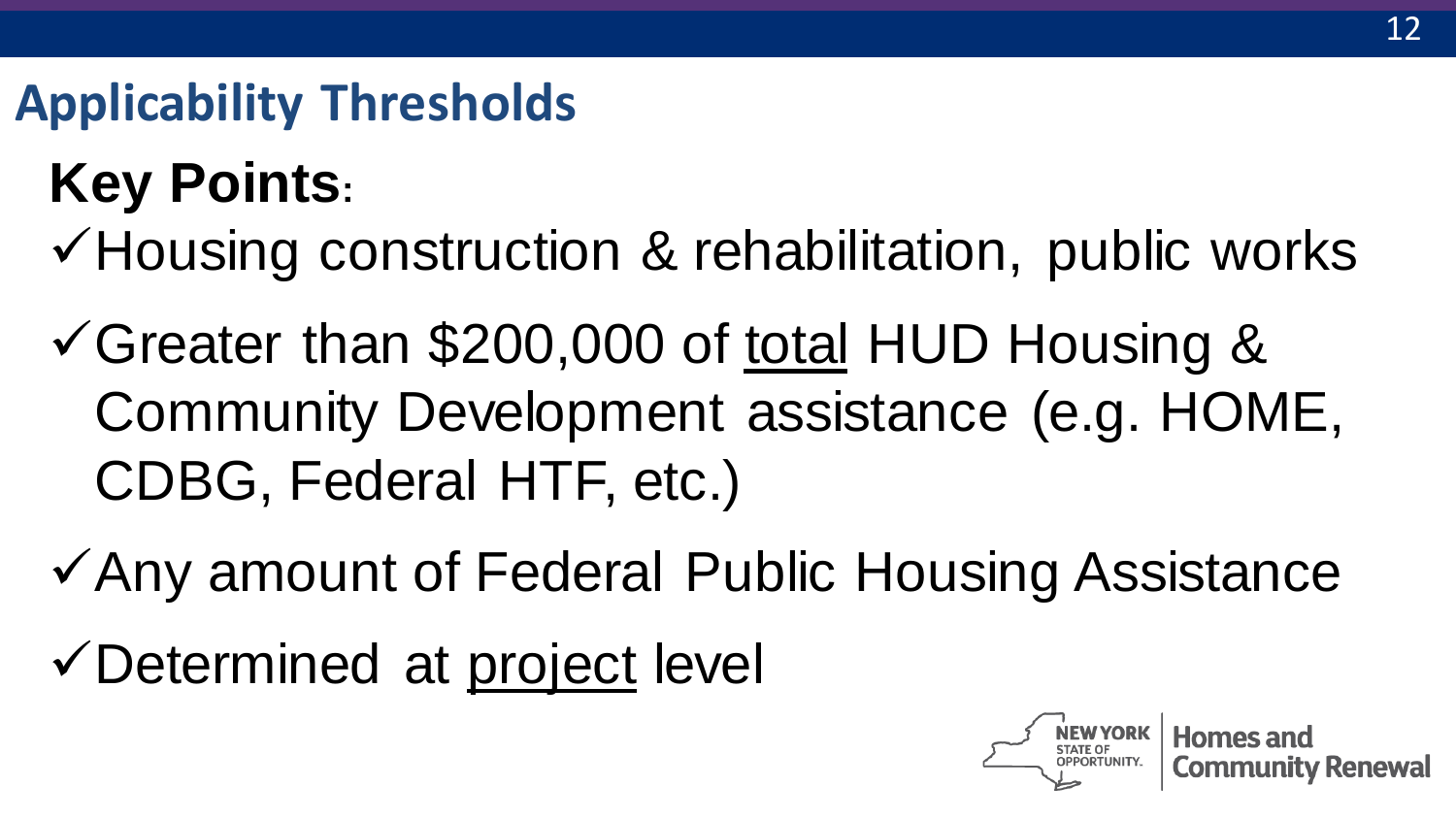### **Section 3 Applicability on a Project Basis**

- Section 3 applicability thresholds determined at the project level
	- $\triangleright$  Look at what is being spent on a specific housing construction or community works project to determine if the project triggers Section 3 duties and reporting
- **NOTE:** S3 applies to **entire** project once triggered – not just the portion of the project that utilizes the federal funds **Homes and**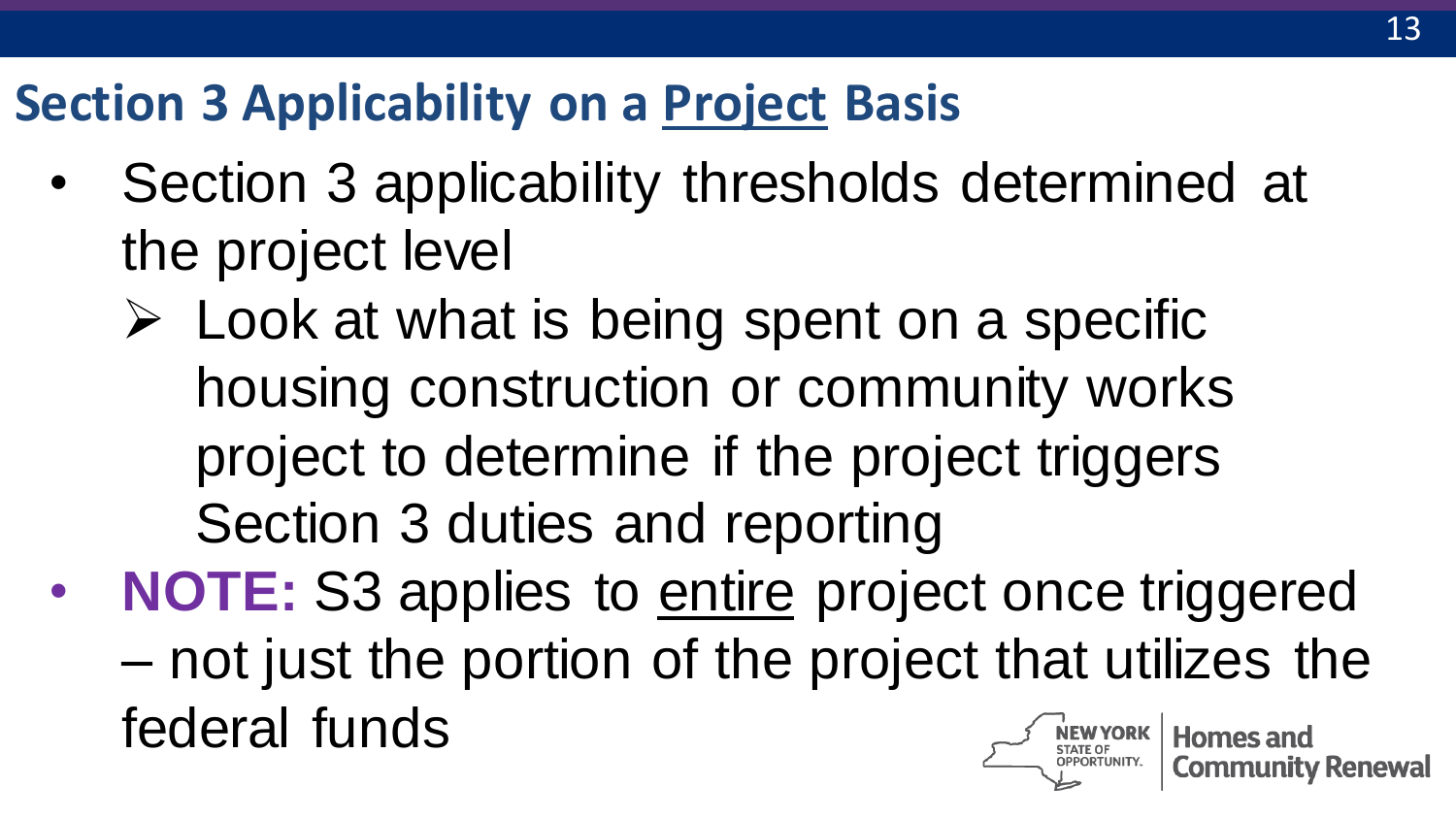#### **EXAMPLES - Applicability Thresholds**

#### **Project Examples:**

- \$200,001 (FedHTF) = Section 3 Project
- $$200,000$  (CDBG) = NOT a Section 3 Project
- $$150,000$  (FedHTF) +  $$51,000(HOME)$  = Section 3 Project
- \$100,000 (HOME) + \$100,001 (State Funds) = NOT a Section 3 Project
- \$250,000 (HCR HOME) to a local non-profit to grant to projects = Not (yet) a Section 3 Project

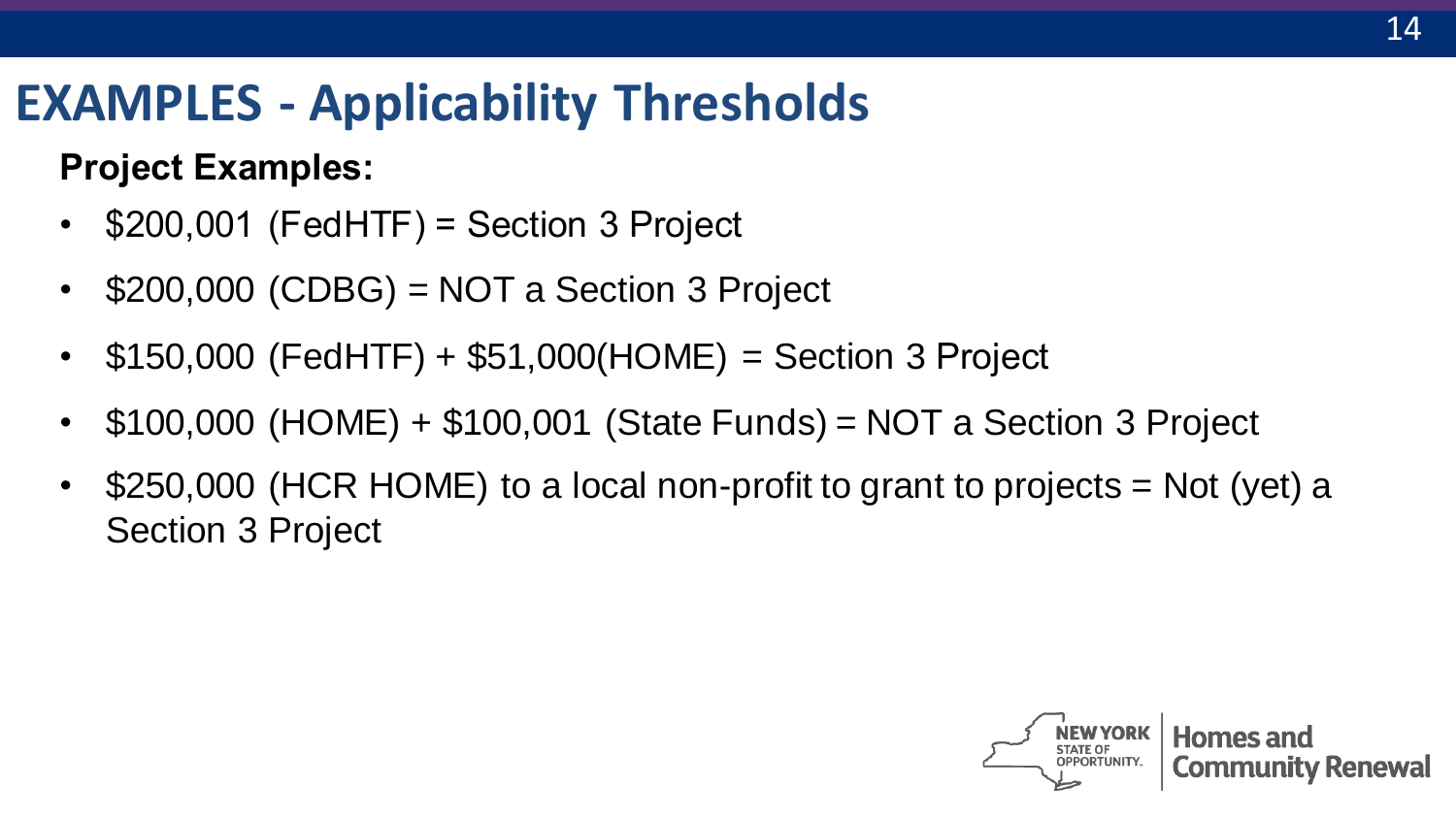### **Mixed External Funding – Applicability Thresholds &**

### **Reporting**

#### **Special Project Examples to Look Out For:**

- \$100,000 (HCR HOME) + \$100,001 (Local CDBG) = Section 3 Project
	- BOTH agencies will report S3 numbers to HUD
- \$1.00 HUD Public Housing Financial Assistance to local PHA + \$50,000 (HCR FedHTF) = Section 3 Project
	- BOTH agencies will report PHA to provide Section 3 numbers for reporting, pursuant to public housing S3 regs
- \$300,000 (Local Municipality HOME) + \$100,000 (HCR State funds) = Section 3 Project
	- Project will report Section 3 performance through local municipality

**Homes and Community Renewal**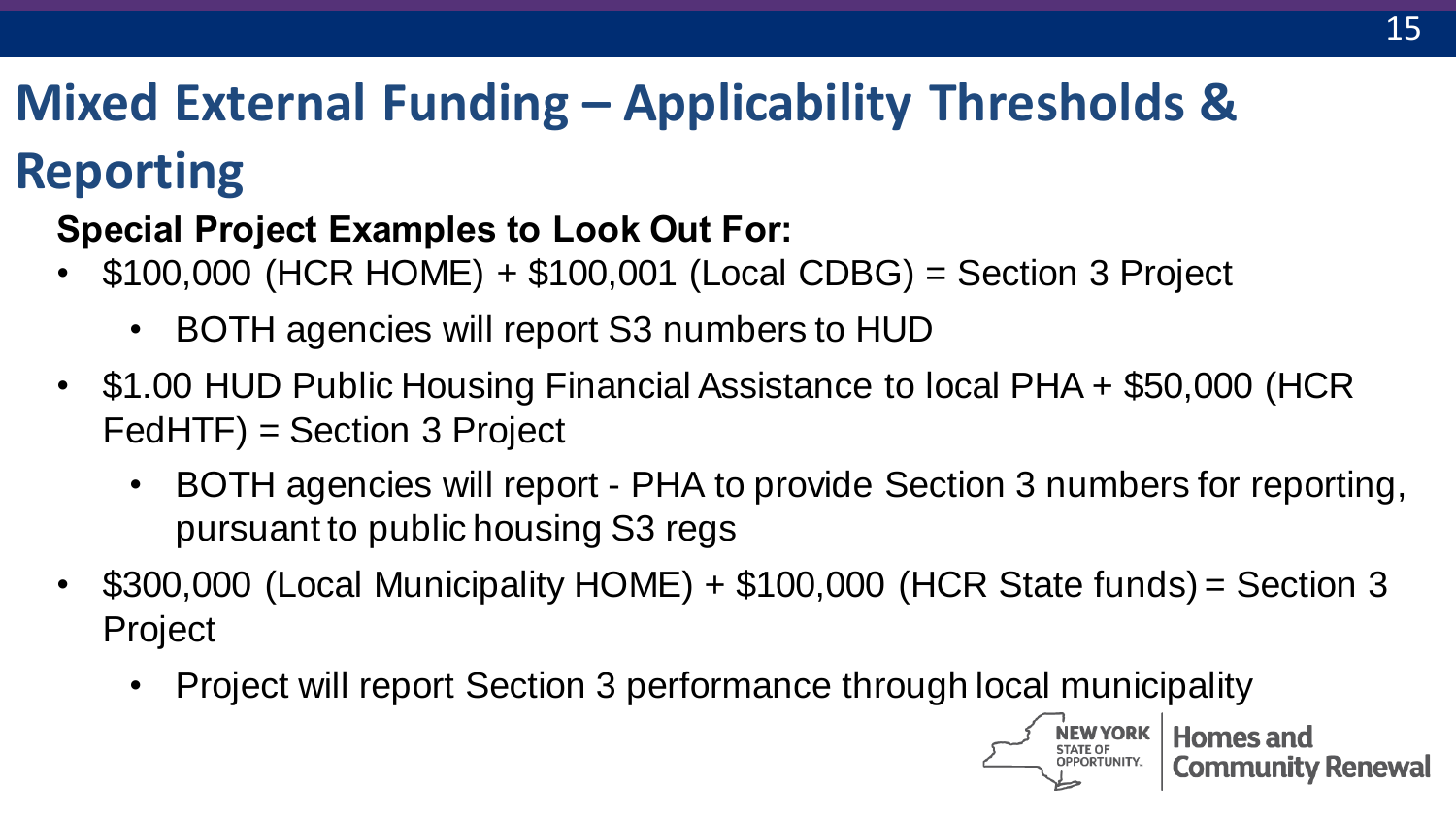#### **Safe Harbor and Reporting**

HUD funding Awardees (Recipients such as Developers/ Owners, Municipalities, LPAs) must either:

- Show that they met the Safe Harbor Benchmark Goals & certify that they followed hiring and contracting prioritizations.
	- **25% of Total Labor Hours to Section 3 Workers,including**
	- **5% of Total Labor Hours to Targeted Section 3 Workers**

OR

• Provide narratives and evidence about the Greatest Extent Feasible (GEF) Efforts they took to assist low-income persons with employment and training opportunities.

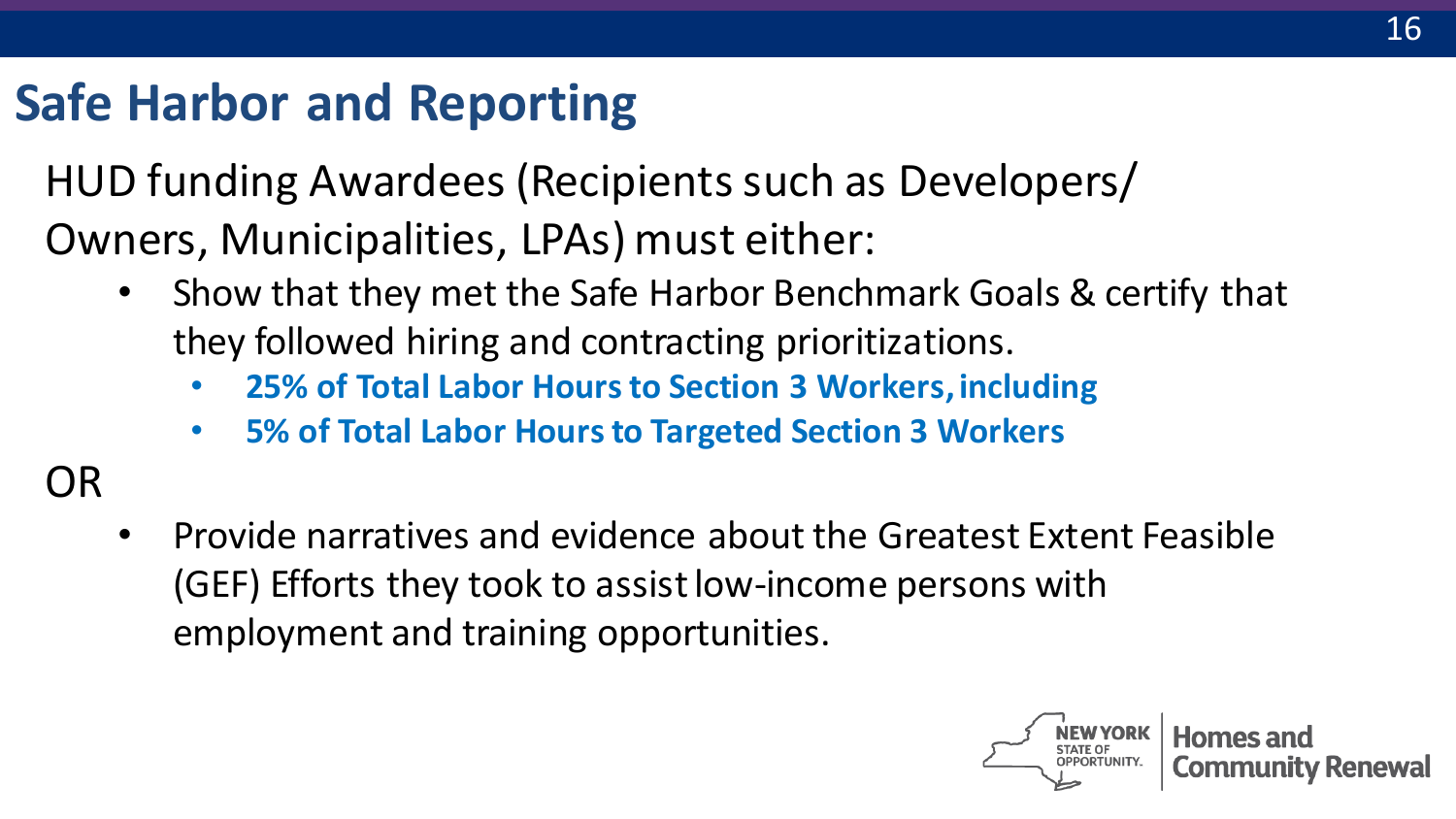### **Defining Total Labor Hours**

"Hours worked by all workers employed on a Section 3 Project"

Includes hours worked by employees and contractors of, for example:

- Recipients and Subrecipients,
- Owner,
- Contractors and Subcontractors.

Does not include:

- Material Supply Contracts & Vendors
- Professional Services Hours (see bonus tip on next page)

Calculate using payroll tracking systems (used for Davis Bacon) or, if not available, good faith efforts.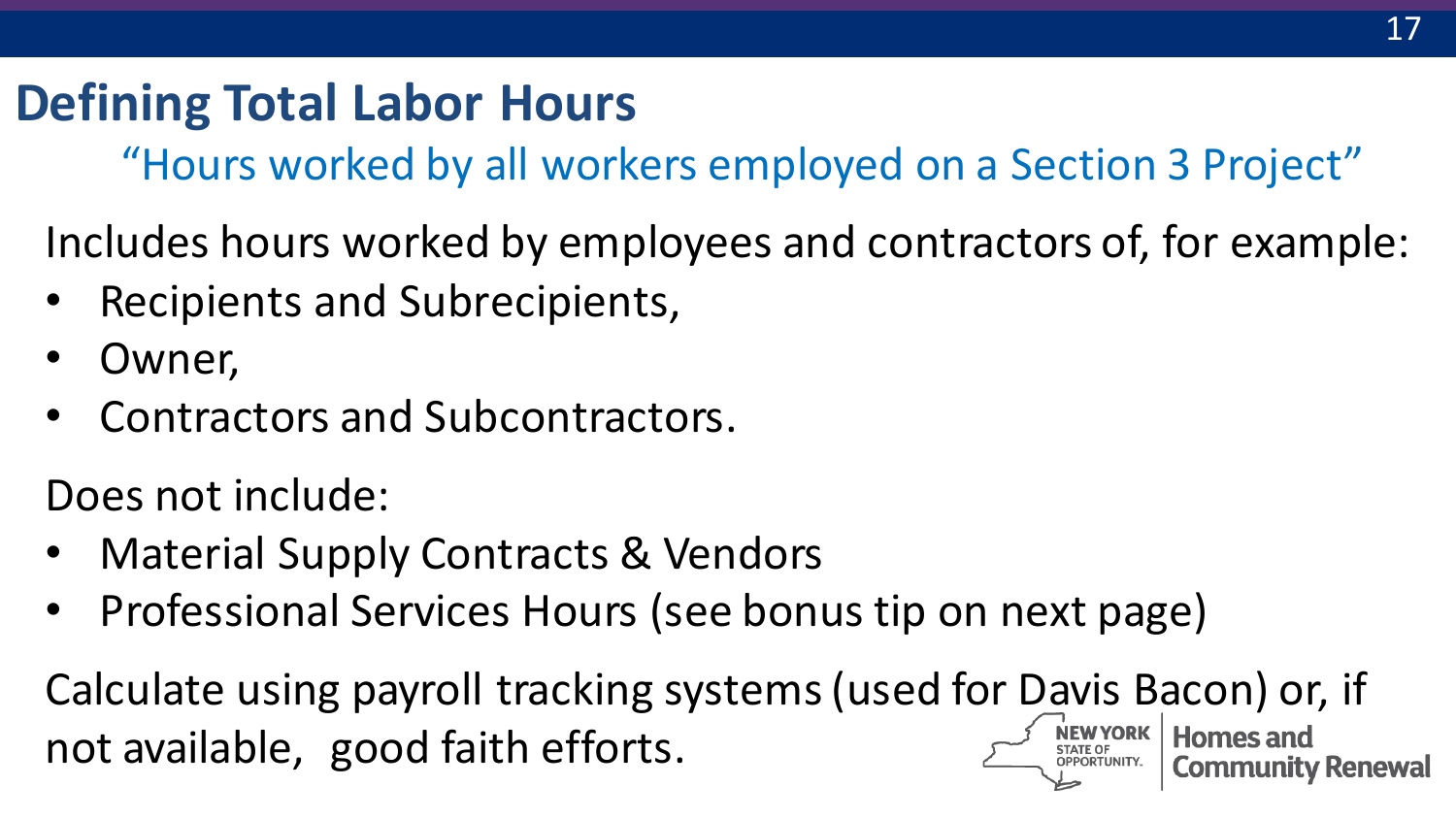**BONUS Opportunity & Professional Services Hours Exclusion**  "Non-construction services that require an advanced degree or professional licensing."

Examples Include architects, accountants, engineers, etc.

Hours worked by these professionals are *excluded* from the Total Labor Hour calculation.

#### **HOWEVER, there is a Bonus Opportunity for Professional Services Labor Hours:**

- Awardee may count any work performed by a professional services Section 3 worker or Targeted Section 3 worker as Section 3 labor hours and as Targeted Section 3 labor hours by adding to the numerator.
- Do not count the professional services as part of the total labor hours (i.e., in the denominator of the calculation).
- $\rightarrow$  Increases your Section 3 & Targeted Section 3 Labor Hour percentages  $\odot$



Community Renewal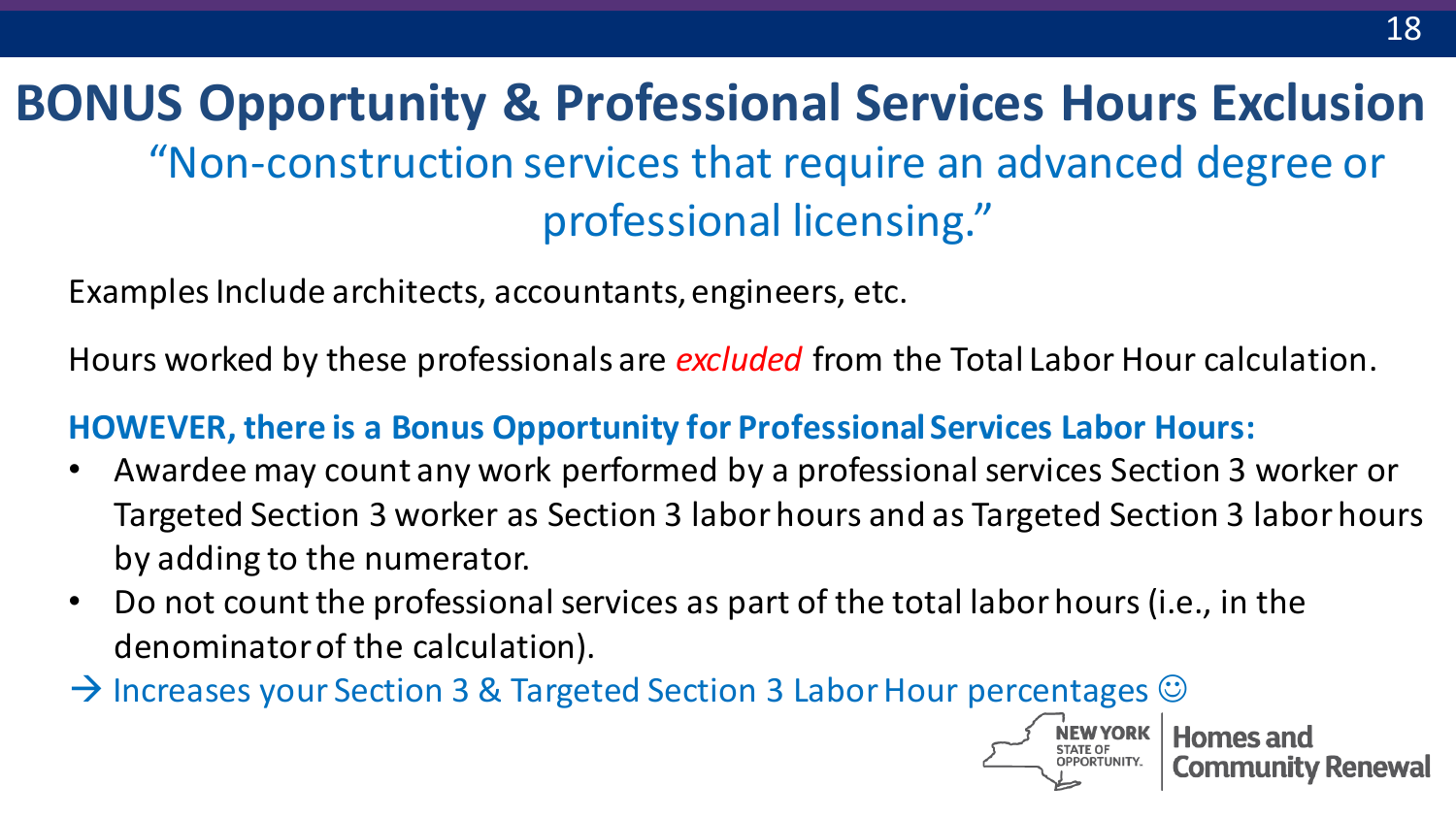#### **Defining a Section 3 Worker**

A Section 3 Worker is any worker who **currently fits**, **or when hired fits**, **as documented within the past 5 years,** at least one of the following categories:

- $\checkmark$  Low- or very low-income persons (as defined by HUD's income limits); OR
- $\checkmark$  Employed by a Section 3 Business; OR
- $\checkmark$  DOL YouthBuild participant

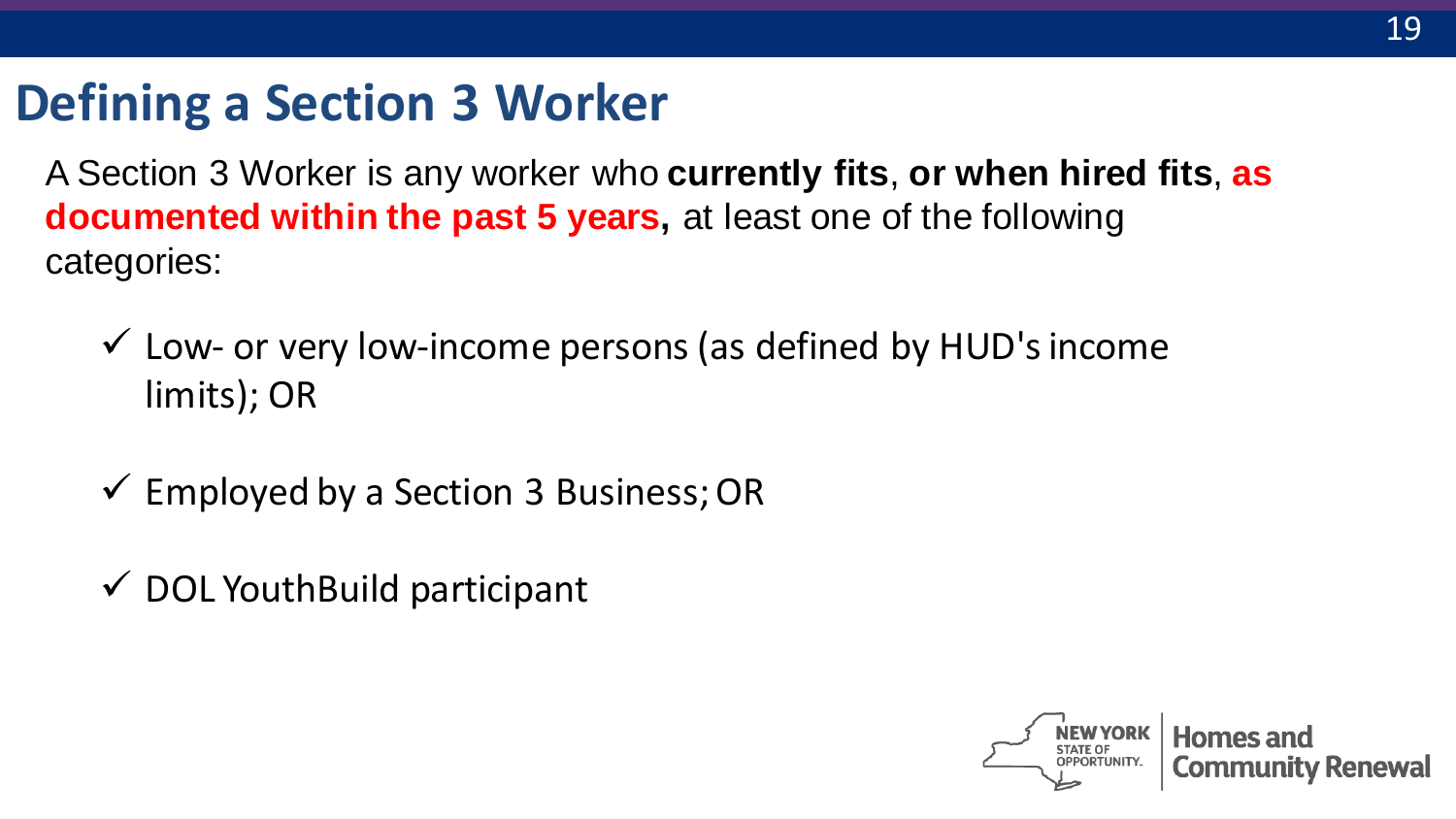### **Defining a Targeted Section 3 Worker**

Targeted Section 3 Workers are Section 3 Workers who:

- Are employed by a Section 3 Business; OR
- Currently fits or when hired fit one of these categories, as documented within the last 5 years:
	- DOL YouthBuild participant; OR
	- Lives in the neighborhood or service areas of the project:



• This means the area within one mile of the Section 3 project site (or, if fewer than 5,000 people live within one mile of a Section 3 project, an expanded radius of circle centered on the Section 3 project that is sufficient to encompass a population of 5,000 people according to the most recent U.S. Census).

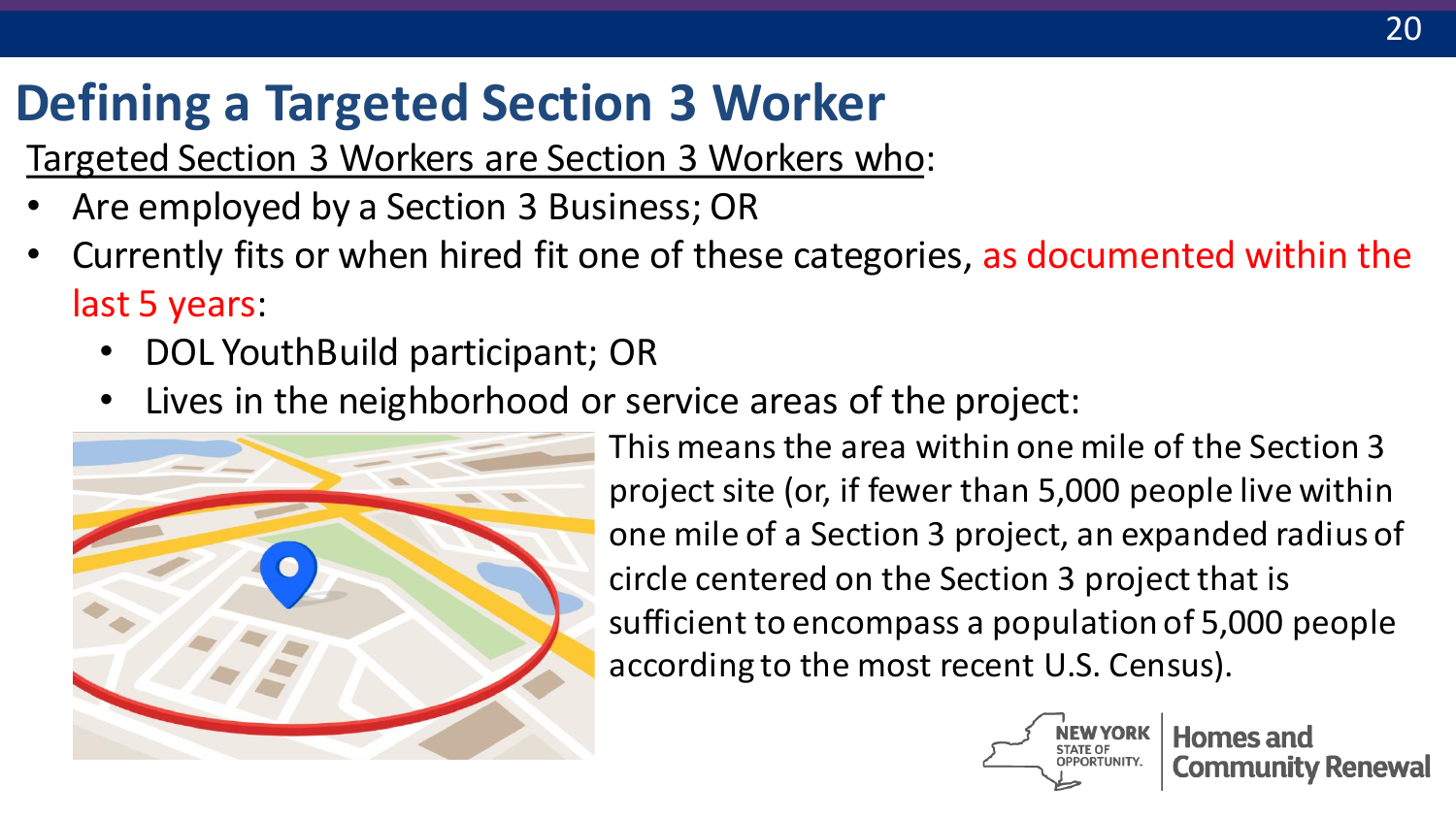#### **Section 3 Business: Revised definition**

- A business that meets at least one of the following criteria, documented within the last **6-month period**:
- $\checkmark$  At least 51% owned and controlled by low- or very low-income persons;
- $\checkmark$  Over 75% of the labor hours performed for the business over the prior 3-month period are performed by Section 3 Workers; or
- $\checkmark$  A business at least 51% owned and controlled by current public housing residents or residents who currently live in Section 8-assisted housing.

**TIP/REQUIREMENT**: Have contractors register as a S3 Business on HUD's website. Get a signed S3 Business Self-Certification when entering into contract with the Business.

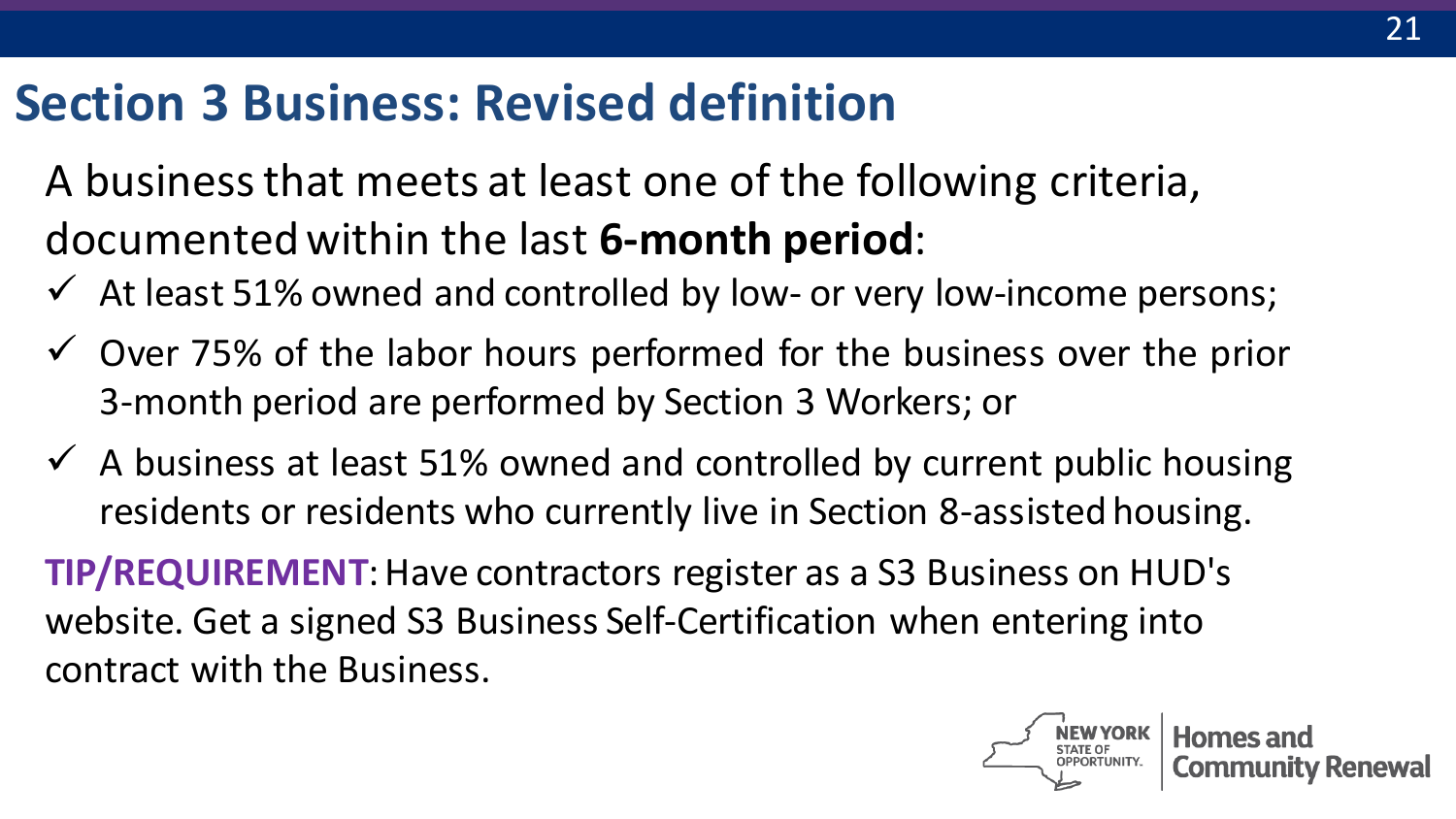#### **Section 3 Workers/Targeted Section 3 Workers & Safe Harbor Benchmarks**



**See HCR Hiring Form to incorporate in HR Processes**

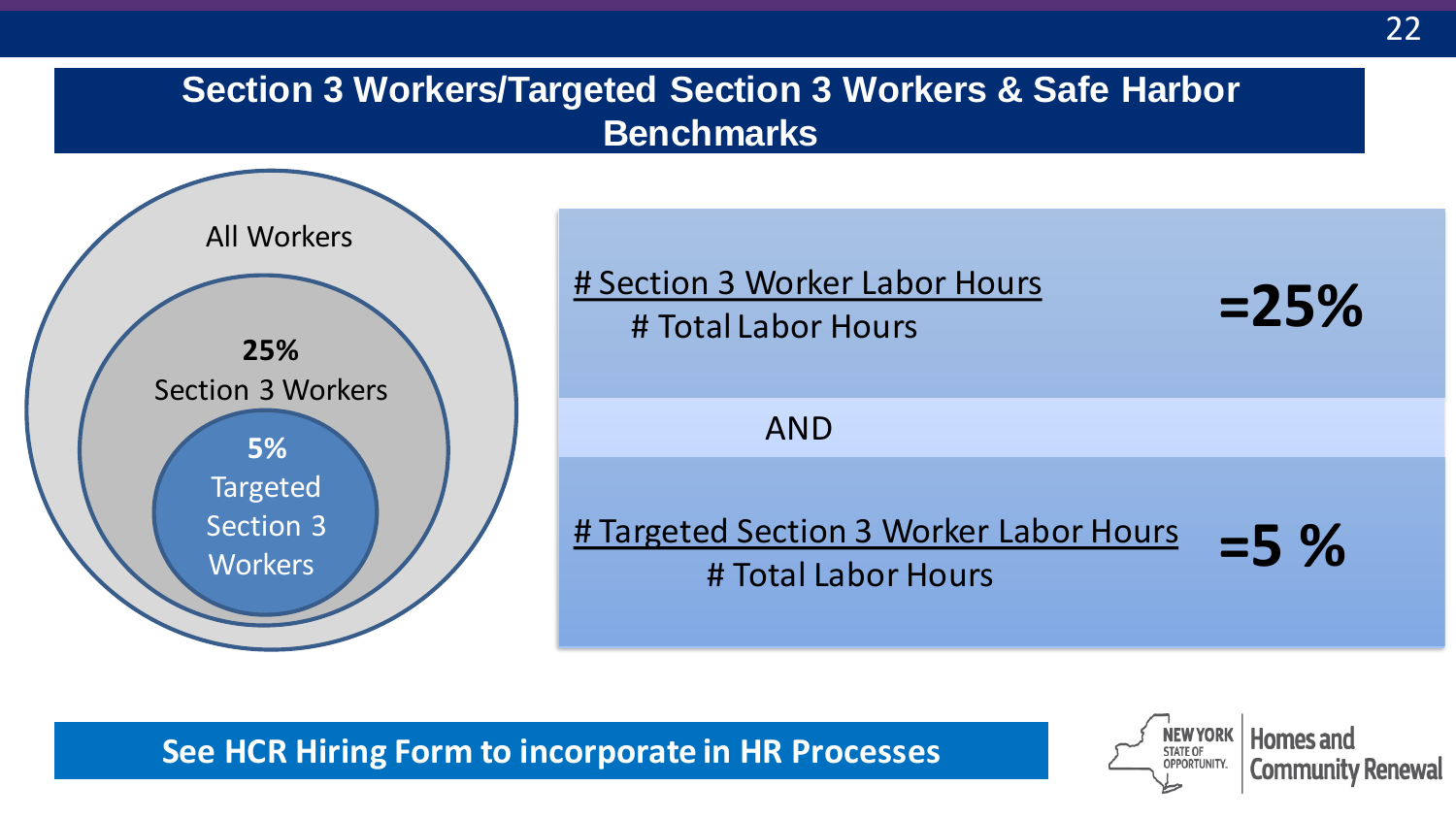#### **Section 3 Only Targeted S3**

Low-Income **Workers**  **Employed by S3 Business**

**YouthBuild Participants** Low-Income Workers in Neighborhood or Service Area of Project



**Homes and Community Renewal**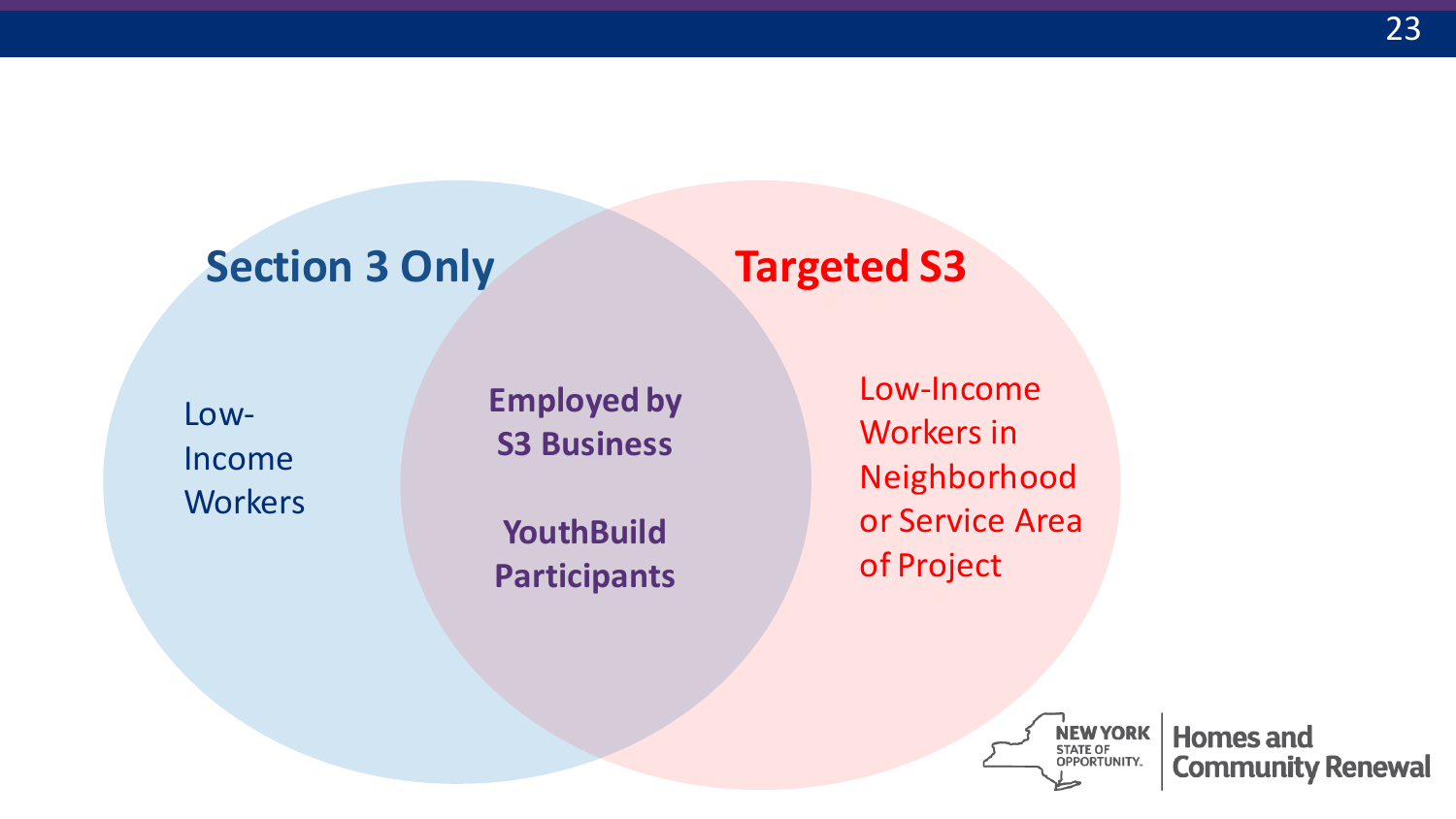# **REPORTING**

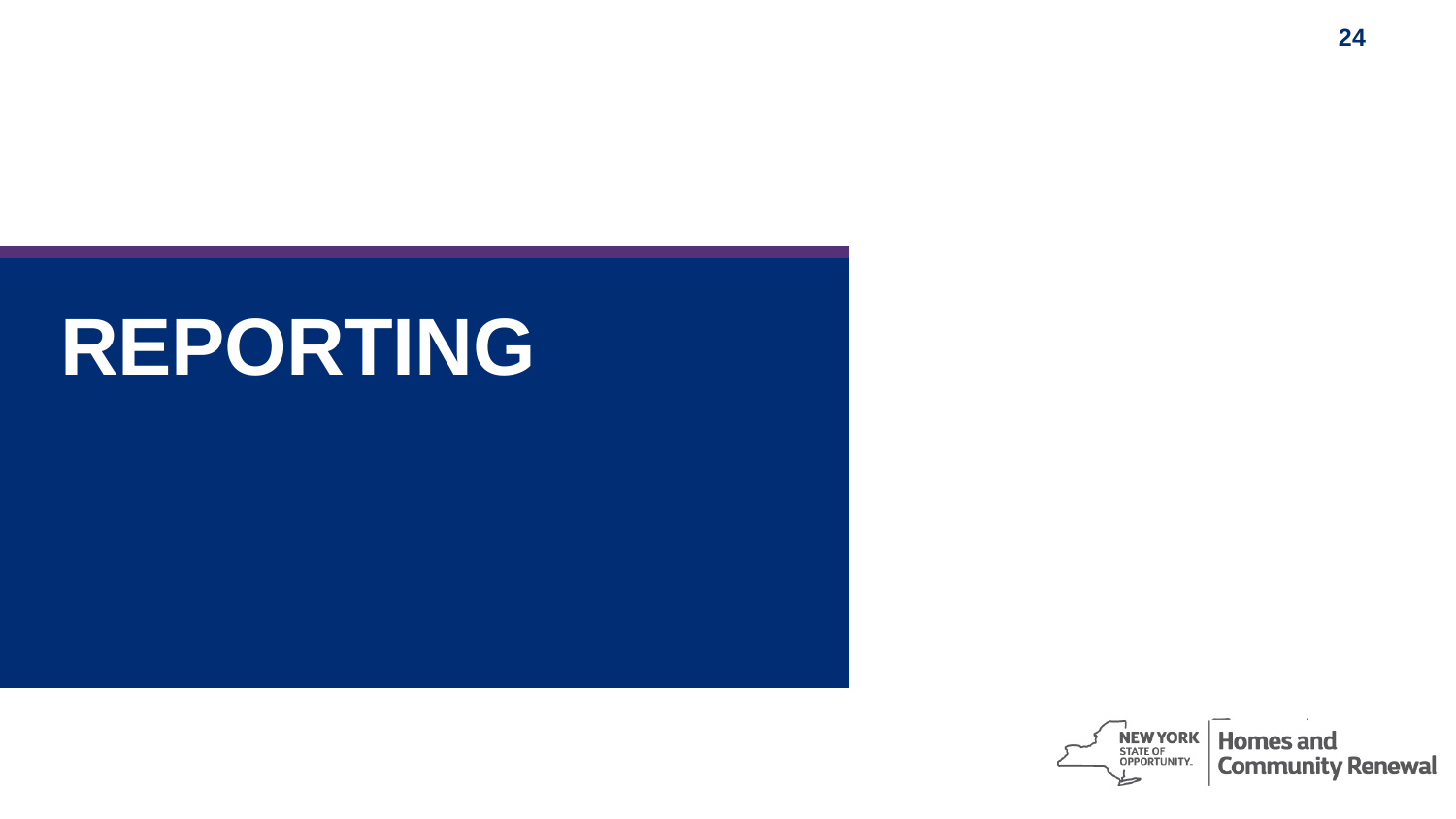#### Section 3 Reporting Duty Flowchart

**\*Section 3 Duties Flows Down**

\*Section 3 Duties Flows

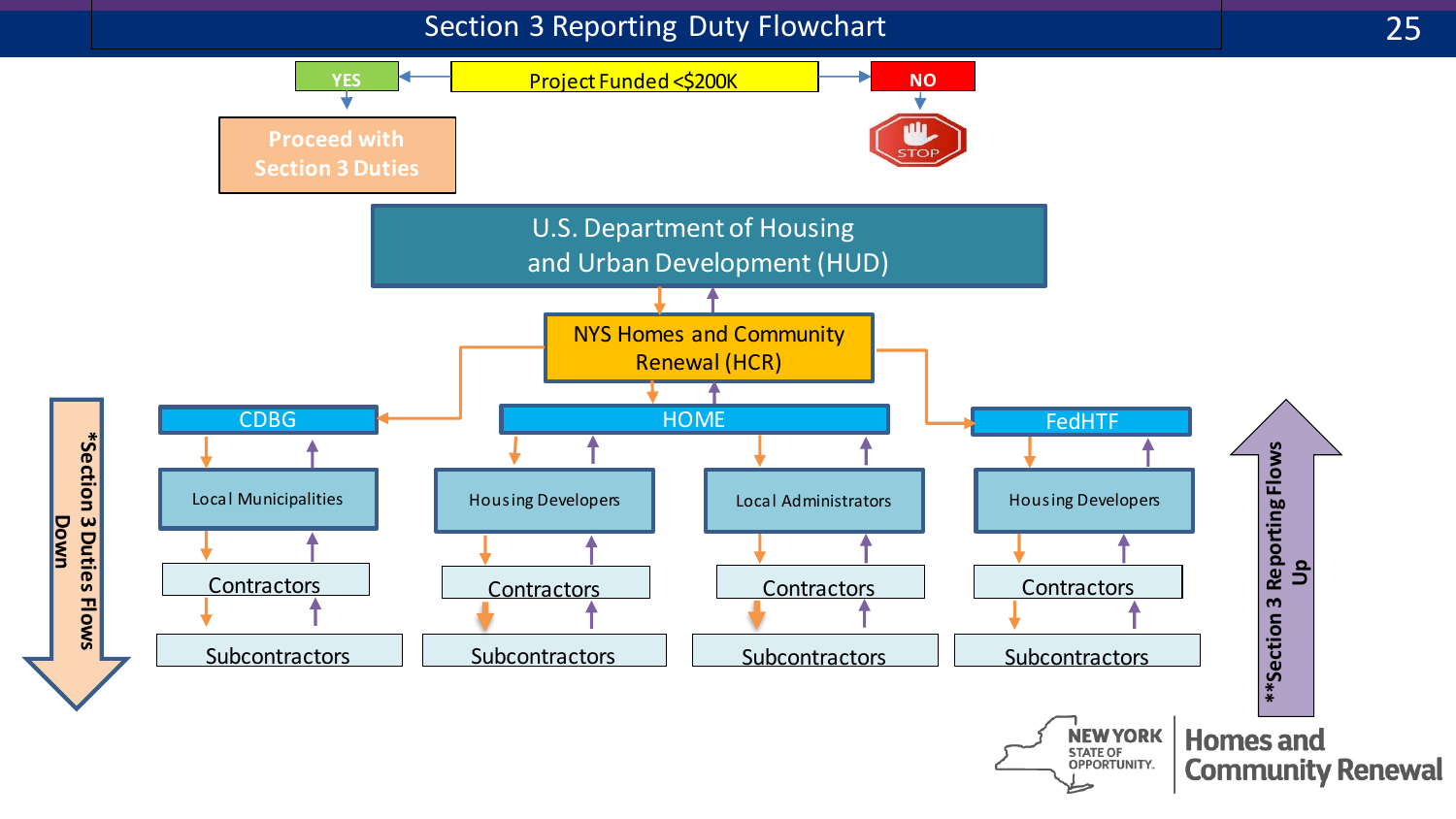#### **Reporting Requirements**

- Twice a year
- Subs report "Up" to Awardee
- Awardee consolidates and reports "Up" to NYS HCR
- HCR reports "Up" to HUD
- Reporting is cumulative from beginning of Project

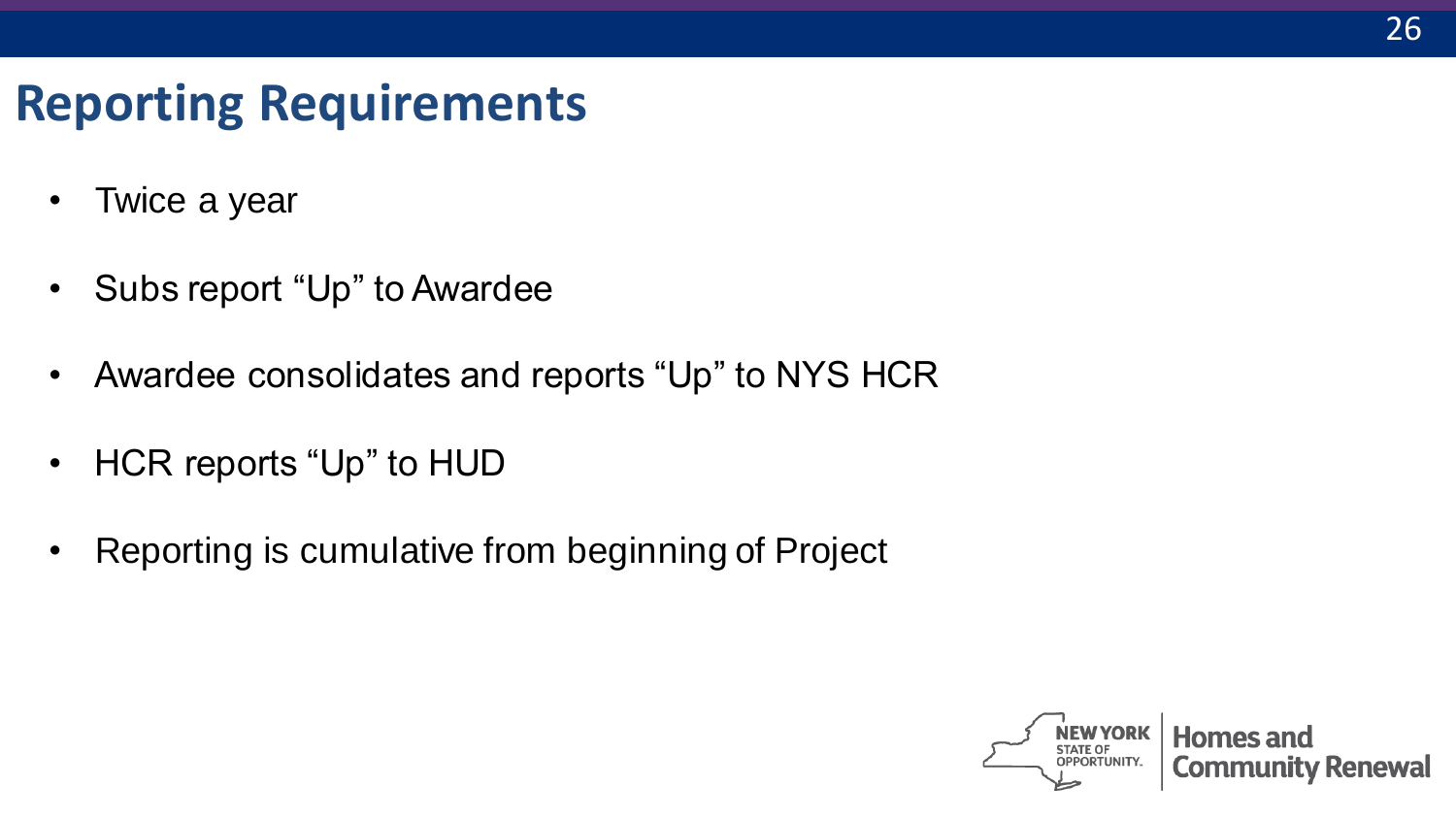# **Step 1: Quantitative Reporting**

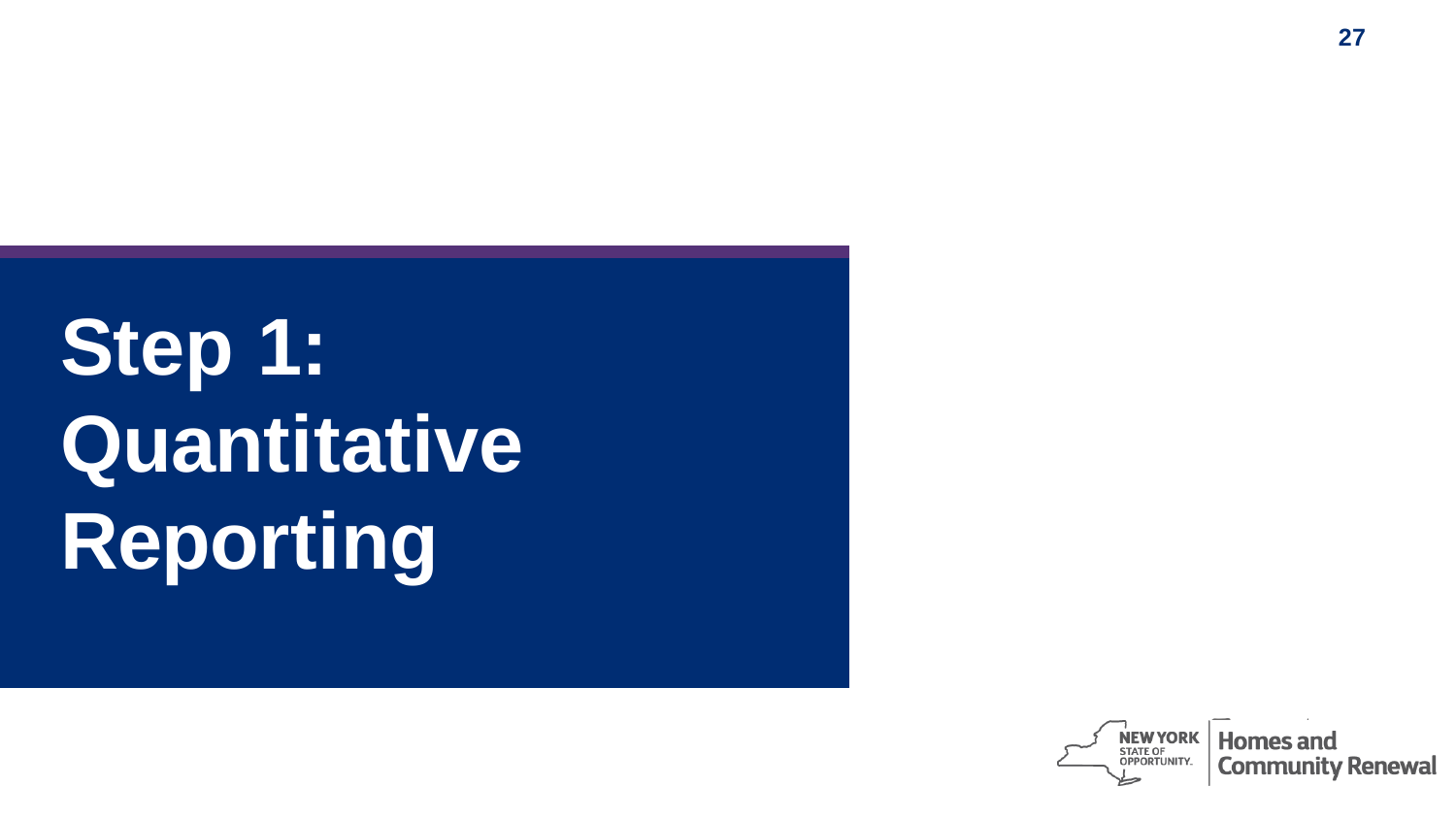#### **REVIEW: Safe Harbor Benchmarks**





**See HCR Hiring Form to incorporate in HR Processes**

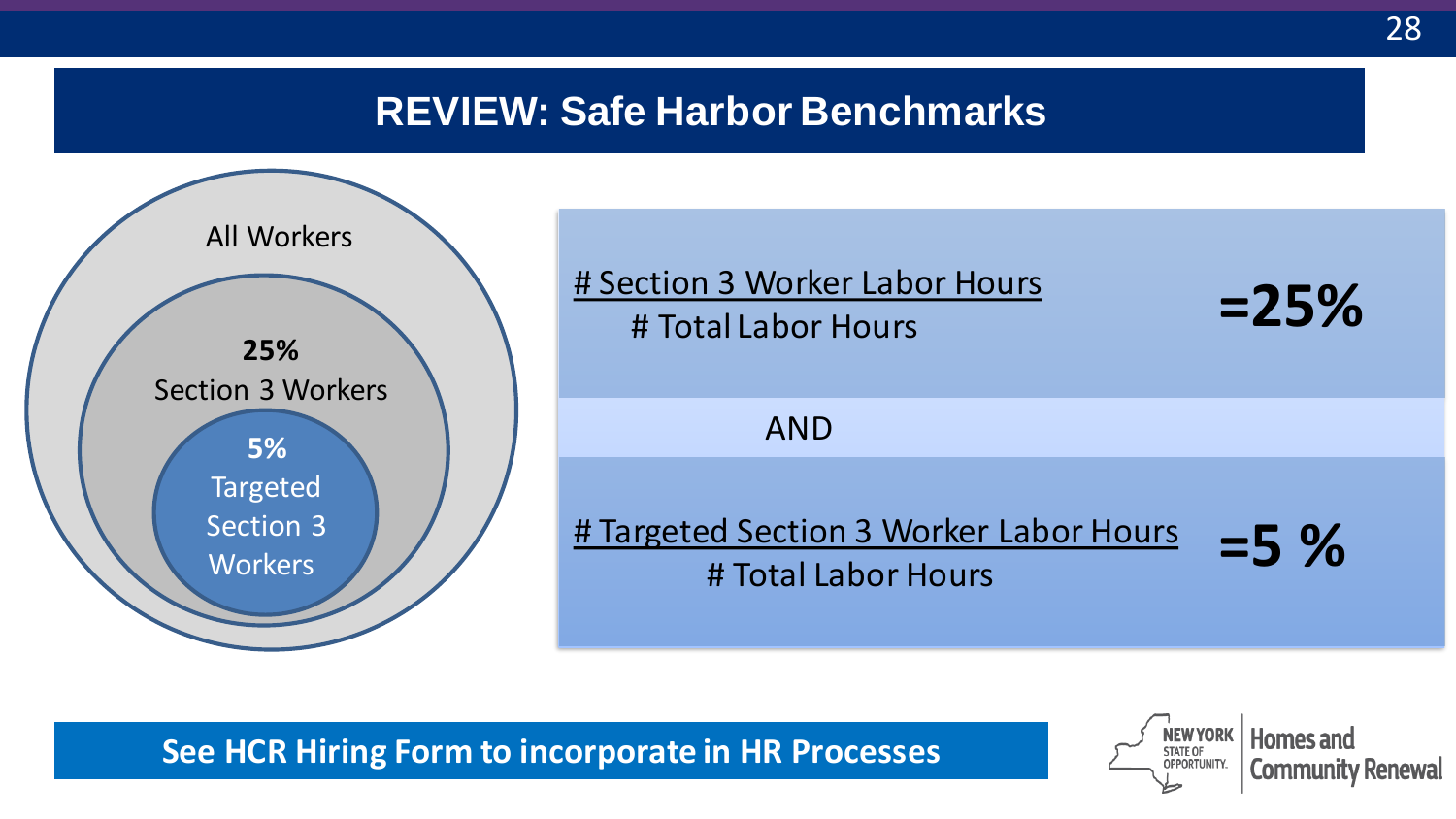#### **EXAMPLE 1a:**

\$1M Federal CDBG Award to Municipality for public works construction.

- 1,000 Total Labor Hours Info collected by Municipality from GC who collected info from all the Subs.
	- 200 hours by Section 3 Business hired by GC
		- o A business who self-certified at contract that 75% of their labor hours are by low-income workers.
	- 40 hours by low-income workers hired by GC.

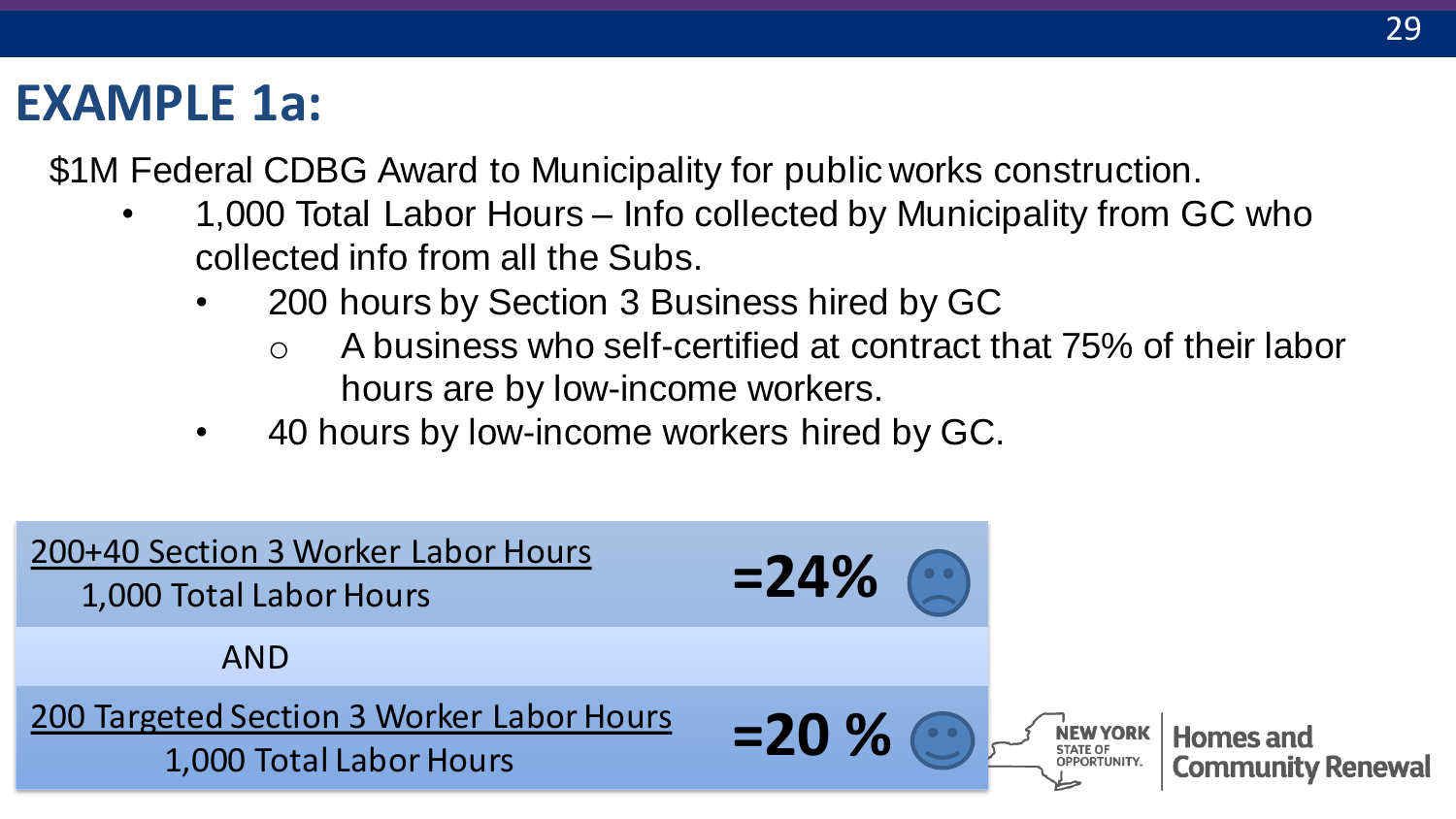#### **EXAMPLE 1b:**

\$1M Federal CDBG Award to Municipality for public works construction.

- 1,000 Total Labor Hours Info collected by Developer from GC who collected info from all the Subs.
	- 200 hours by Section 3 Business
		- o A business who self-certified at contract that they 75% of their labor hours are by low-income workers.
	- 40 hours by low-income workers hired by GC.
	- 25 hours by low-income workers hired by subcontractor.

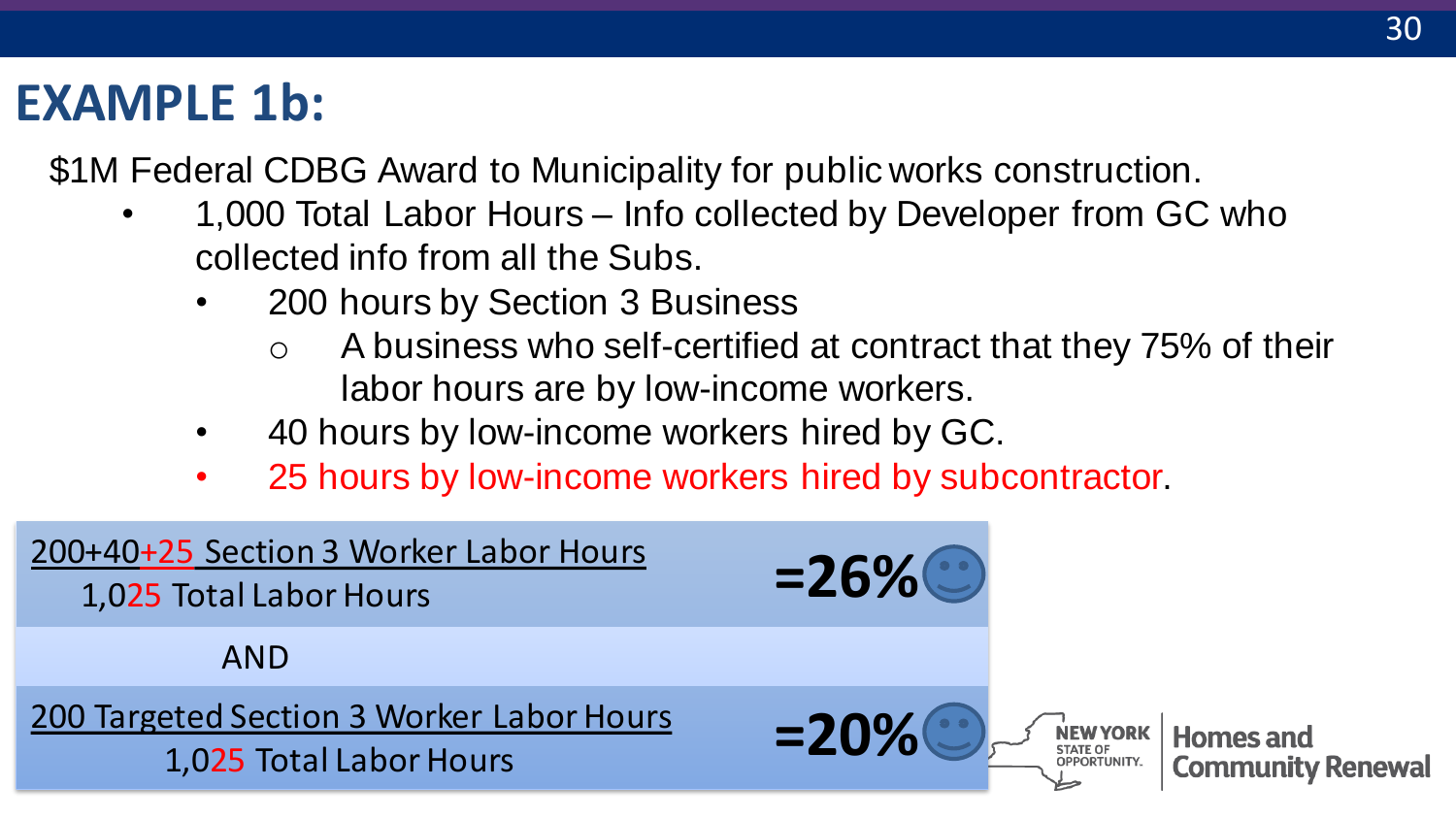#### **EXAMPLE 2a:**

\$1M Federal HTF Award to Developer for new housing construction in NYC.

- 1,000 Total Labor Hours Info collected by Developer from GC who collected info from all the Subs.
	- 250 hours by low-income individuals hired by GC
		- 20 hours by low-income individuals who live within 1 mile of project.
	- 15 hours by Painting Business owned by a Section 8 resident

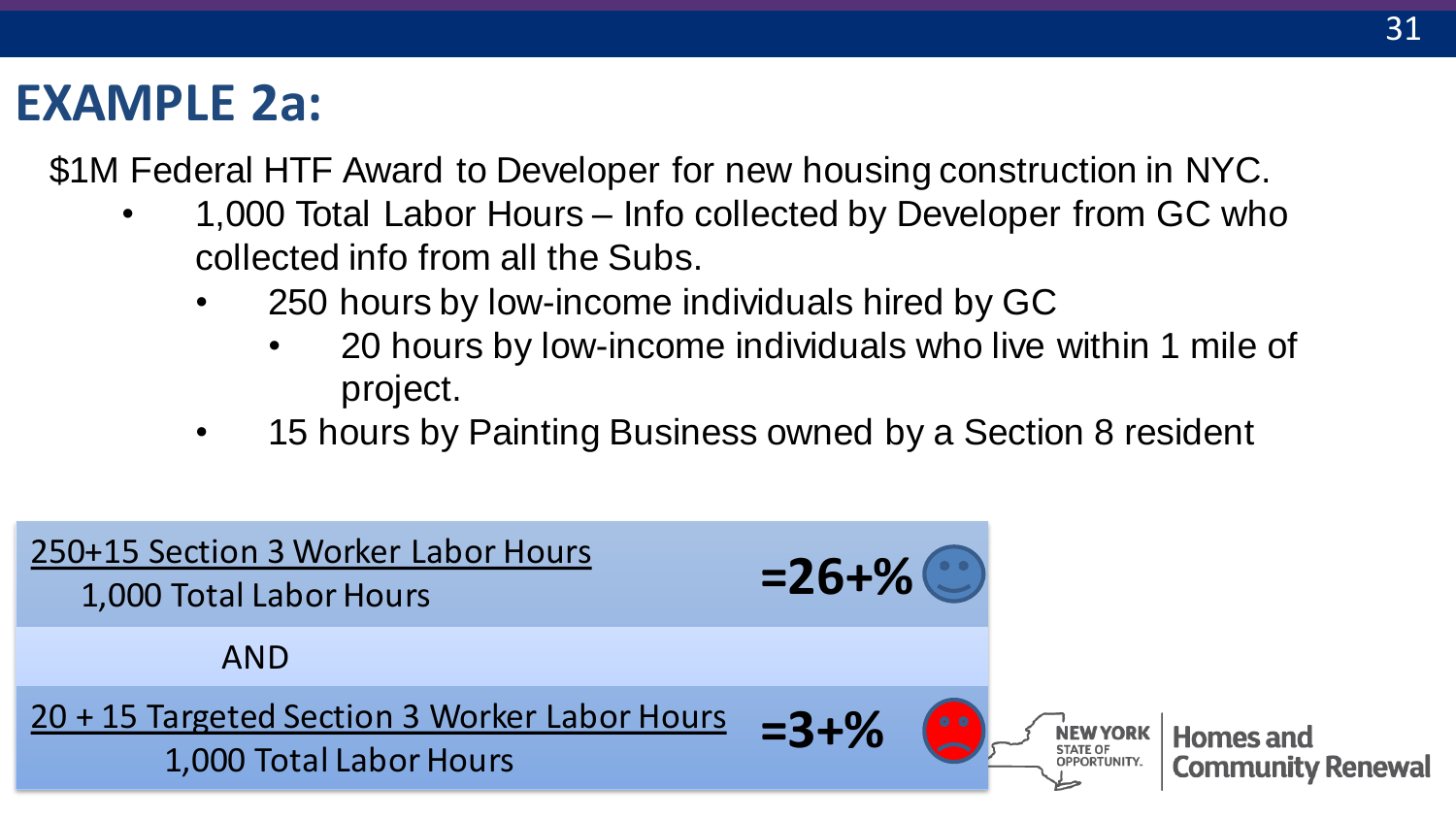#### **EXAMPLE 2b:**

\$1M Federal HTF Award to Owner for new housing construction in NYC.

- 1,000 Total Labor Hours Info collected by Owner from GC who collected info from all the Subs.
	- 250 hours by low-income individuals hired by GC
		- 20 hours by low-income individuals who live within 1 mile of project.
	- 15 hours by Painting Business owned by a Section 8 resident
	- 16 hours by junior accountant in contracted accounting firm earning \$65K/year who lives nearby

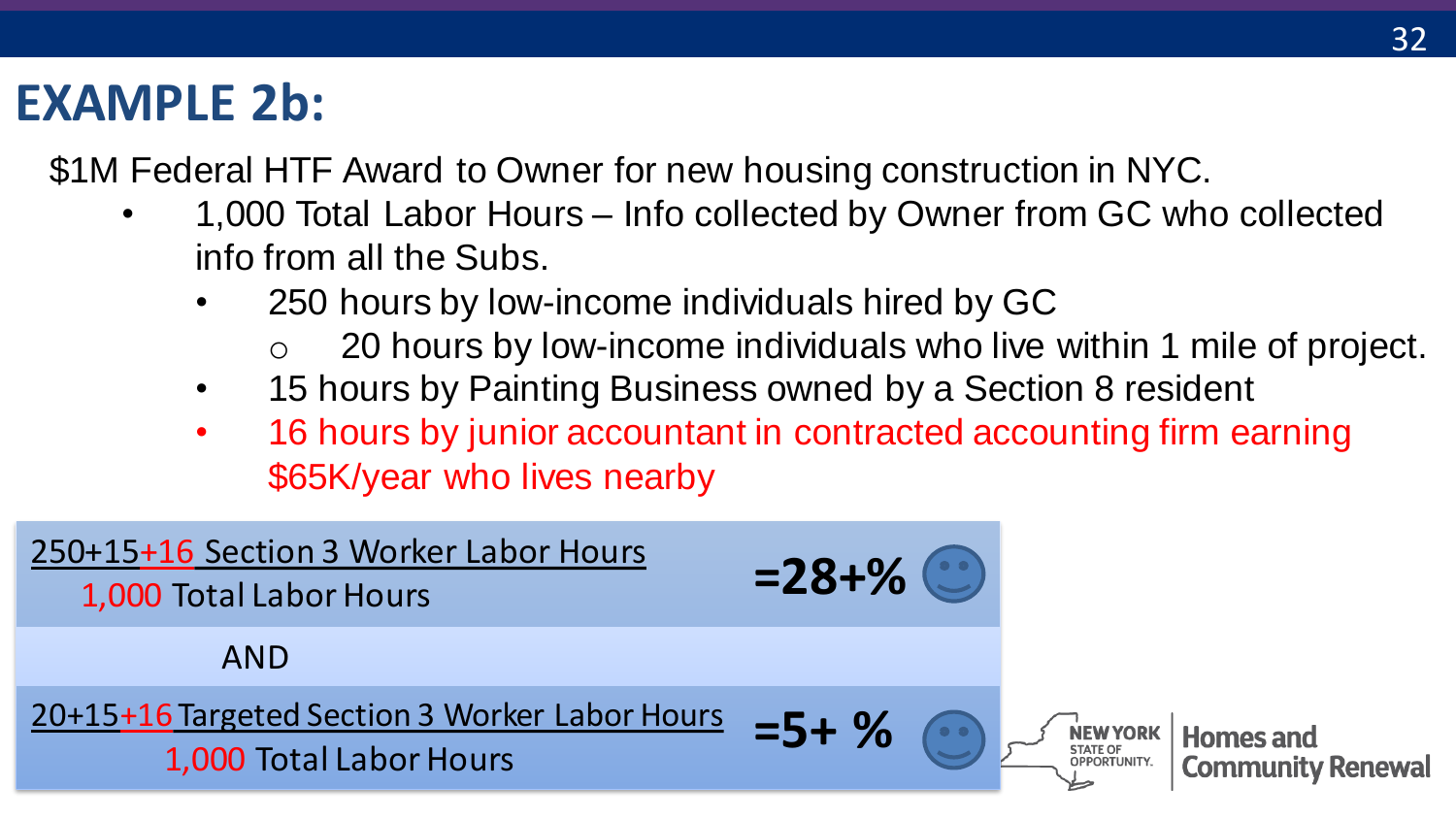**What happens if the Awardee doesn't meet the safe harbor benchmarks?**

### **GREATEST EXTENT FEASIBLE EFFORTS + DOCUMENTATION/EVIDENCE OF EFFORTS + CERTIFICATION THAT YOU FOLLOWED HIRING & CONTRACTING PRIORITIES = QUALITATIVE REPORTING** NEW YORK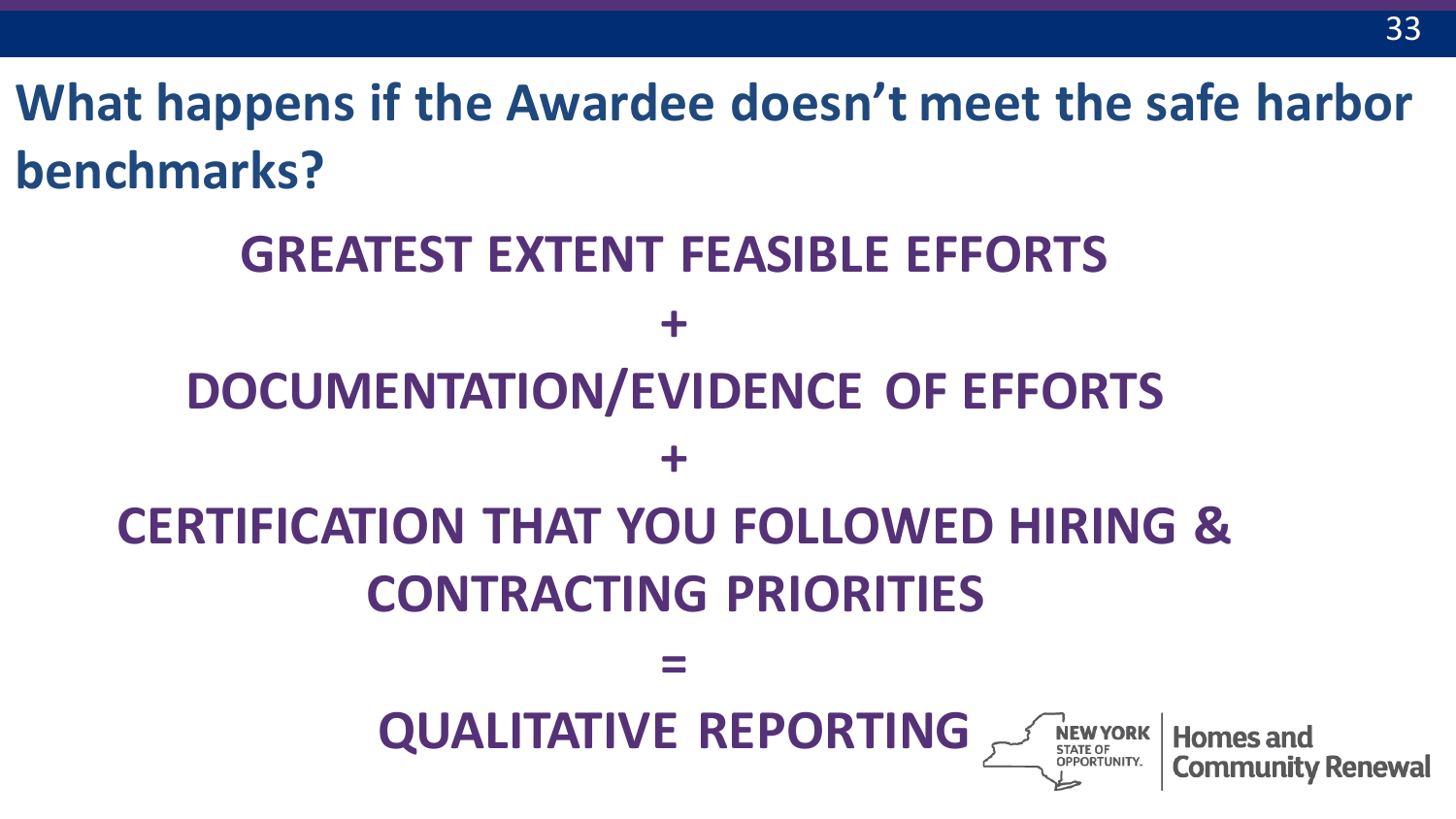# **Step 2: Qualitative Reporting**

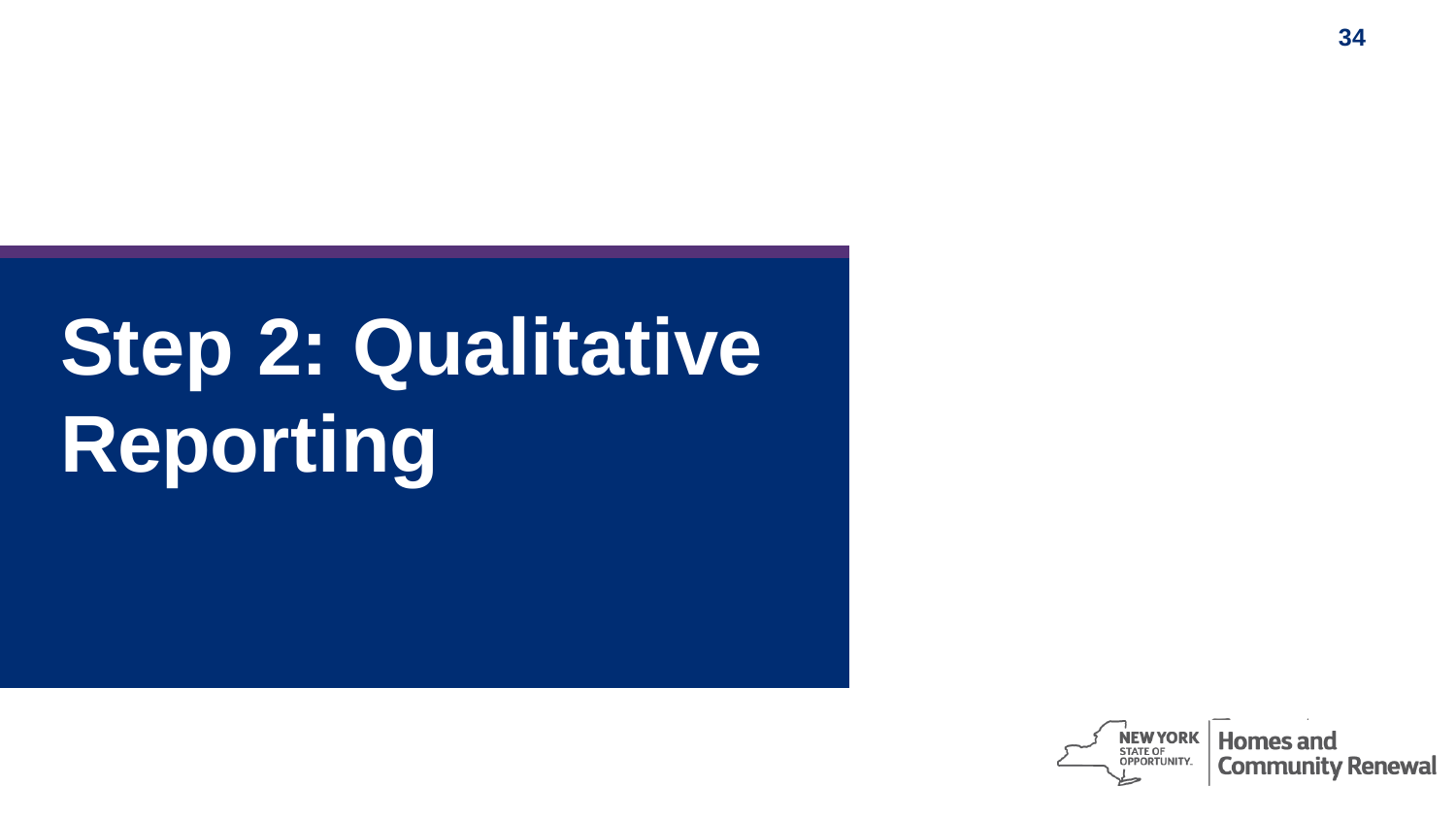#### **Greatest Extent Feasible (GEF) Efforts**

- Mandatory Minimum Requirements
- All contractors and subcontractors must report on these
- Documentation must be provided to evidence GEF
- **TIP: Refer to Sub Reporting Form and/or the Section 3 manual for a comprehensive list of mandatory and additional GEF efforts.**

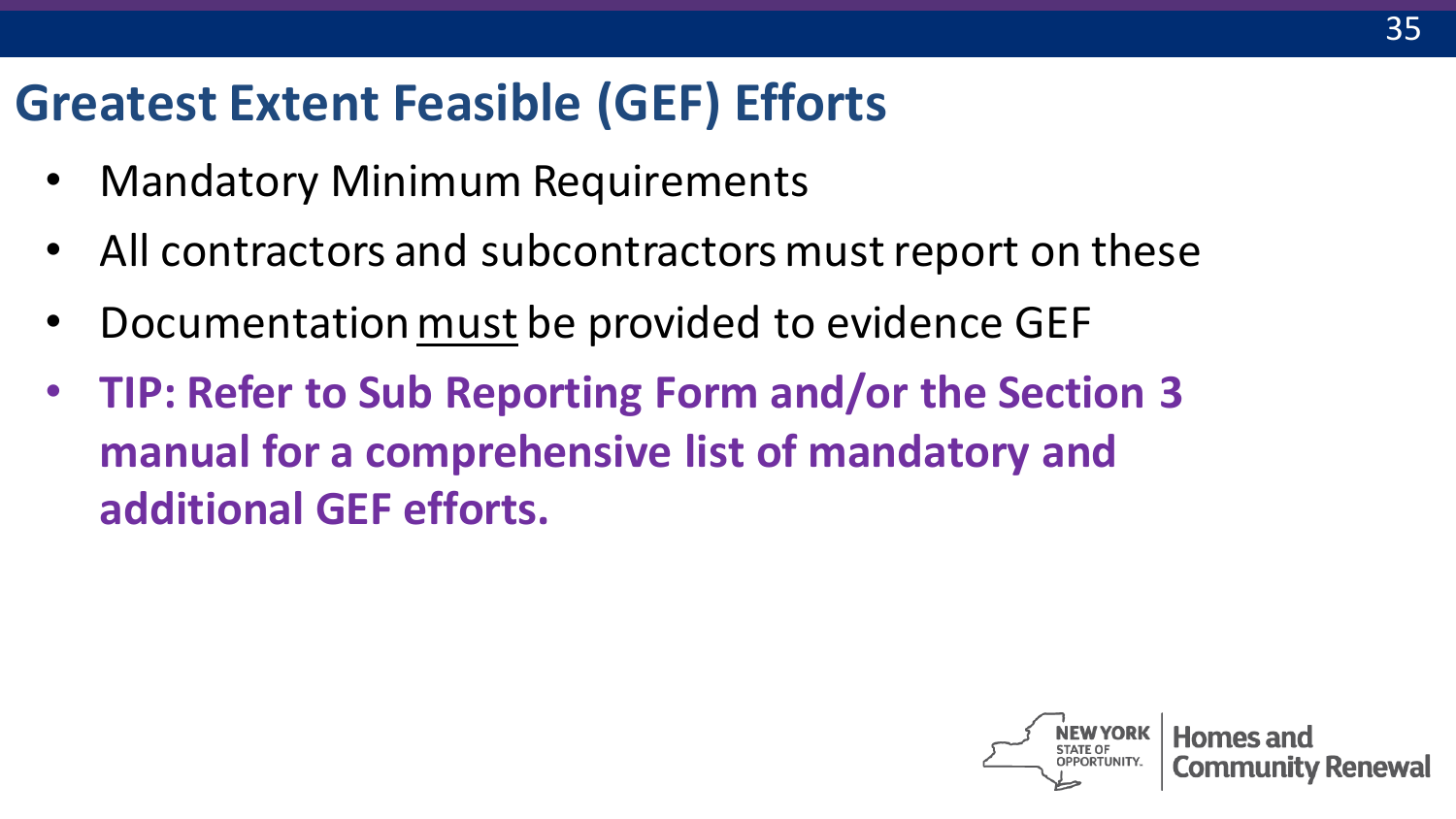# **Mandatory Minimum Requirements**

- Designate a Section 3 Coordinator
- $\checkmark$  Include Section 3 Prioritization in hiring and contracting
- $\checkmark$  Use Section 3 clause in all GC/Sub contracts
- $\checkmark$  GC and Subs to use Sub Reporting Form
- Recipient, GC and Subs to use HCR Hiring Form to verify S3 Worker status
- Use Section 3 Business Certification for all S3 Businesses
- $\checkmark$  Use required language in procurement & hiring efforts notifying of S3 preference
- ✓ Outreach to required orgs: YouthBuild, NYS DOL Career Centers, Public Housing Authorities
- $\checkmark$  Posting jobs on NYS Job Bank
- Signage requirements
- Hiring requirements
- Record Retention

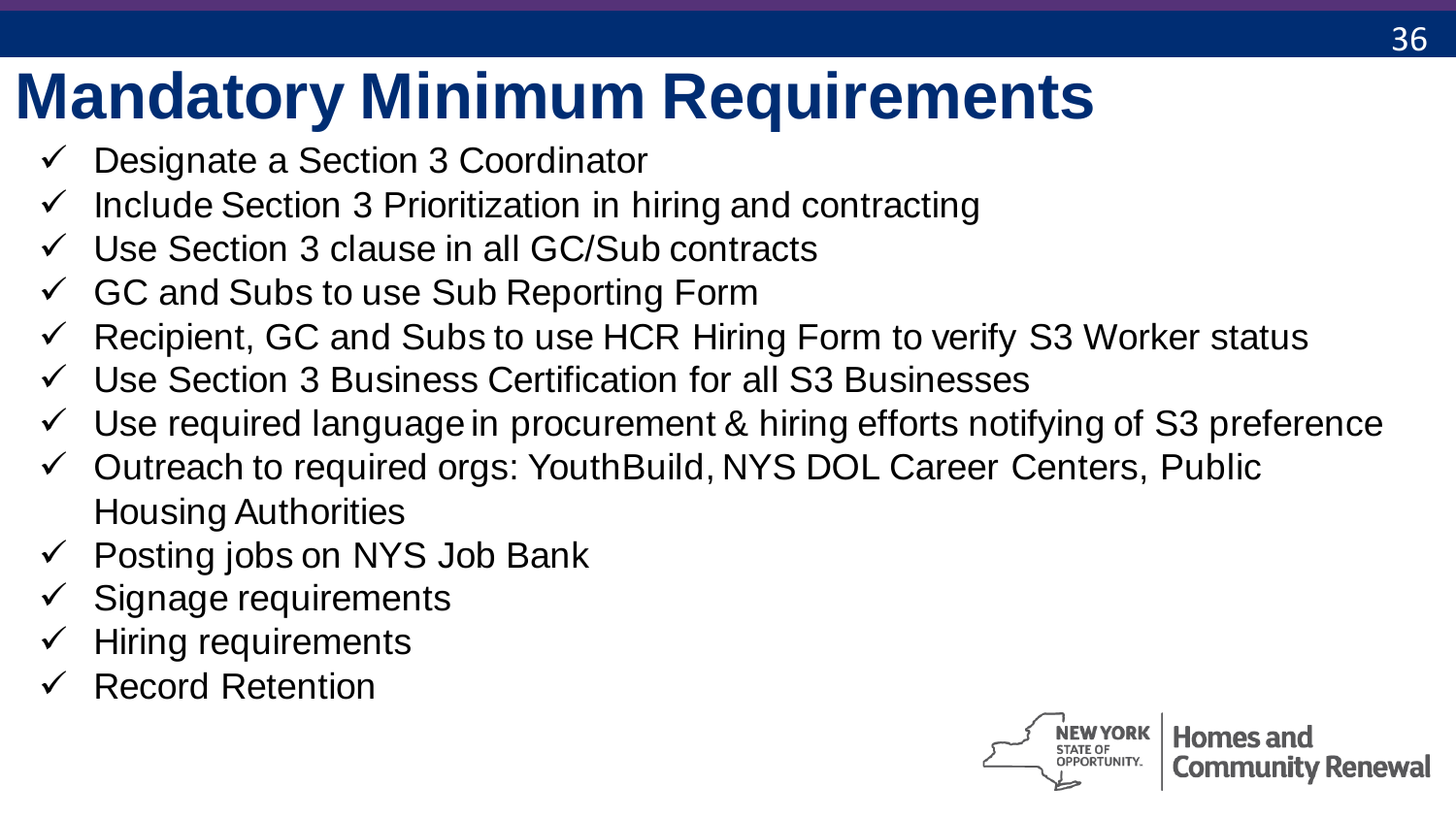# **Hiring - Greatest Extent Feasible Efforts**

- **TIP: Refer to Sub Reporting Form for lists of what these efforts can include, such as:**
- $\checkmark$  Advertising and posting on job sites
- ✓Working with local elected officials to reach Section 3 Workers
- ✓Outreach to Community Organizations and other partners
- $\checkmark$  Distribution of flyers/info to subsidized/public housing residents
- $\checkmark$  Receive applications and conduct interviews in subsidized/public housing locations
- ✓Posting opportunities on HUD's Opportunity Portal
- ✓Hold or attend job fairs

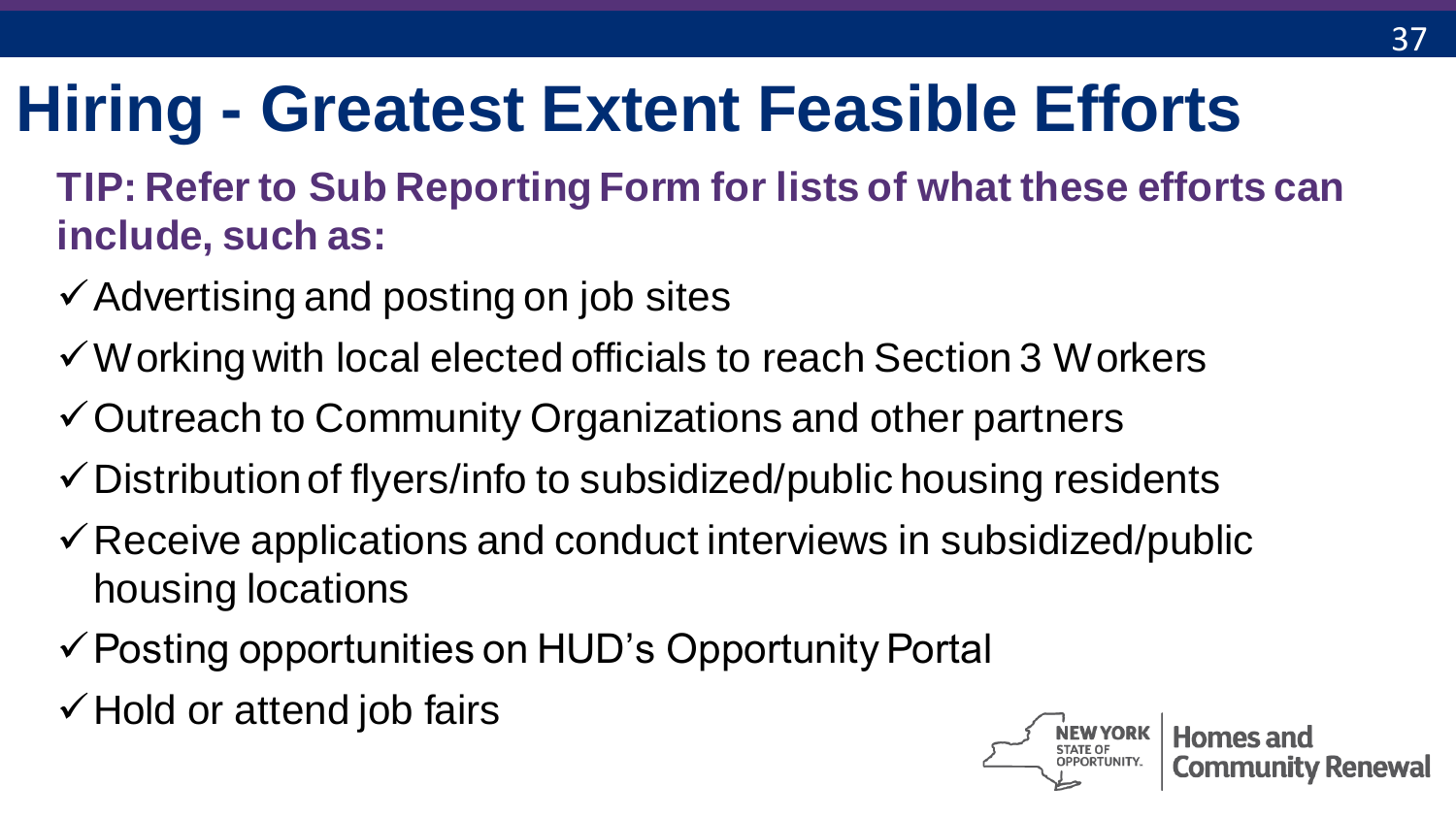#### **Hiring - Greatest Extent Feasible Efforts TIP: GEF Efforts don't always directly involve hiring efforts. They can include:**

- $\checkmark$  Providing training and apprenticeships
- $\checkmark$  Provide job search assistance and coaching
- $\checkmark$  Providing or connecting workers with childcare
- $\checkmark$  Provide or connect workers with job readiness and retention services (uniforms, test fees, training)
- $\checkmark$  Helping workers apply or pay for community college, GED, vocational schools, college, etc.
- $\checkmark$  Provide or connect workers with computer training and financial literacy assistance

Others?

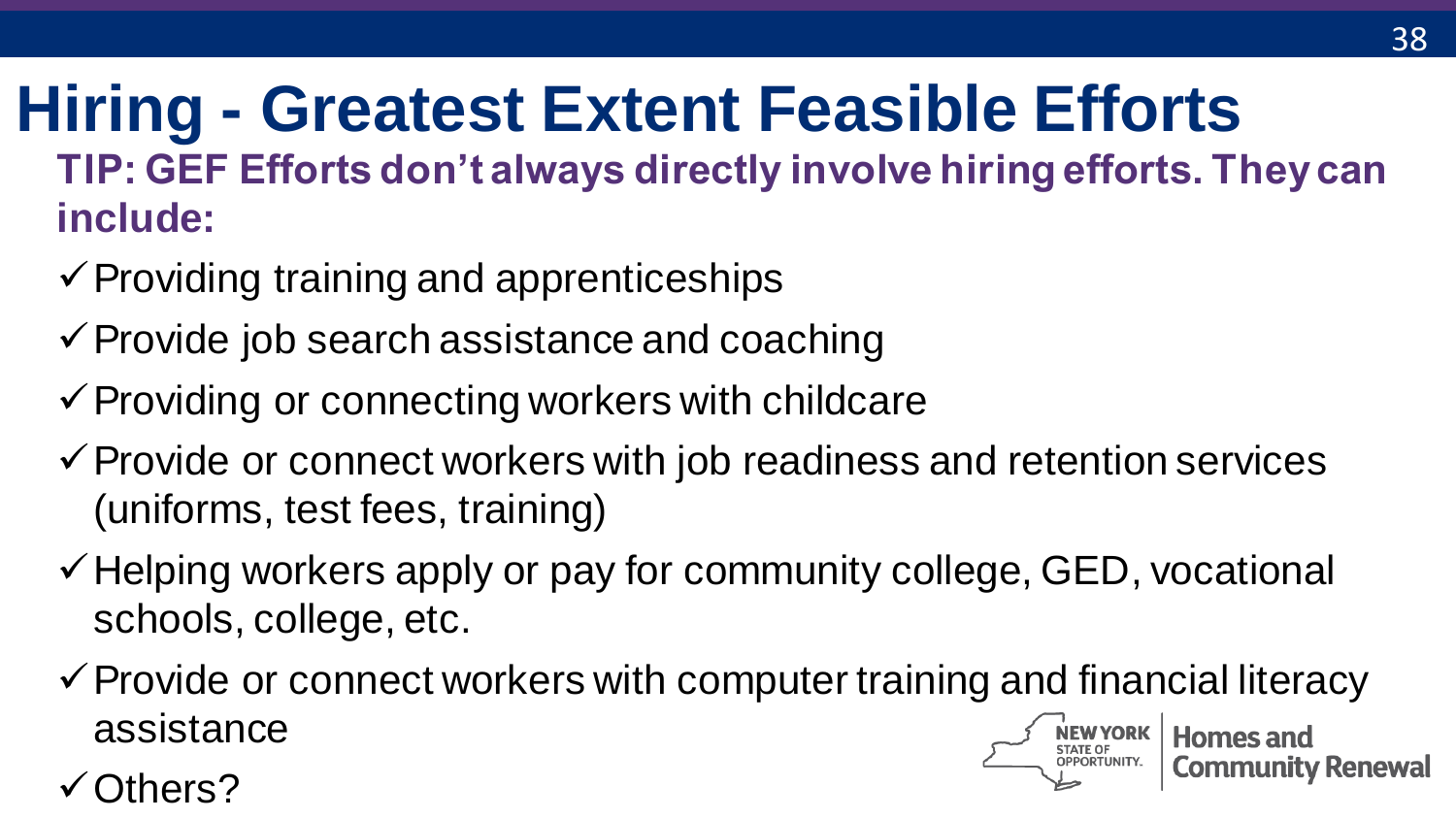# **Hiring - Greatest Extent Feasible Efforts**

#### **Target Organization Examples:**

✓YouthBuild Programs

- ✓Local Public/Subsidized Housing
	- $\checkmark$  Resident councils
	- $\checkmark$  Management agencies
- $\checkmark$  Local staffing companies
- $\checkmark$  Section 8 housing/agency
- ✓Welfare/job centers
- ✓Workforce development agencies
- $\checkmark$  Probation/parole/reentry agencies
- ✓Homeless services orgs
- $\checkmark$  Faith-based orgs
- ✓Refugee/immigrant services
- ✓Local elected officials
- ✓Local community boards
- ✓Community centers
- ✓AmeriCorps, UnitedWay
- ✓ Others? Suggestions?

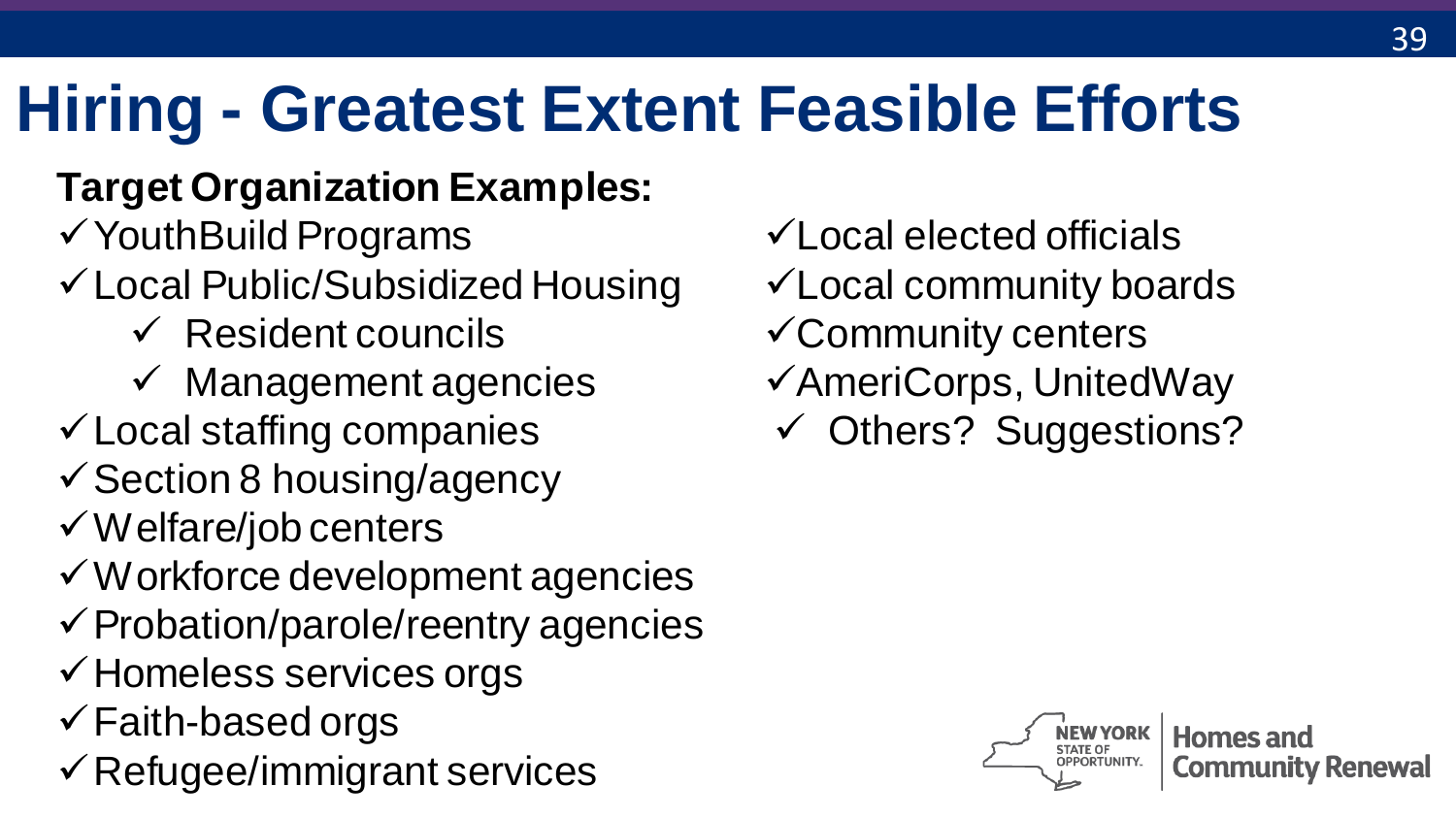# **Contracting – Greatest Extent Feasible**

#### *"Greatest Extent Feasible" Can Look Like:*

- $\checkmark$  Search HUD Section 3 Registry
- $\checkmark$  Divide work into smaller portions
- $\checkmark$  Local MWBE &/or Service Disabled Veteran-Owned Businesses that might also be Section 3 Businesses
- $\checkmark$  Specify Section 3 preference
- Weigh Section 3 in bidding procedures/procurement
- $\checkmark$  Developed resources for or supported subsidized housing residents open their own business
- $\checkmark$  Work and/or post opportunities with Target Organizations
- Discuss S3 opps @ pre-bid meetings
- $\checkmark$  Digital, mailing and physical posting, including @ job site
- $\checkmark$  Trade papers, websites, social media
- Provide training on contracting procedures to potential S3 businesses

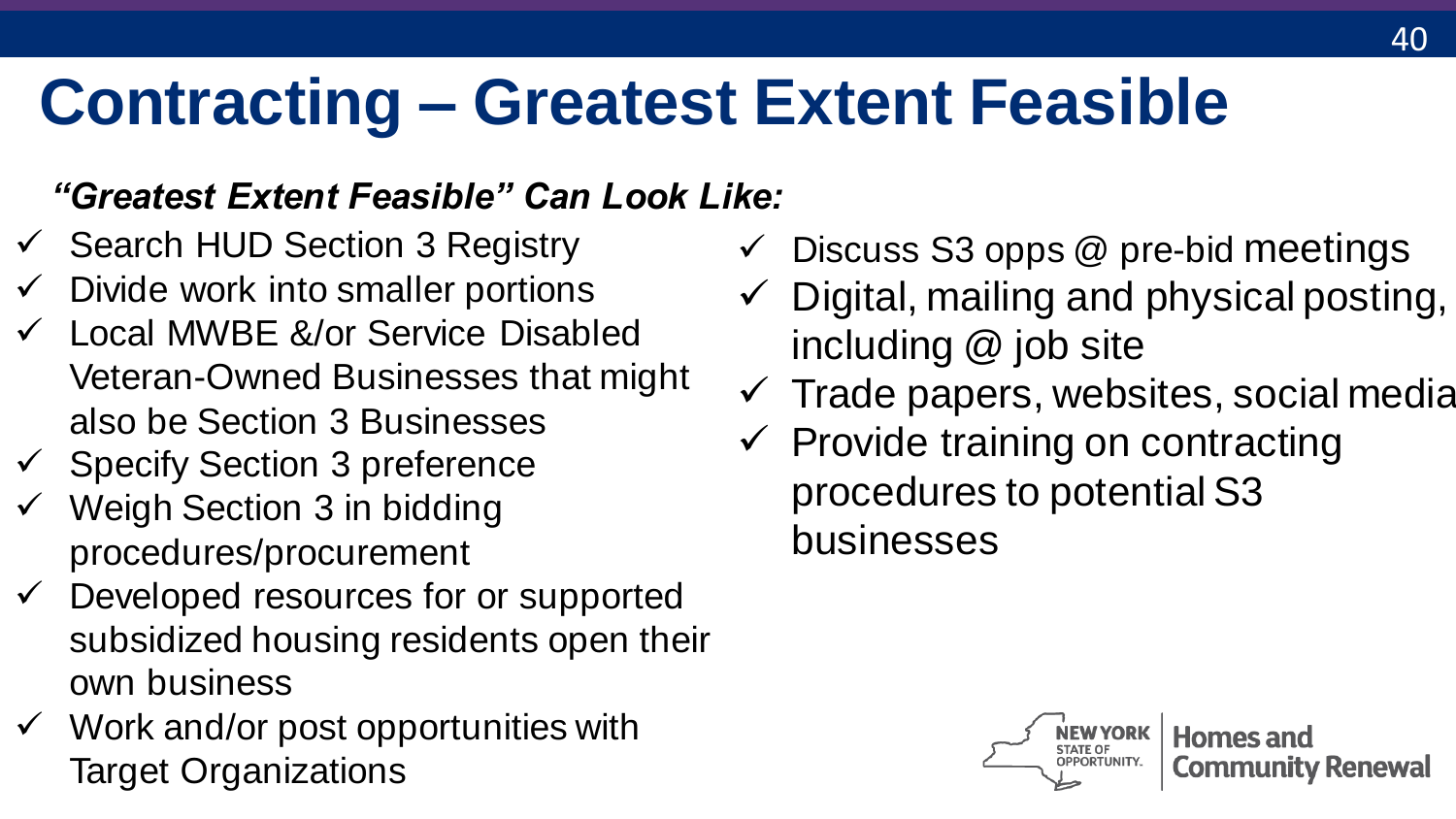## **Contracting – Greatest Extent Feasible**

- **Target Organization Examples:**
- $\checkmark$  Public Housing Authorities
- ✓Small Business Administration
- ✓Community Development Corporations
- ✓Local trade unions
- ✓Chambers of Commerce

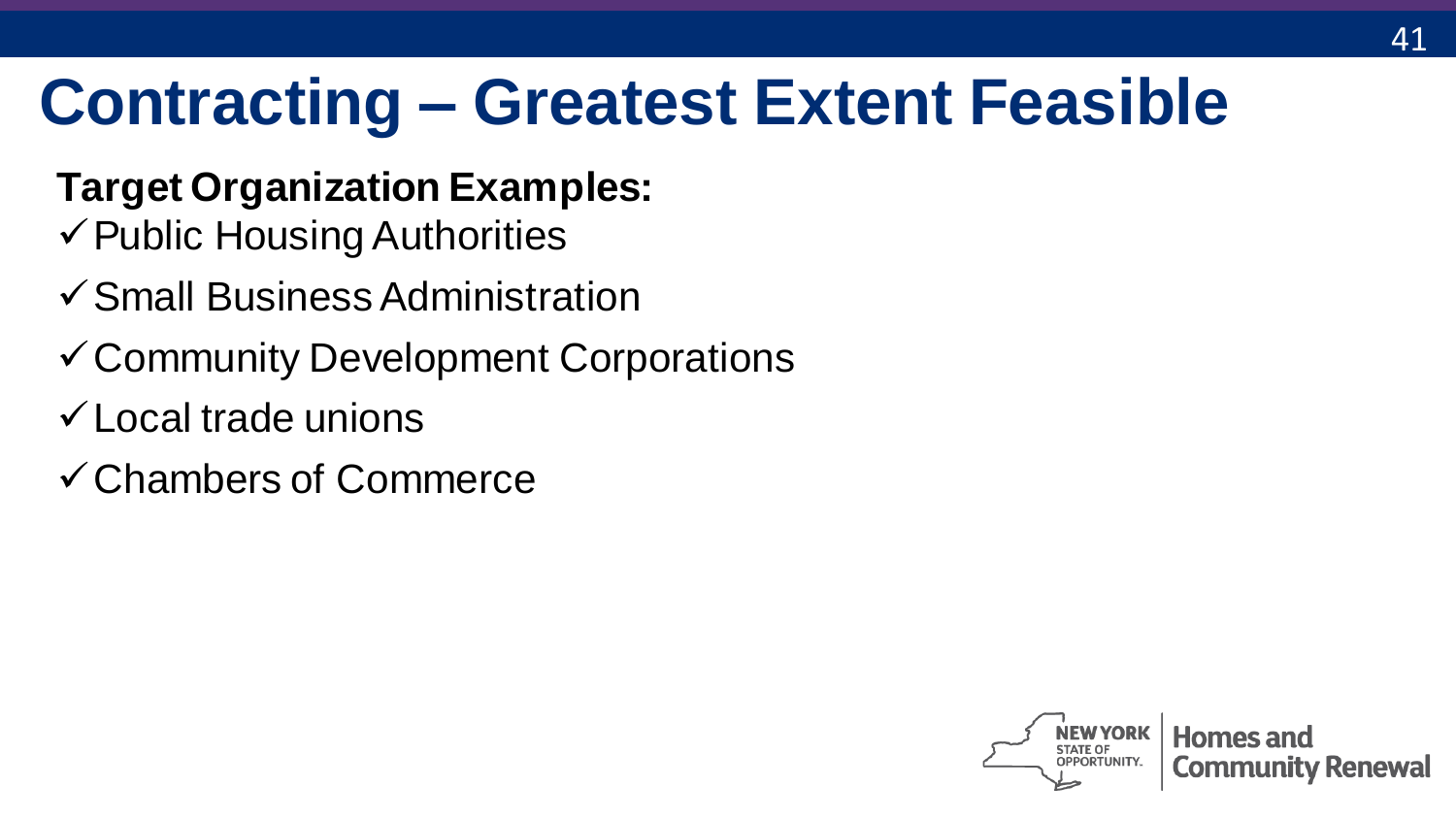

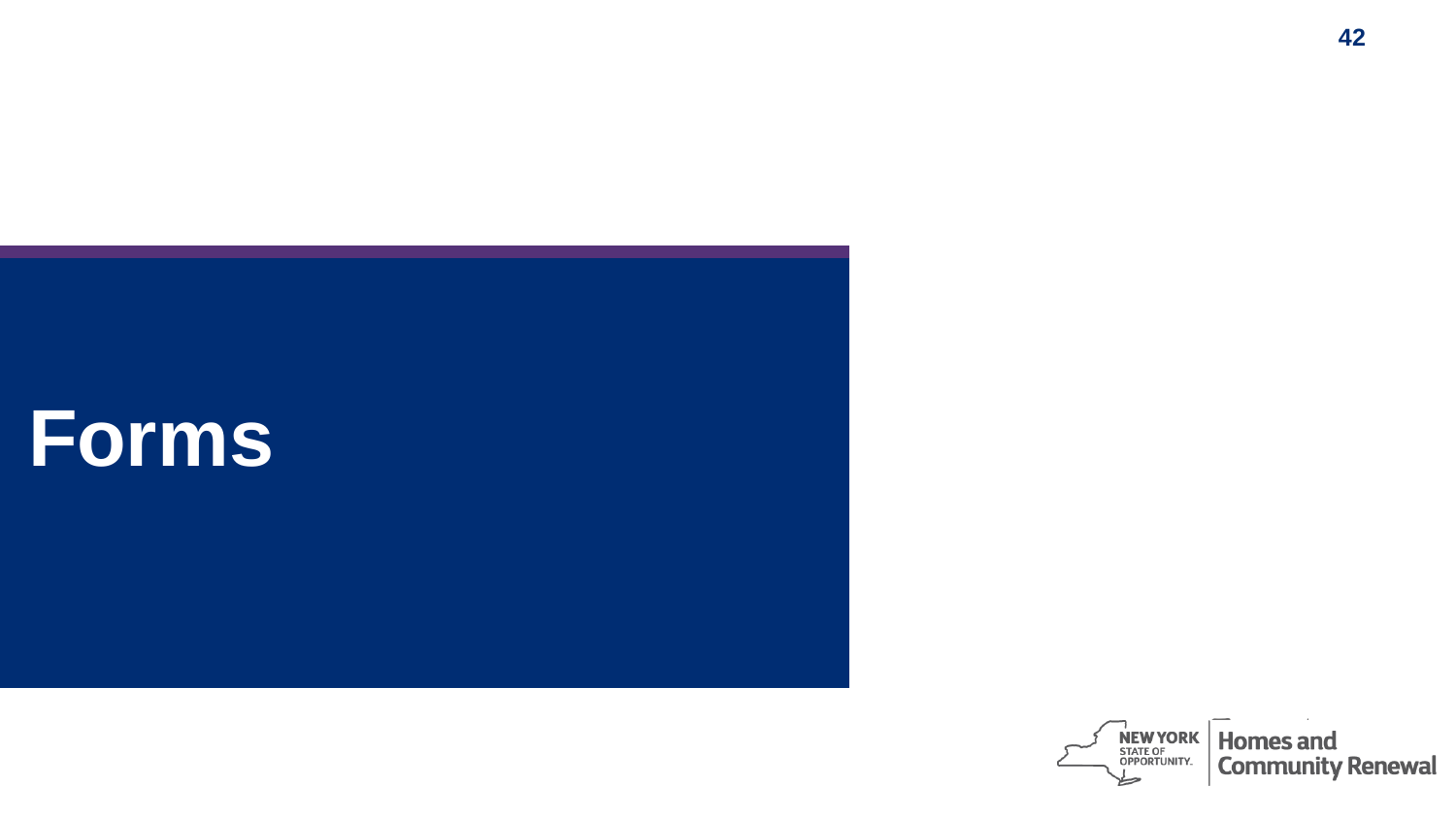| <b>Document</b>                                                                        | <b>Summary</b>                                                                                                                                        | <b>Required for Use by:</b>                                   | Link                                                                                           |
|----------------------------------------------------------------------------------------|-------------------------------------------------------------------------------------------------------------------------------------------------------|---------------------------------------------------------------|------------------------------------------------------------------------------------------------|
| <b>Contract Clause</b>                                                                 | Mandatory language for all S3<br>projects                                                                                                             | Awardee, GC, all Subs                                         | https://hcr.ny.gov/S3ContractClause                                                            |
| <b>Participation Plan</b>                                                              | Outlines mandatory minimum efforts<br>and sets forth Project's plan to meet<br>S3 objectives. Must be completed<br>before funding contract execution. | Awardee & GC, Suggested for all<br>Subs                       | https://hcr.ny.gov/S3ParticipationPlan                                                         |
| <b>Sub-Reporting Form &amp;</b><br><b>Greatest Extent Feasible</b><br><b>Checklist</b> | Form GC and Subs use to report S3<br>performance up to Awardee                                                                                        | GC and all Subs                                               | https://hcr.ny.gov/S3SubReportingForm                                                          |
| <b>Awardee Reporting Form</b>                                                          | Form Awardee uses to report<br>consolidated S3 performance to<br><b>NYSCHR</b>                                                                        | Awardee (consolidating Sub<br>Reporting Forms)                | Link to be provided by NYSHCR at reporting time.                                               |
| <b>Section 3 Business Self</b><br><b>Certification</b>                                 | Forms businesses can use to self-<br>certify that they meet the S3<br>definition for a S3 business within the<br>6 months prior to contract           | Awardee must have on file for all<br>S3 Businesses on Project | https://hcr.ny.gov/S3BusinessSelfCert                                                          |
| <b>Hiring Form</b>                                                                     | Form to be used to determine which<br>employees/applicants are Section 3<br>Workers % Targeted Section 3<br>Workers                                   | Awardee, GC, all Subs                                         | Translated Versions available<br>https://hcr.nv.gov/section-3-compliance#forms---<br>documents |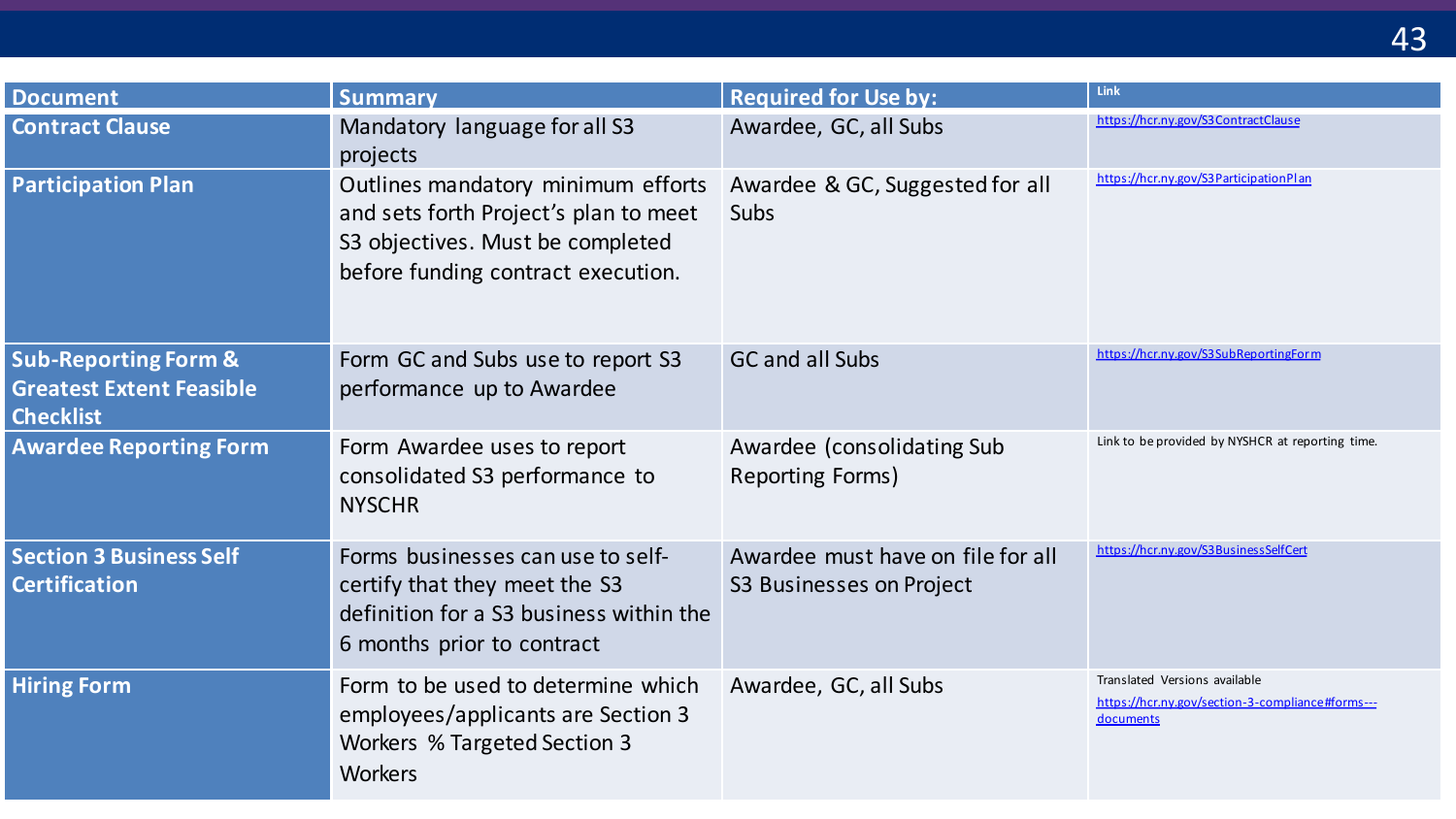## **Section 3 Contract Clause**

- Use this clause in all your contracts with Contractors and Subs
- Have all your contractors use this clause with their Subs
- <https://hcr.ny.gov/S3ContractClause>

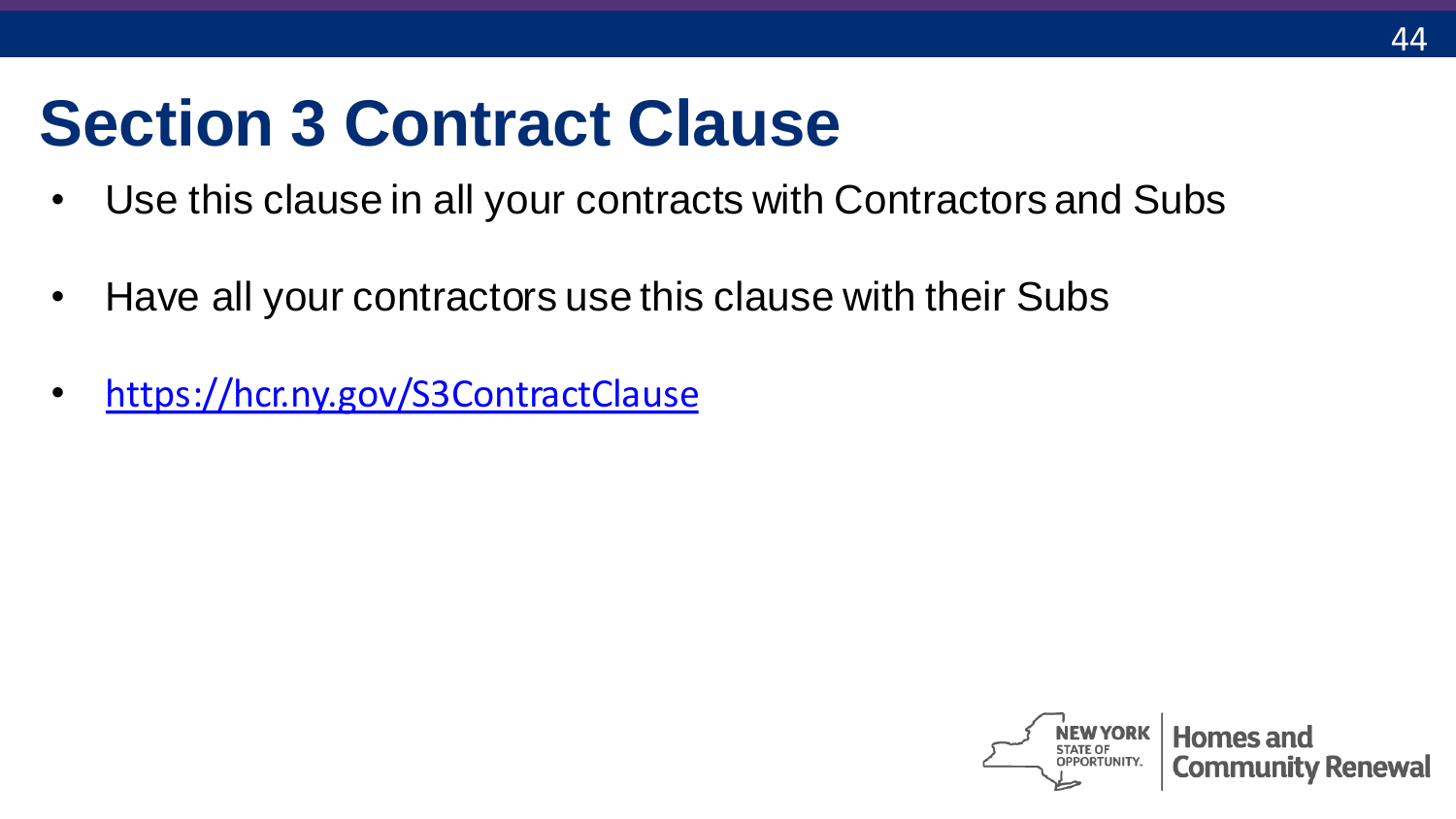# **Participation Plans**

- Required before grant agreement (CDBG) or construction closing
- Must be completed by the recipient of the HUD funds (e.g. Owner or Municipality) AND the General Contractor performing the work
- Main Components
	- Project Identification
	- Section 3 Coordinator
	- List of Mandatory Minimum Required Efforts
		- Where to list job postings
		- What to include on signs
		- What forms to use in hiring and contracting processes
	- Narrative space for Project to describe anticipated hiring and contracting process to meet Section 3 goals
	- Section 3 certification
	- <https://hcr.ny.gov/S3ParticipationPlan>

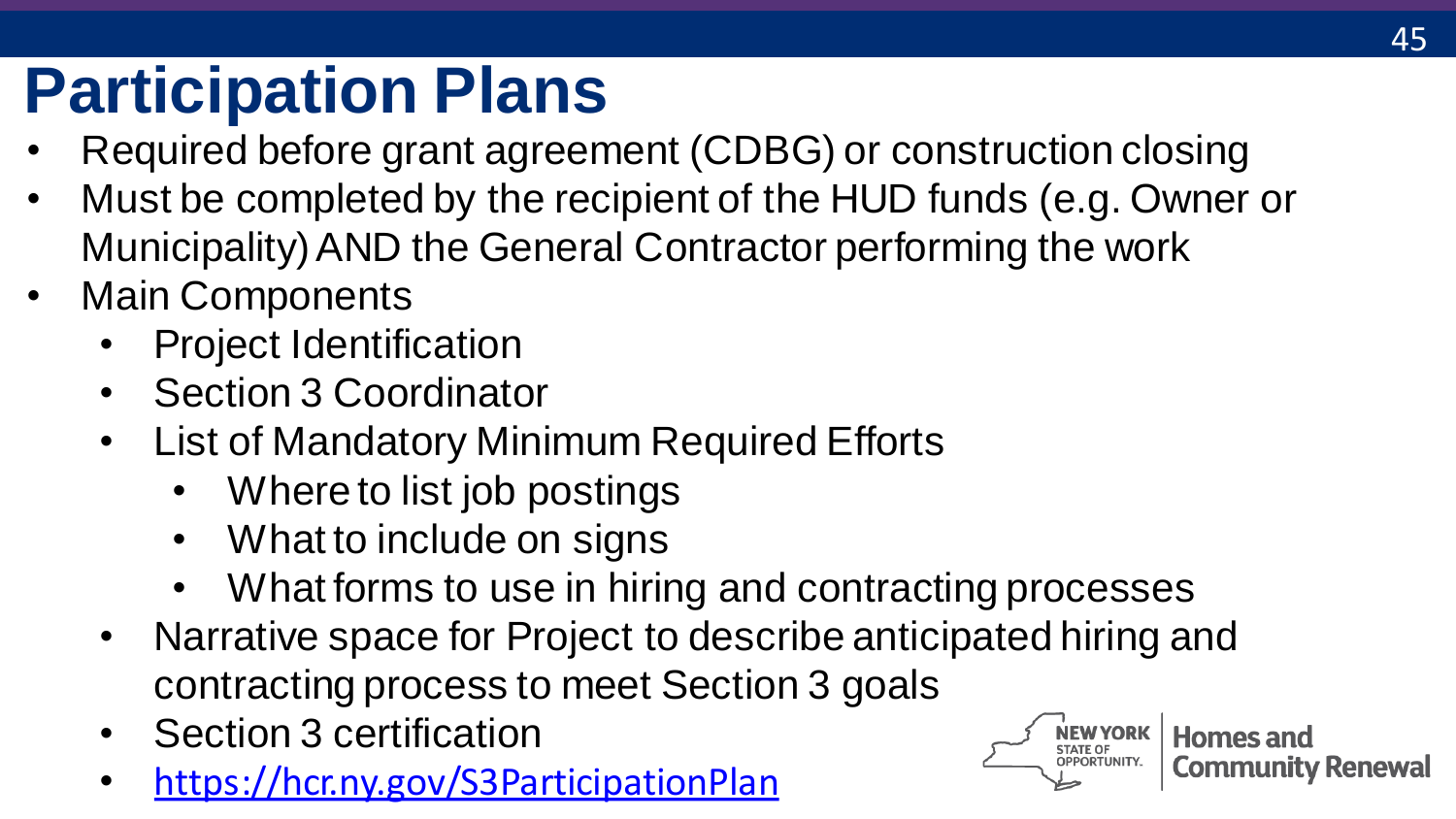### **Sub-Reporting Form & Greatest Extent Feasible Checklist**

- Use with the Contractor and all Subs (i.e. entities that do the hiring and contracting for the project)
- Mechanism to be able to collect information on the Total Labor Hours, Section 3 Workers and Targeted Section 3 Workers from Contractor and Subs
- Includes descriptions of "Greatest Extent Feasible Efforts" Subs check off which they have done and provides documentation
- Awardee (Developer/Owner, Municipality) consolidates this information from Contractor and all Subs to report to HCR on a bi-annual basis
- <https://hcr.ny.gov/S3SubReportingForm>.

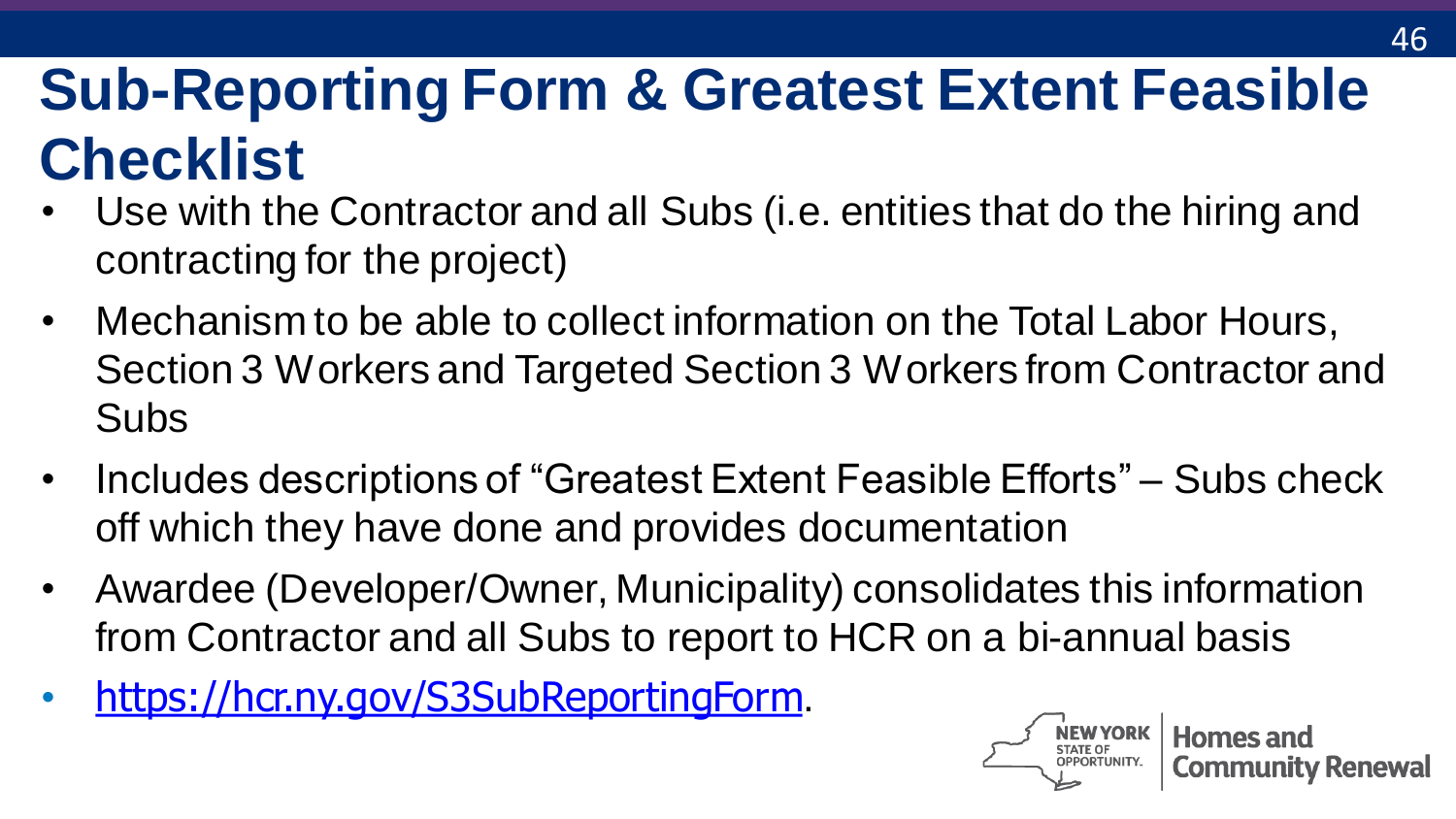### **Consolidated Awardee Reporting Form**

- A reporting form LINK provided to Awardee (Developer/Owner or Municipality)
- Tool to report ALL Labor Hours and Section 3 Worker hours for Recipient, Contractor and all Subs
- Developer/Owner or Municipality consolidates the information in Sub reporting forms to report this information to HCR. Includes:
	- Labor Hours, Section 3 Labor Hours, Targeted Section 3 Labor Hours
	- Certifications that Mandatory Minimum Efforts were undertaken
	- GEF Efforts carried out by Awardee and Subs if Labor Hour Benchmarks were not met
- Awardee must complete 2x/year and at completion of project.

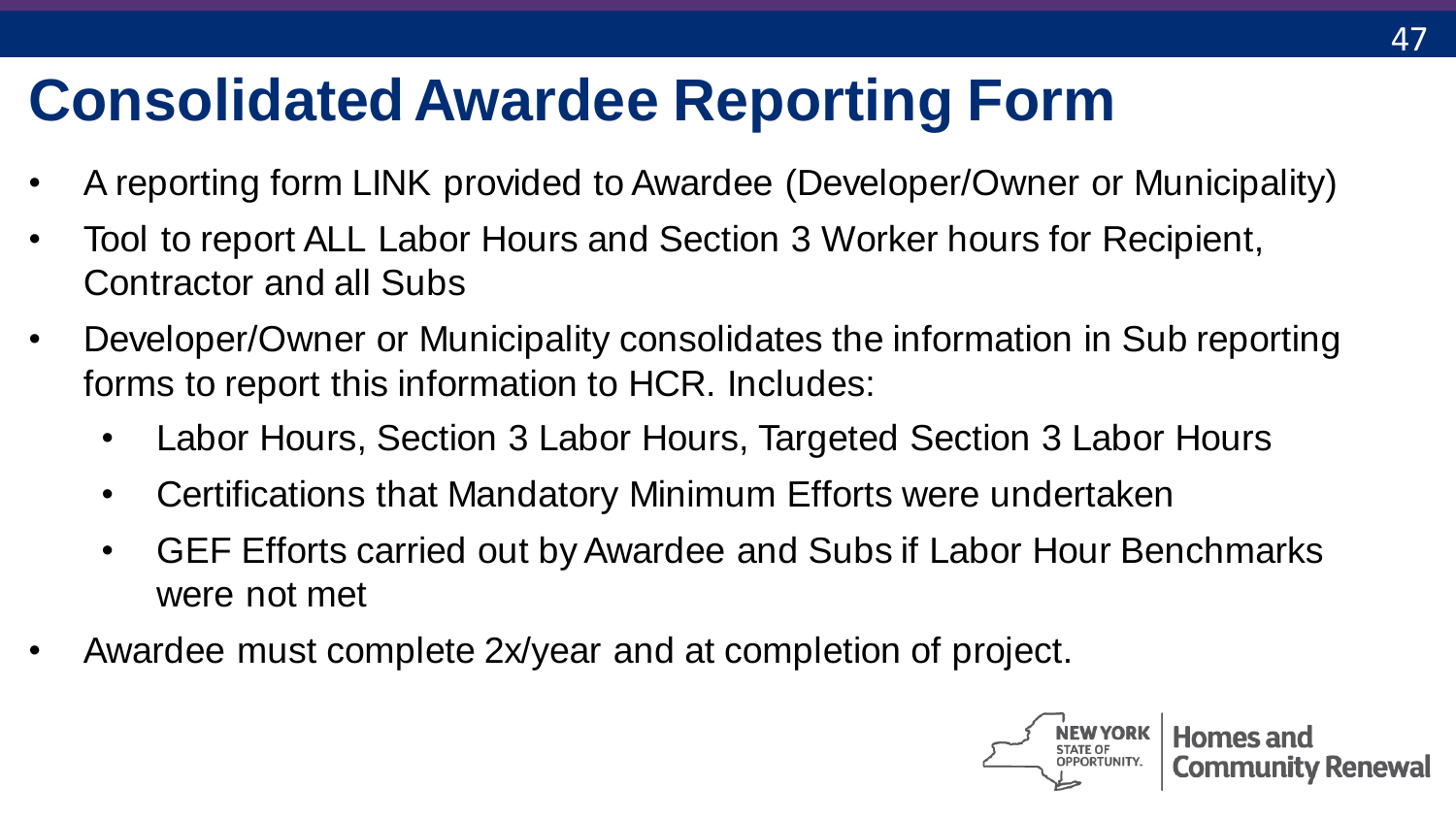### **Section 3 Business Self Certification Form**

- Awardee must have these on file for all Section 3 businesses on Project
- Self-certification from business
- Guides business and Awardee on what constitutes a Section 3 **Business**
- <https://hcr.ny.gov/S3BusinessSelfCert>

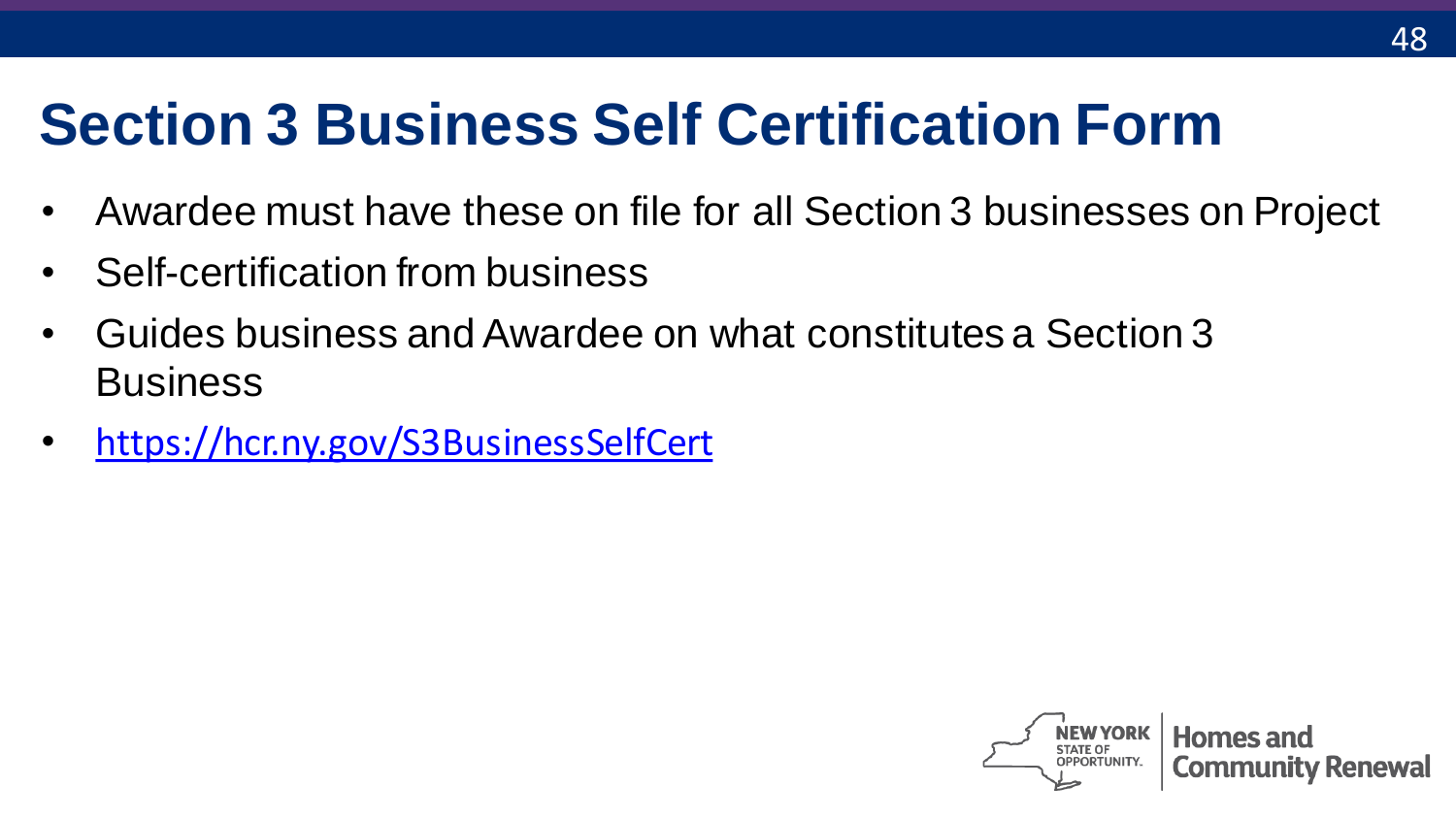### **Section 3 Hiring Form**

- Important tool to determine who is a Section 3 and Targeted Section 3 Worker
- Must keep on file for 5 years
- A Section 3 Workers counts as a Section 3 Worker 5 years from the completion of this form
- Walks employee and HR on what income levels and other qualifers make someone a Section 3 or Targeted Section 3 Worker
- Translations available here: https://hcr.ny.gov/section-3[compliance#forms---documents](https://hcr.ny.gov/section-3-compliance)

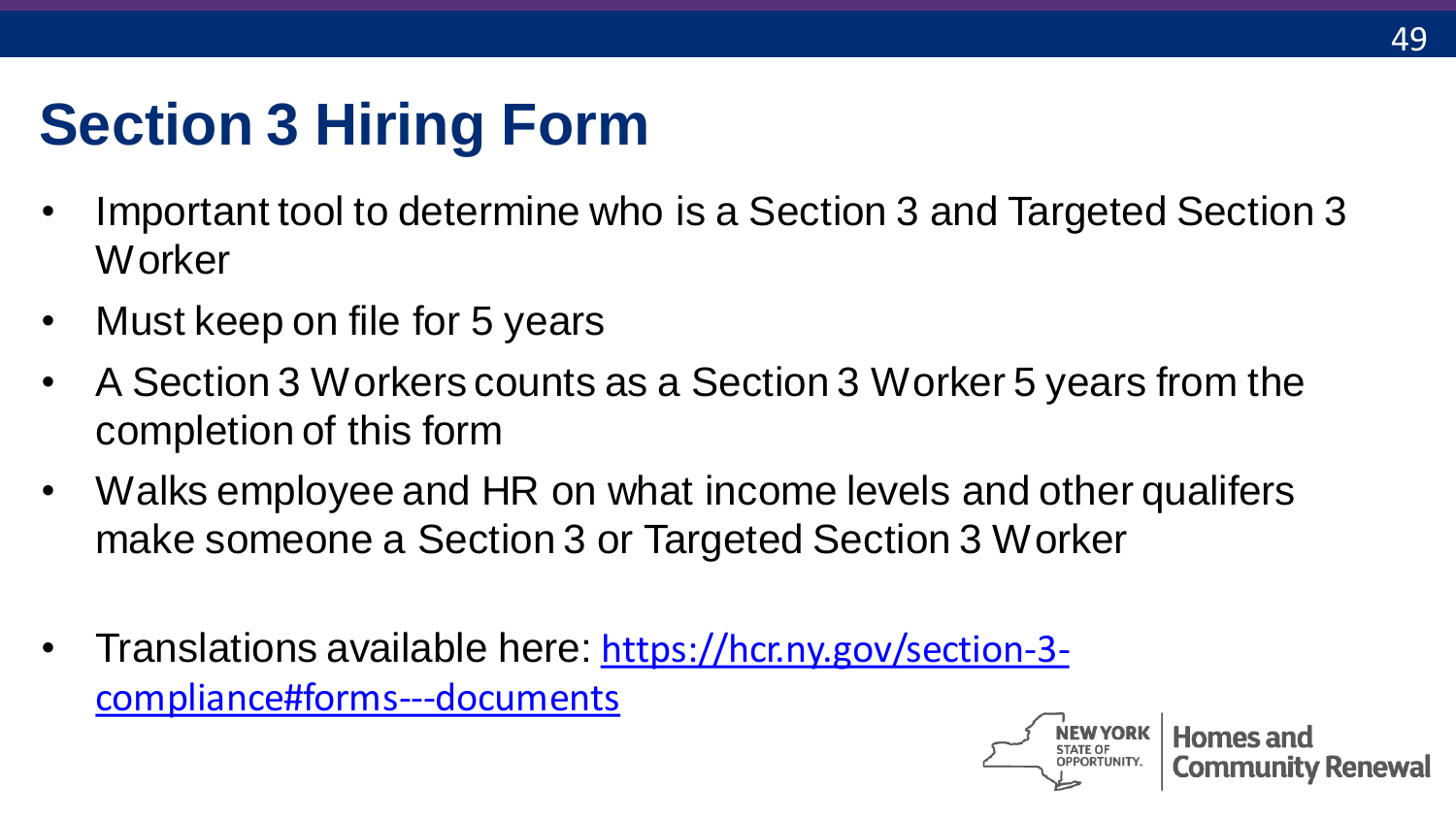### **Section 3 Hiring Form**

| <b>NEW YORK</b><br><b>Homes and</b><br><b>STATE OF</b><br>OPPORTUNITY.<br><b>Community Renewal</b>            |                                                                                                                                                                                                       | <b>EMPLOYERS TO KEEP THIS FORM ON FILE FOR 5 YEARS</b>                                                                                                                                                                                                     |  |
|---------------------------------------------------------------------------------------------------------------|-------------------------------------------------------------------------------------------------------------------------------------------------------------------------------------------------------|------------------------------------------------------------------------------------------------------------------------------------------------------------------------------------------------------------------------------------------------------------|--|
|                                                                                                               | Section 3 Hiring Form - Employee/Employer Certification - Region 10 (New York City)<br>Applicant/Employee is a Section 3 Worker or Targeted Section 3 Worker. Responses are voluntary for applicants/ | Construction projects that are awarded certain federal funding must give, to the greatest extent feasible, hiring and training<br>prioritization to low-income individuals. Applicants, Employees and Employers should complete this sheet to determine if |  |
| employees. Nothing on this form shall be used to determine employee pay or promotions.                        |                                                                                                                                                                                                       |                                                                                                                                                                                                                                                            |  |
| <b>Applicant/Employee Name:</b>                                                                               |                                                                                                                                                                                                       | <b>Home Address:</b>                                                                                                                                                                                                                                       |  |
|                                                                                                               |                                                                                                                                                                                                       |                                                                                                                                                                                                                                                            |  |
|                                                                                                               |                                                                                                                                                                                                       |                                                                                                                                                                                                                                                            |  |
| SECTION 1: APPLICANT/EMPLOYEE CERTIFICATION (A) plicant/Employee Completes this Section                       |                                                                                                                                                                                                       |                                                                                                                                                                                                                                                            |  |
|                                                                                                               |                                                                                                                                                                                                       |                                                                                                                                                                                                                                                            |  |
| A. I am a secuon 3 Worker if one of these applies (check all that apply):                                     |                                                                                                                                                                                                       |                                                                                                                                                                                                                                                            |  |
| 1. <b>CIYES</b> I am a YouthBuild participant                                                                 |                                                                                                                                                                                                       |                                                                                                                                                                                                                                                            |  |
| 2.                                                                                                            | $\Box$ <b>YES</b> My individual income or the income for my household is listed below                                                                                                                 |                                                                                                                                                                                                                                                            |  |
|                                                                                                               |                                                                                                                                                                                                       | NOTE: Residents/recipients of the following benefits are likely to meet the low-income criteria: Medicaid - Public                                                                                                                                         |  |
|                                                                                                               | Assistance/TANF - SNAP/Food Stamps - Section 8-assisted housing - Public Housing                                                                                                                      |                                                                                                                                                                                                                                                            |  |
| Example: If your household has 5 people, go to that row to see if your household income is within that range. |                                                                                                                                                                                                       |                                                                                                                                                                                                                                                            |  |
|                                                                                                               | <b>New York City Low-Income Levels</b>                                                                                                                                                                |                                                                                                                                                                                                                                                            |  |
| Individual Income: \$0 - \$66,850                                                                             | Household of 4: \$0 - \$95,450                                                                                                                                                                        | Household of 7: \$0 - \$118,400                                                                                                                                                                                                                            |  |
| Household of 2: \$0 - \$76,400                                                                                | Household of 5: \$0 - \$103,100                                                                                                                                                                       | Household of 8: \$0 - \$126,000                                                                                                                                                                                                                            |  |
| Household of 3: \$0 - \$85,950                                                                                | Household of 6: \$0 - \$110,750                                                                                                                                                                       |                                                                                                                                                                                                                                                            |  |
|                                                                                                               |                                                                                                                                                                                                       | Note: Household income amount includes all sources of income earned by those in the household who are 18+. Income limits                                                                                                                                   |  |
|                                                                                                               |                                                                                                                                                                                                       |                                                                                                                                                                                                                                                            |  |
|                                                                                                               | are based on 2021 HUD numbers and are subject to change. See: https://www.huduser.gov/portal/datasets/il.html                                                                                         |                                                                                                                                                                                                                                                            |  |
|                                                                                                               |                                                                                                                                                                                                       | I (applicant/emplovee) certify that the above statements are true, complete, and correct to the best of my knowledge                                                                                                                                       |  |
| and belief.<br><b>Employee Signature X_</b>                                                                   |                                                                                                                                                                                                       | Date                                                                                                                                                                                                                                                       |  |
|                                                                                                               |                                                                                                                                                                                                       | <b>SECTION 2: EMPLOYER CERTIFICATION &amp; DETERMNATION OF SECTION 3 WORKER STATUS (Employer Completes)</b>                                                                                                                                                |  |

NEW YORK **Homes and Community Renewal**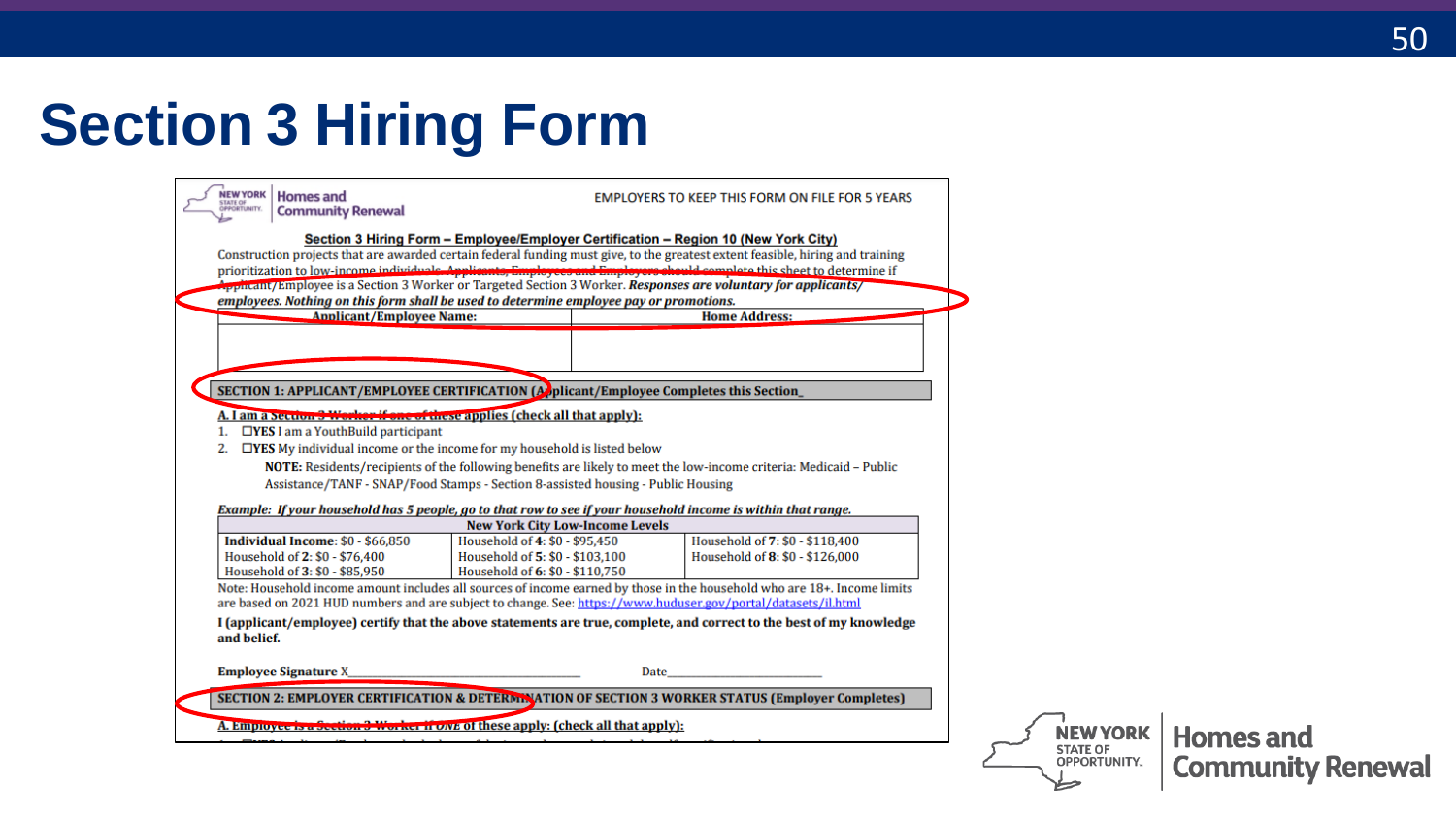### **Section 3 Hiring Form**

#### SECTION 2: EMPLOYER CERTIFICATION & DETERMINATION OF SECTION 3 WORKER STATUS (Employer Completes)

#### A. Employee is a Section 3 Worker if ONE of these apply: (check all that apply):

- 1. **OYES** Applicant/Employee checked one of the items above and signed the self-certification above.
- $\Box$ **YES** Applicant/Employee's individual income from the position they (will) occupy with the Employer signing this form, 2. when annualized on a full-time basis, is considered "low-income" according to the table above.
- 3. EYES Applicant/Employee's individual income from the position they (will) occupy with the Employer signing this form. when annualized on a full-time basis, is considered "low-income" according to the table above.
- 4. EYES The individual is employed by a Section 3 Business AND that business has completed a Section 3 Business Certification. Employer must obtain proof of Section 3 Business Certification available here: https://hudapps.hud.gov/OpportunityPortal

\*Section 3 Business: At least 51% owned/controlled by low-income persons. Over 75% of labor hours worked by Section 3 workers within prior 3-month period. At least 51% owned/controlled by current public housing or Section 8-assisted housing residents.

#### B. Applicant/Employee is a Targeted Section 3 Worker if ONE of these apply: (check all that apply):

- $\Box$ **YES** Applicant/Employee self-certified that they are a YouthBuild Participant (See Section 1, Question #1).  $1.$
- $\Box$ **YES** Applicant/employee is employed by a Section 3 Business (Check here if Section 2:A:4, above, is checked). 2.
- 3. **EYES** Applicant/Employee lives in the neighborhood or service area of the Project AND they are a Section 3 Worker (one of the boxes in Section 2:A, above, is checked). A service area is defined as within 1 mile of the work site or, if fewer than 5,000 people live within one mile of a work site, an expanded circle centered on the work site that is sufficient to encompass a population of 5,000 people according to the most recent U.S. Concus

**BASED ON THE ABOVE, EMPLOYE IS A (check one, if applicable):**  $\Box$  **Section 3 Worker**  $\Box$  **Targeted Section 3 Worker** The Applicant/Employee can be reported as a Section 3/Targeted Section 3 Worker for 5 years from the date of signature below

I (Employer) certify that the above statements are true, complete, and correct to the best of my knowledge and belief.

Employer Signature X

Name: and the same of the same of the same of the same of the same of the same of the same of the same of the same of the same of the same of the same of the same of the same of the same of the same of the same of the same

Date

NYS HCR Fair and Equitable Housing Office (FEHO) - 641 Lexington Avenue, New York, NY 10022 https://hcr.nv.gov/section-3-compliance | Section3MWBE@nvshcr.org

Form date: 12/1/2021

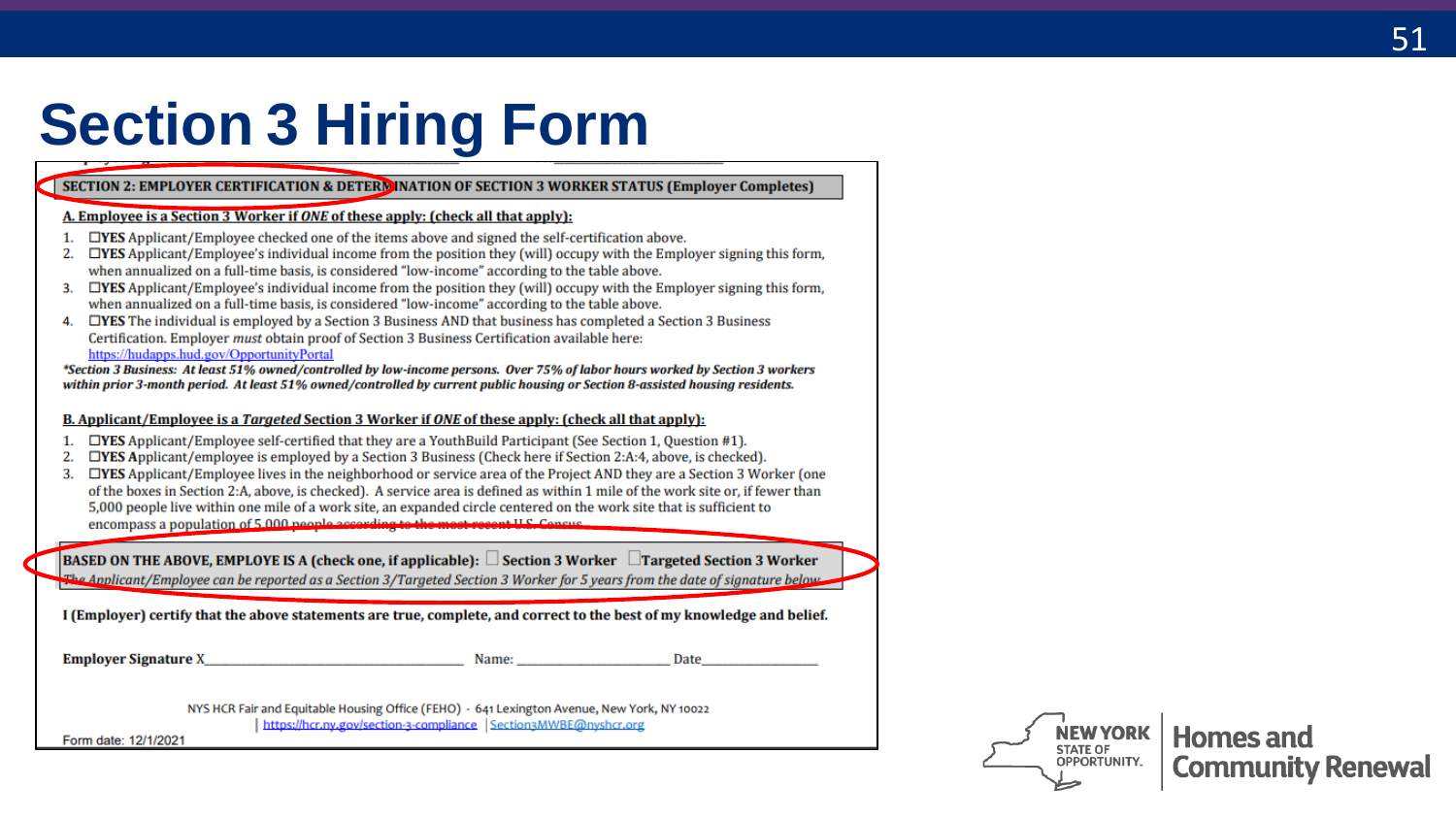### **Tips & Tricks for Reporting**

- Use the most updated forms check back frequently
- Use the narrative fields in the form to provide contextualizing information
- Train contractors and subs on Section 3 labor hour tracking and reporting requirements
- Document, document, document!
- Reach out with questions and updates (e.g., Change in Section 3 coordinator, etc.)

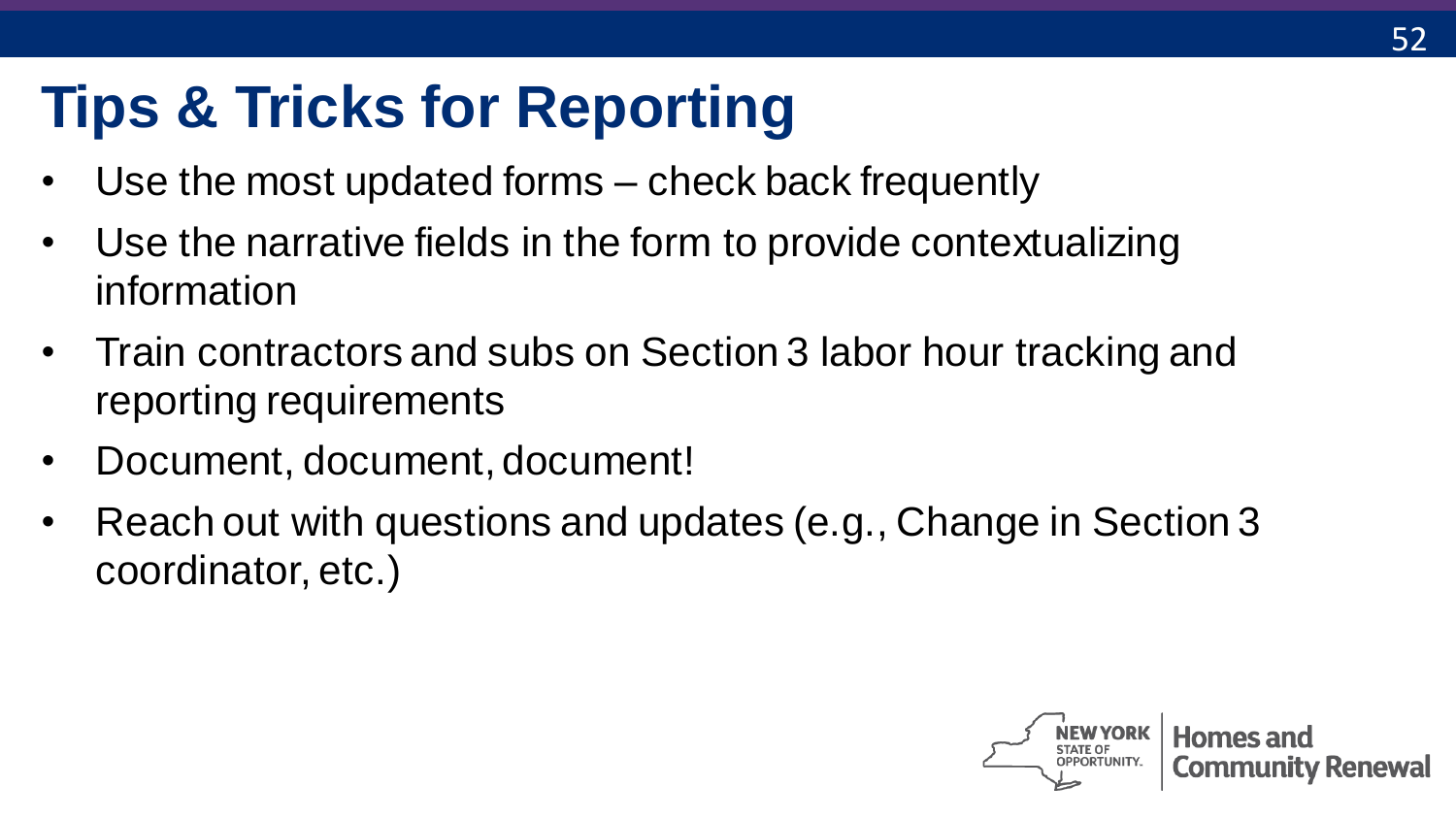# **Resources**

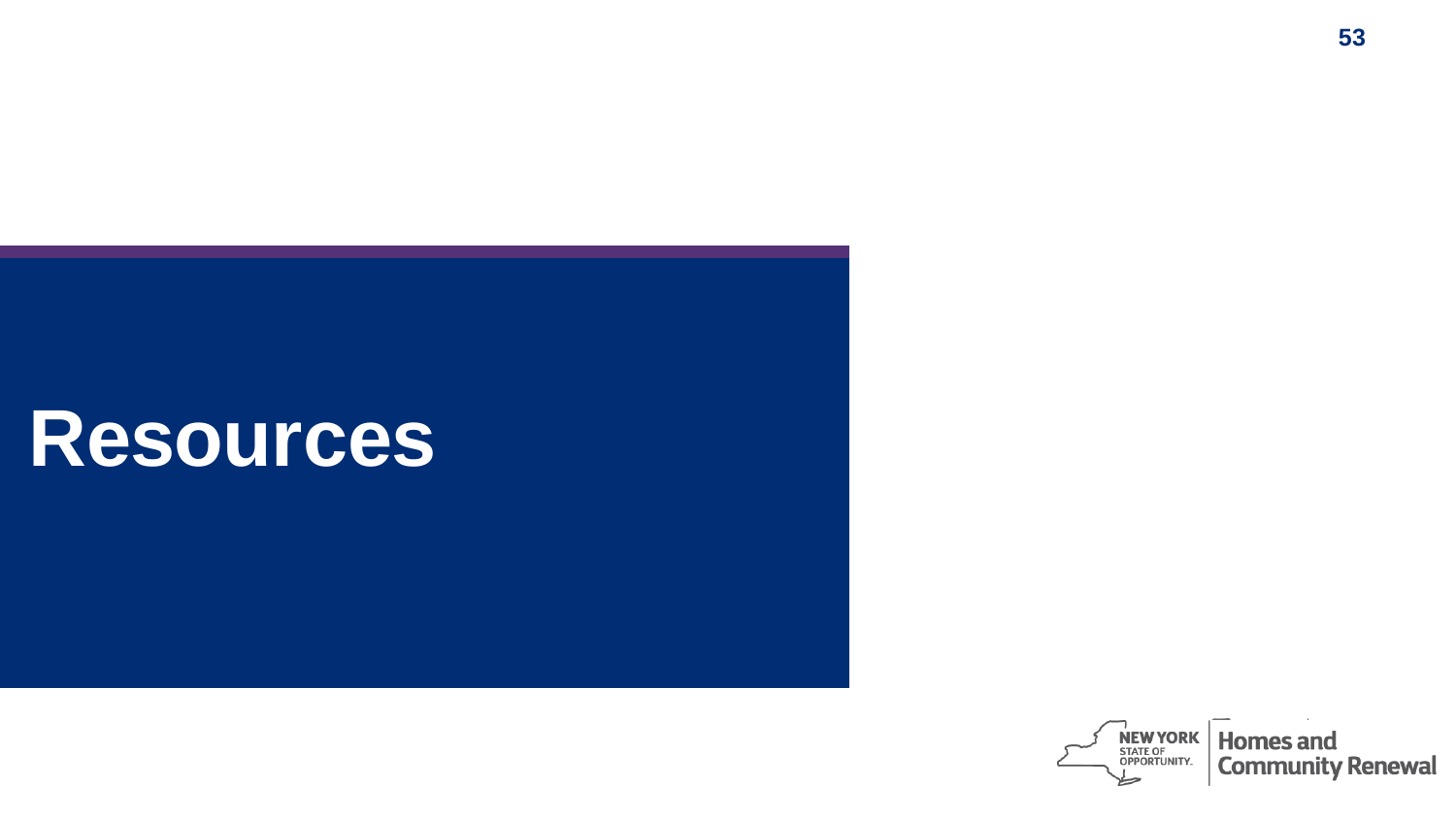### **Resources and Training**

- More Section 3 training to come.
- Email me to be added to our Section 3 distribution list if you registered for this webex, you already are  $\odot$
- [Many resources available at:](https://hcr.ny.gov/section-3-compliance) https://hcr.ny.gov/section-3 compliance
- We offer 1 on 1 technical assistance on creating a successful Section 3 program